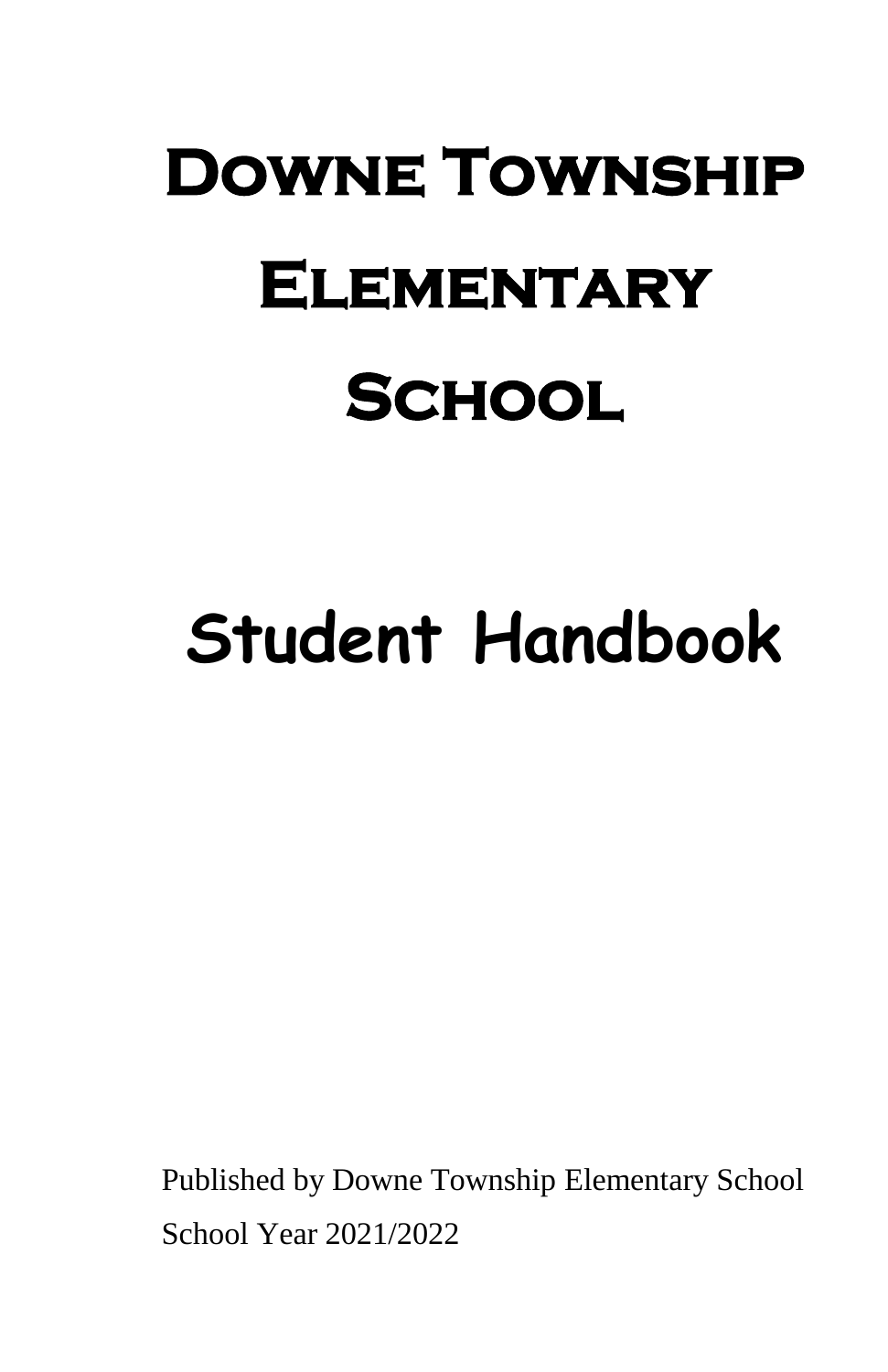| <b>TABLE OF CONTENTS</b>                   |                  |
|--------------------------------------------|------------------|
| <b>School Safety 101</b>                   | 4                |
| <b>Acceptable Use Policy - Students</b>    | 5                |
| <b>Accidents</b>                           | 5                |
| <b>Activities</b>                          | 5                |
| <b>Annual IPM Notice</b>                   | 6                |
| <b>Annual AHERA Notification</b>           | 10               |
| <b>Articles Prohibited in School</b>       | 10               |
| <b>Birthdays</b>                           | 11               |
| <b>Bus Policy</b>                          | 11               |
| <b>Bicycles/Scooters</b>                   | 12               |
| Cafeteria                                  | 12               |
| <b>Cell Phones</b>                         | 13               |
| <b>Character Education</b>                 | 13               |
| <b>Charged Lunches</b>                     | 13               |
| <b>Care of School Property</b>             | 14               |
| <b>Change of Address</b>                   | 14               |
| <b>Chain of Command</b>                    | 14               |
| <b>Conduct during Assembly Periods</b>     | 15               |
| <b>Conduct in Halls</b>                    | 15               |
| Counseling                                 | 15 <sup>15</sup> |
| <b>Detention</b>                           | 15               |
| <b>Discipline</b>                          | 16               |
| <b>Due Process</b>                         | 16               |
| <b>Emergency Closing/Delay Information</b> | 17               |
| <b>Equal Educational Opportunity</b>       | 17               |
| <b>Every Student Succeeds Act (ESSA)</b>   | 18               |
| <b>Field Trips</b>                         | 19               |
| <b>School Safety &amp; Security</b>        | 19               |
| <b>Fire Drills</b>                         | 21               |
| <b>Lockdown &amp; Evacuation Drills</b>    | 21               |
| <b>Hazardous Material Notification</b>     | 21               |
| <b>Homework</b>                            | 22               |
| <b>Homework Guidelines</b>                 | 22               |
| <b>Kid's Center</b>                        | 23               |
| <b>Lost and Found</b>                      | 23               |
| <b>Lost or damaged Books</b>               | 23               |
| Lunch                                      | 24               |
| <b>Make-Up Work Due to Absence</b>         | 24               |
| <b>Medications</b>                         | 24               |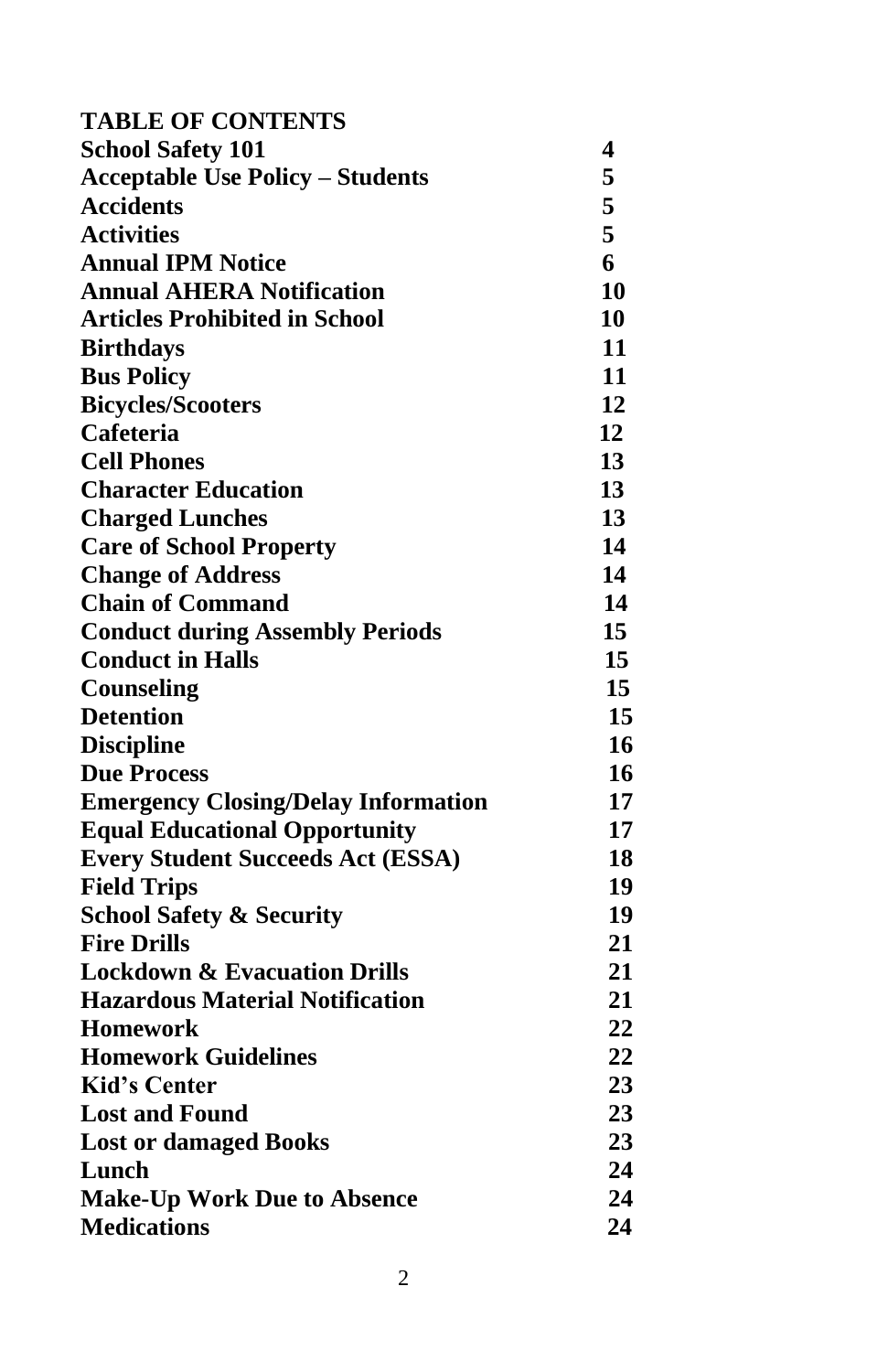| <b>Model Notification of Rights (PPRA)</b>              | 24 |
|---------------------------------------------------------|----|
| <b>Notification of Rights (FERPA)</b>                   | 27 |
| <b>Phone Calls</b>                                      | 28 |
| <b>Physical Education Regulations</b>                   | 29 |
| <b>Release of Students</b>                              | 29 |
| <b>School Activities</b>                                | 29 |
| <b>School Nurse</b>                                     | 30 |
| <b>School Safety &amp; Security</b>                     | 32 |
| <b>Smoking</b>                                          | 34 |
| <b>Student Attendance</b>                               | 34 |
| <b>Student Pick-Up Procedures</b>                       | 38 |
| <b>Student Acceptable Use</b>                           | 40 |
| <b>Student Sales</b>                                    | 40 |
| <b>Student Standard of Dress</b>                        | 40 |
| <b>Truancy</b>                                          | 43 |
| <b>Valuable Items</b>                                   | 43 |
| <b>Walking Home</b>                                     | 43 |
| <b>Student Code of Conduct</b>                          | 43 |
| <b>Student Responsibilities</b>                         | 44 |
| <b>Student Expectations</b>                             | 44 |
| Restraint & Seclusion, Physical Restraint, Mechanical   |    |
| Restraint, Seclusion, Restraint Techniques, and General |    |
| <b>Classroom Expectations</b>                           | 47 |
| <b>The Merit System</b>                                 | 49 |
| <b>Restricted List &amp; Consequences</b>               | 50 |
| <b>Discipline Code Charts</b>                           | 52 |
| <b>Minor Offenses &amp; Major Offenses</b>              | 52 |
| <b>School Bus Expectations</b>                          | 54 |
| <b>School Bus Discipline &amp; Bus Offenses</b>         | 56 |
| <b>Minor/Bus Discipline Definitions</b>                 | 56 |
| <b>Major Discipline Definitions</b>                     | 57 |
| <b>Time Out</b>                                         | 58 |
| <b>Detention</b>                                        | 58 |
| <b>Suspension</b>                                       | 58 |
| Harassment, Intimidation, or Bullying (HIB)             | 61 |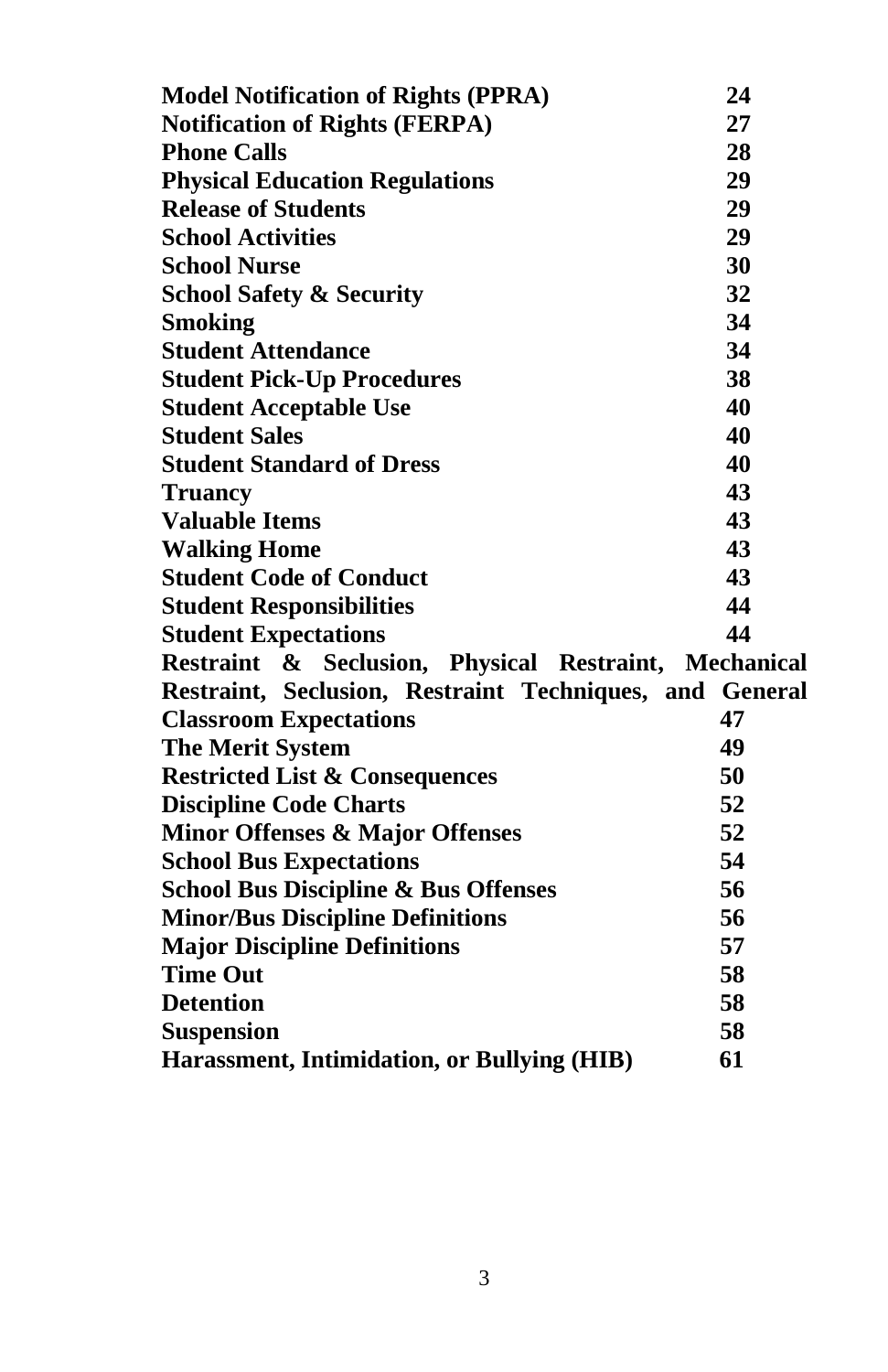#### **SAFETY 101: WHAT EVERY PARENT NEEDS TO KNOW**

School safety has always been a top priority here at DTES. Today, as our country deals with so many safety concerns, it is important to review some of our safety procedures.

- **Morning Drop Off** Side door only. A staff member will be there to assist beginning at 8:50 am. If you need to get out of your car or speak to a staff member during drop off please park your car first and come into the school to do so. Morning drop off will be more efficient this way. The line is for drop and go only. Students arriving after 9:10 must be signed in by an adult in the Main Office.
- **Parking**  Please utilize marked parking spots at all times. Parking in the front of the building AT ANY TIME is PROHIBITED. This includes Kids' Center, Evening Events, and all After-School Activities. These areas are for EMERGENCY PERSONNEL ONLY.
- **Guests to the Building** All guests must register in the Main Office and obtain a Visitor's Pass. Please proceed directly to the office or classroom that you are visiting. Please do not allow anyone in the building or answer the door while you are here. You are to only visit the classroom in which you are registered. If you need to visit another area, please report back to the Main Office and alert the staff.
- **Talk with your Child**  Together we can all keep our students safe! Review safety rules and keep an open dialogue with your child.
- $WeTip A$  note regarding the WeTip program was sent home. Contact 1-800-87-CRIME (1-800-782-7463) or [www.wetip.com.](http://www.wetip.com/) All calls are anonymous.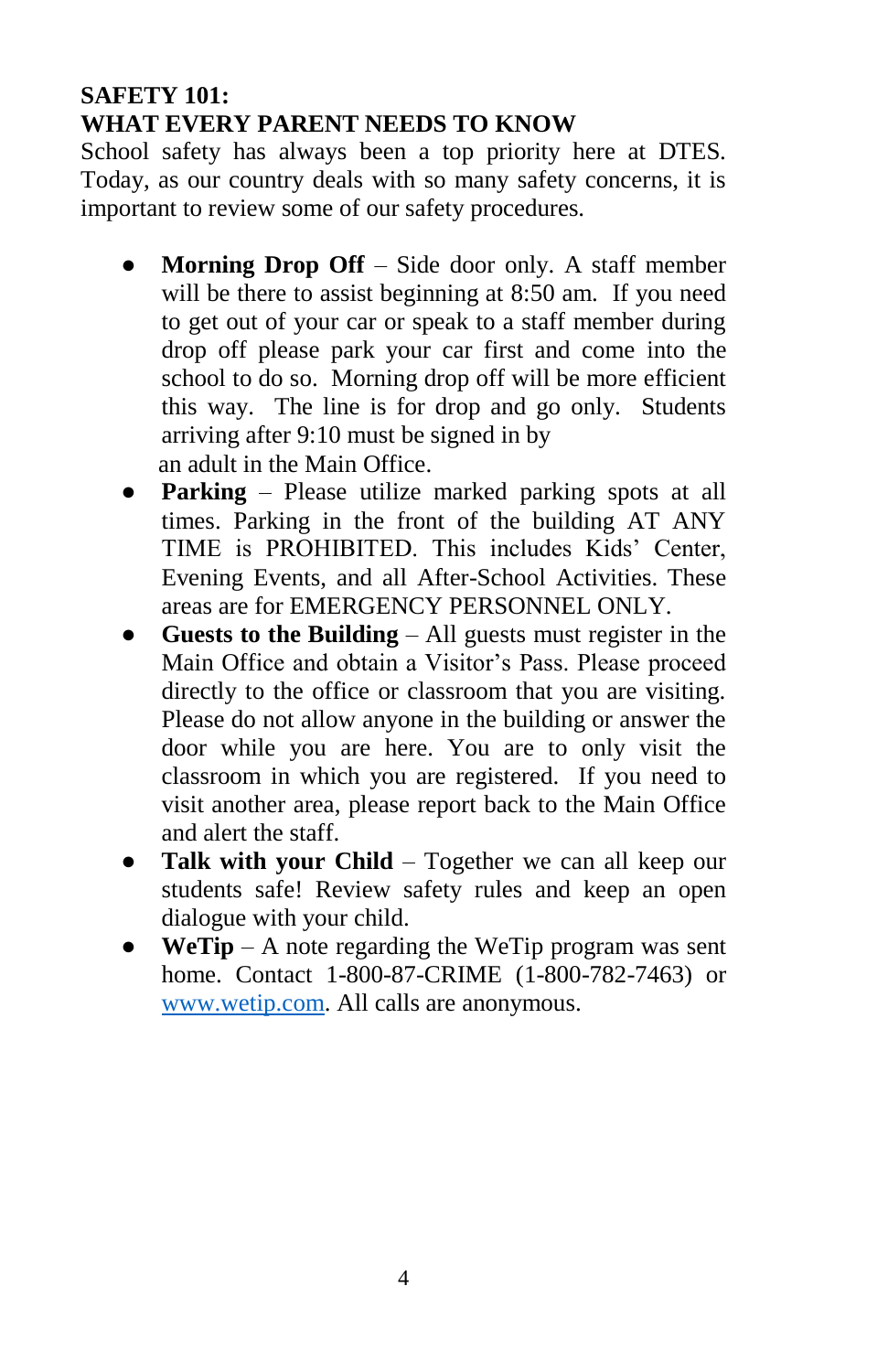#### **ACCEPTABLE USE POLICY - STUDENTS**

The Downe Township Board of Education's computer network is available for use by our students during their school day and during after-school activities. In accordance, with Board Policy (6142.10), all students and the parents of students using the district's computer facilities shall be informed of this policy & must sign an internet user contract.

Students will NOT be allowed to use the Internet if this form is not signed and on file in the office. The full policy is available on our school website [www.downeschool.org.](http://www.downeschool.org/)

#### **ACCIDENTS**

Students who have an accident or become ill must report to the teacher immediately. The school must have a record of the accident, for insurance purposes.

#### **ACTIVITIES**

Extra-curricular activities will be scheduled for after school. Through activities, students have an opportunity to explore many areas and develop new interests. This is an important educational experience. It offers students an unusual opportunity to work, plan, grow, and get to know each other better in an atmosphere less formal than in the classroom. Students are encouraged to join at least one activity. The schedule will be announced early in the school year. Students who are assigned any type of suspension, who have been signed out early or who are absent on the day of an activity will not be allowed to participate for that day. Each student must sign in at the beginning of the activity and must be signed out by a parent/guardian at the conclusion of the activity.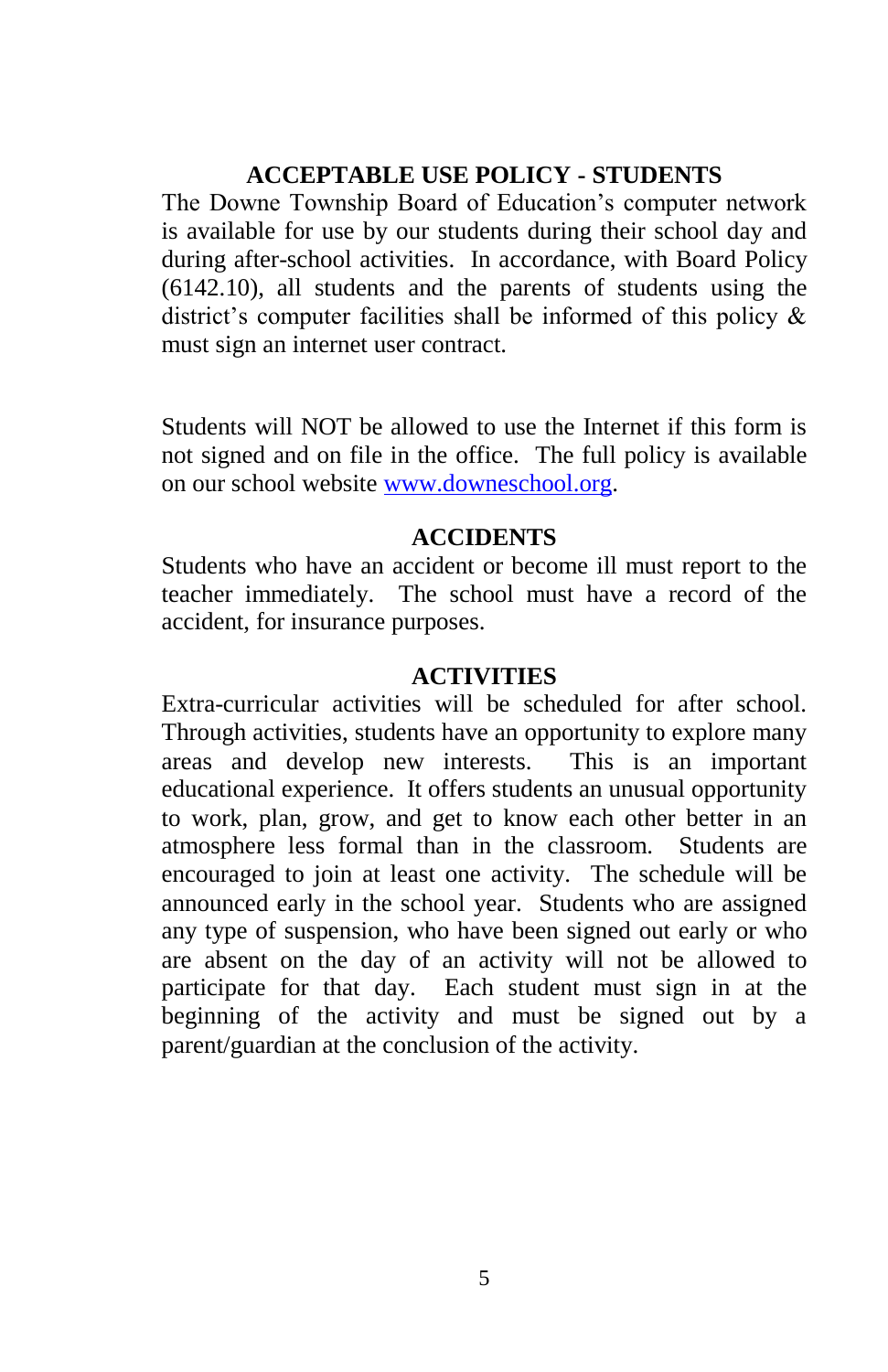**Annual Integrated Pest Management Notice For School Year 2021 - 2022**



Dear Parent, Guardian, or Staff Member:

This notice is being distributed to comply with the New Jersey School Integrated Pest Management Act. Downe Township School has adopted an Integrated Pest Management (IPM) Policy and has implemented an IPM Plan to comply with this law. IPM is a holistic, preventive approach to managing pests that is explained further in the school's IPM Policy included with this notice

All schools in New Jersey are required to have an Integrated Pest Management Coordinator (IPM Coordinator) to oversee all activities related to IPM and pesticide use at the school.

The IPM Coordinator for Downe Township School is:

Name of IPM Coordinator: Ralph Gale

Business Phone number: (856) 447-4673

Business Address: 220 Main Street Newport, NJ 08345

The IPM Coordinator maintains the pesticide product label, and the Material Safety Data Sheet (MSDS) (when one is available), of each pesticide product that may be used on school property. The label and the MSDS are available for review by a parent, guardian, staff member, or student attending the school. Also, the IPM Coordinator is available to parents, guardians, and staff members for information and to discuss comments about IPM activities and pesticide use at the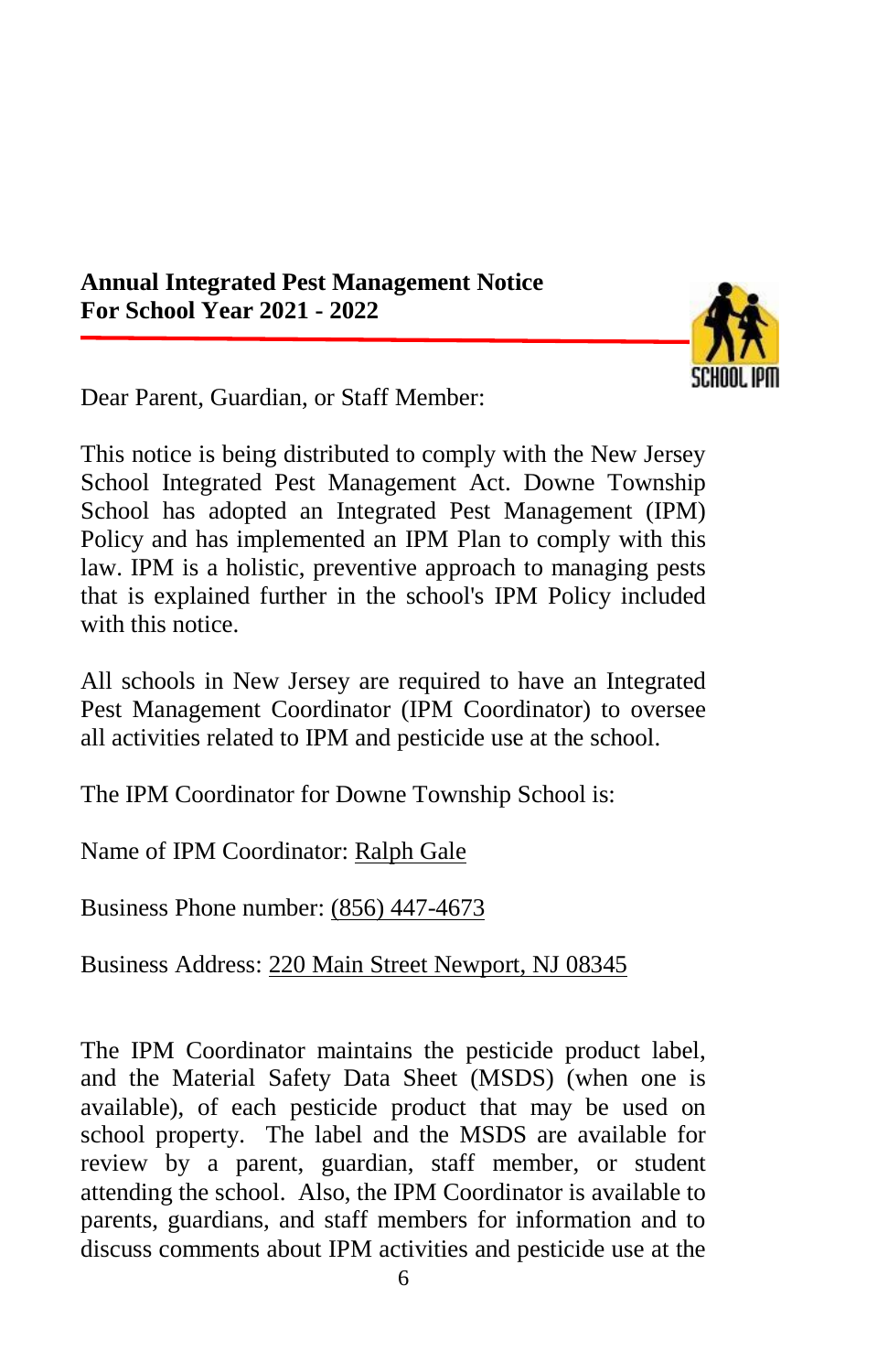school. As part of a school pest management plan Downe Township School may use pesticides to control pests. The United States Environmental Protection Agency (EPA) and the New Jersey Department of Environmental Protection (DEP) register pesticides to determine that the use of a pesticide in accordance with instructions printed on the label does not pose an unreasonable risk to human health and the environment. Nevertheless, the EPA and the DEP cannot guarantee that registered pesticides do not pose any risk to human health, thus unnecessary exposure to pesticides should be avoided. The EPA has issued the statement that where possible, persons who are potentially sensitive, such as pregnant women, infants and children, should avoid unnecessary pesticide exposure.

**The following items must be included with this annual notice:**

> o **A copy of the school or school district's IPM policy. (Please refer to our website.)**

> o **The date, time and place of any meeting if one is to be held for the purpose of adopting or modifying the school integrated pest management policy or plan.**

> o **A list of pesticides that are in use or that have been used in the past 12 months on school property.**

#### **POLICY 3510.1**

DOWNE TOWNSHIP BOARD OF EDUCATION BUSINESS & NON-INSTRUCTIONAL OPERATIONS

#### **Integrated Pest Management**

The New Jersey School Integrated Pest Management Act of 2002 requires schools to implement a school integrated pest management policy. As per this policy, each local school board of a school district, the Chief Administrator of a public school, each board of trustees of a charter school, and each Principal or Chief Administrator of a non-public school as appropriate, shall implement Integrated Pest Management (IPM) procedures to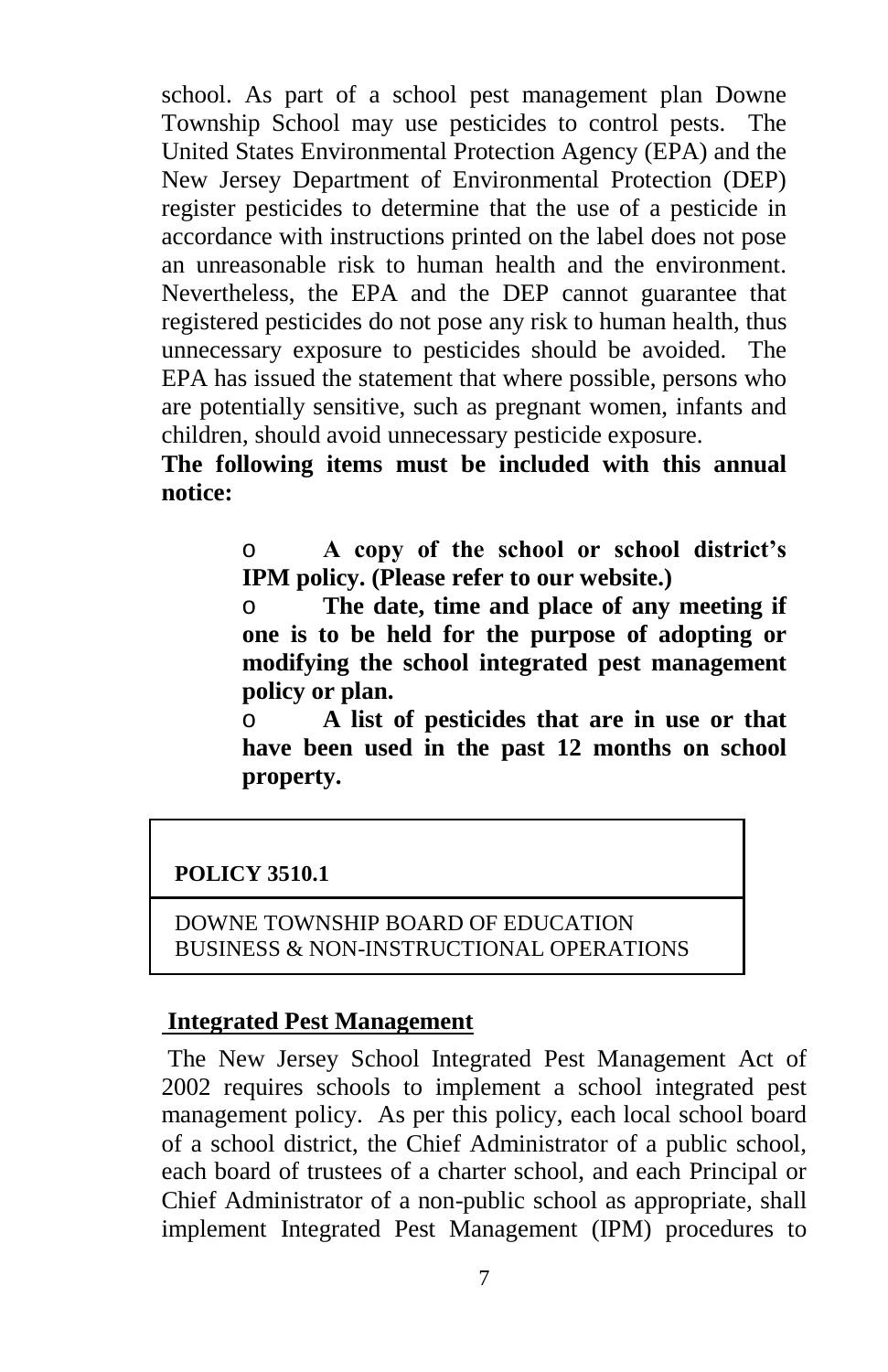control pests and minimize exposure of children, faculty, and staff to pesticides. The Downe Township Board of Education shall develop and maintain an IPM plan as part of the school's policy.

#### **Integrated pest management procedures in schools**

Implementation of IPM procedures will determine when to control pests and whether to use mechanical, physical, cultural, biological or chemical methods. Applying IPM principles prevents unacceptable levels of pest damage by the most economical means and with the least possible hazard to people, property, and the environment.

Each school shall consider the full range of management options, including no action at all. Non-pesticide pest management methods are to be used whenever possible. The choice of using a pesticide shall be based on a review of all other available options and a determination that these options are not effective or not reasonable. When it is determined that a pesticide must be used, low impact pesticides and methods are preferred and shall be considered for use first.

#### **Development of IPM plans**

The school IPM plan is a blueprint of how Downe Township Board of Education will manage pests through IPM methods. The school IPM plan states the school's goals regarding the management of pests and the use of pesticides. It reflects the school's site-specific needs. The IPM plan shall provide a description of how each component of the school IPM policy will be implemented at the school. For Public schools, the Chief School Administrator, in collaboration with the school building administrator, shall be responsible for the development of the IPM plan for this school. For Charter schools and non-public schools, the development of the IPM plan shall be the responsibility of the Chief School Administrator or Principal.

#### **POLICY 3510.1 IPM Coordinator**

The Chief School Administrator shall designate an integrated pest management coordinator, who is responsible for the implementation of the school integrated pest management policy. **Education /Training**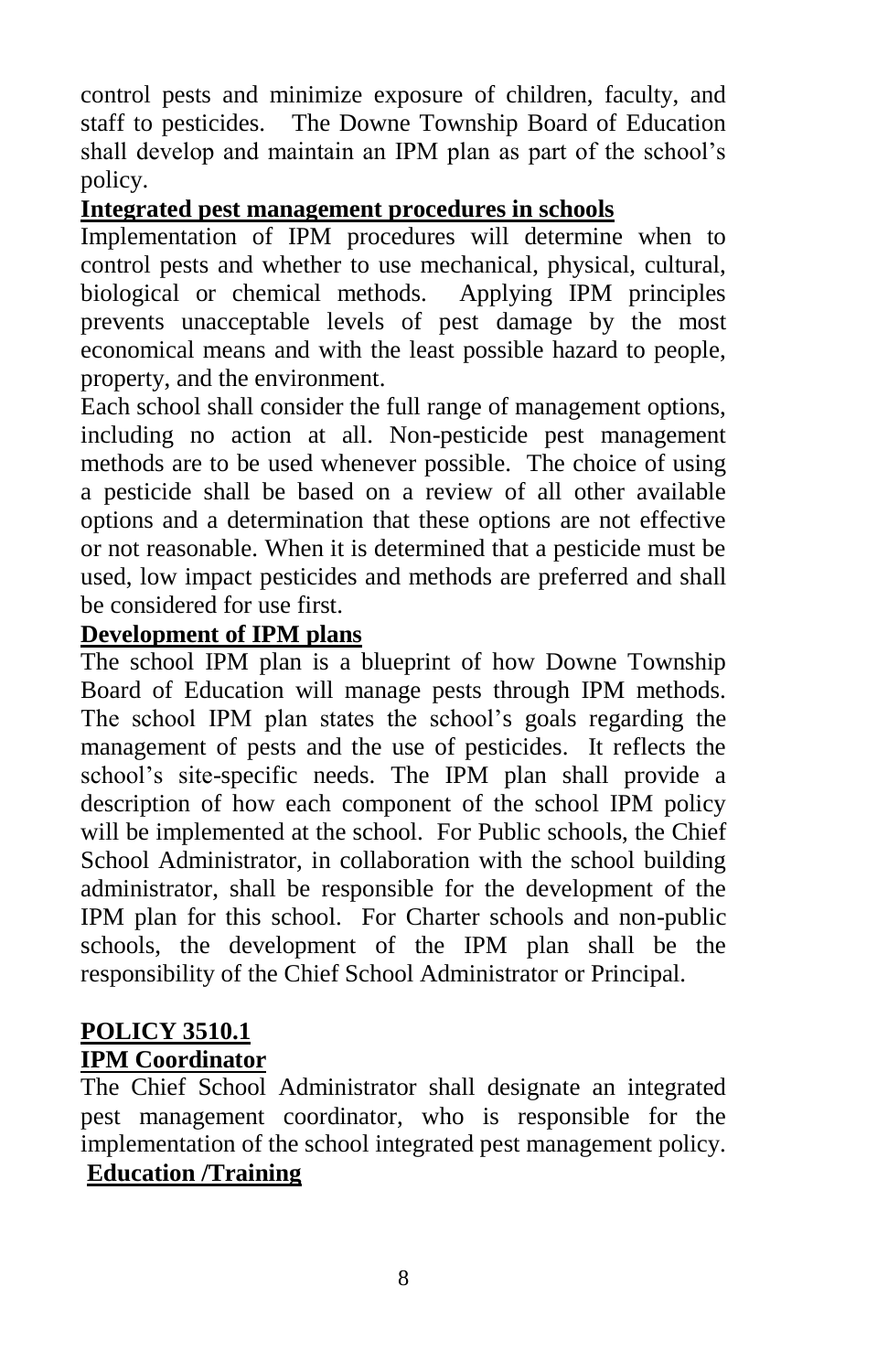The school community will be educated about potential pest problems and IPM methods used to achieve the pest management objectives.

The IPM Coordinator, other school staff and pesticide applicators involved with implementation of the school IPM policy will be trained in appropriate components of IPM as it pertains to the school environment.

Students, parents/guardians will be provided information on this policy and instructed on how they can contribute to the success of the IPM program.

#### **Record keeping**

Records of pesticide use shall be maintained on site to meet the requirements of the state regulatory agency and the school board.

Records shall also include, but are not limited to, pest surveillance data sheets and other non-pesticide pest management methods and practices utilized.

#### **Notification/Posting**

The Chief School Administrator of the Downe Township School District is responsible for timely notification to students' parents or guardians and the school staff of pesticide treatments pursuant to the School IPM Act.

#### Re-entry

Re-entry to a pesticide treated area shall conform to the requirements of the School IPM Act.

#### **POLICY 3510.1**

#### **Pesticide applicators**

The IPM coordinator shall ensure that applicators follow state regulations, including licensing requirements and label precautions, and must comply with all components of the School IPM Policy.

#### **Evaluation**

Annually, for public schools, the Chief School Administrator will report to the local school board on the effectiveness of the IPM plan and make recommendations for improvement as needed. For non-public schools and charter schools, the Chief School Administrator(s) or Principal(s) shall report to their respective governing boards on the effectiveness of the school IPM plan and make recommendations for improvement as needed.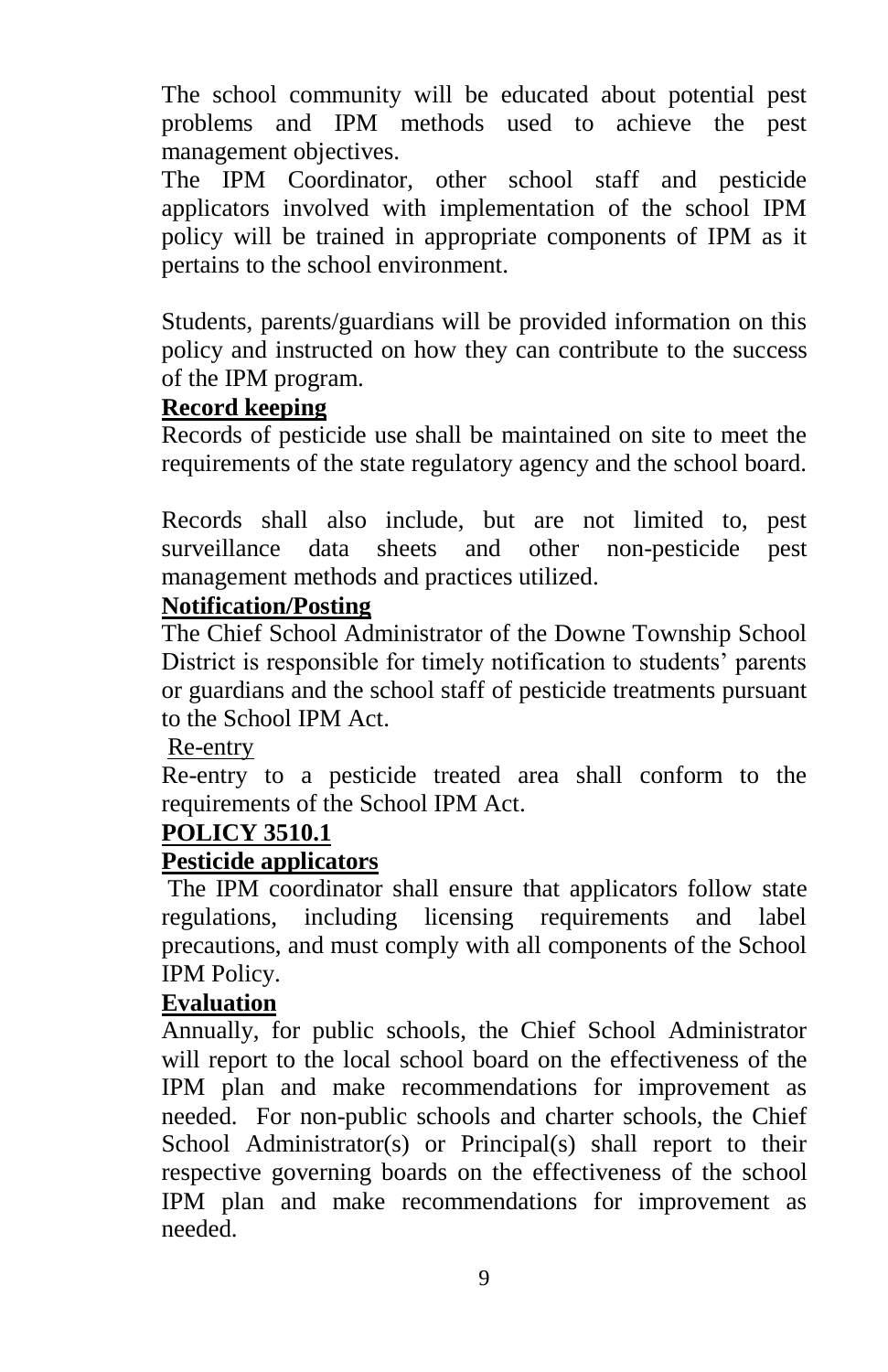The local school board directs the Chief School Administrator to develop regulations/procedures for the implementation of this policy.

Date: 10/21/03

Authorizing Regulatory references including definitions The School Integrated Pest Management Act of 2002 N.J.A.C. Title 7 Chapter 30 Subchapters 1-12 Pesticide Control Act of 1971

#### **Annual Notification of AHERA Activities**

The following activities took place between July 1, 2020 and June 30, 2021 fulfilling Downe Township Board of Education's requirements under *40 CFR 763 (AHERA).*

> • A Six-Month Periodic Surveillance inspection was performed in December 2020.

> • An AHERA 3-Year Re-inspection was performed in June 2020.

> • A Six-Month Periodic Surveillance inspection is scheduled for December 2021.

> • A Six-Month Periodic Surveillance inspection is scheduled for June 2022.

> • No Asbestos removal was performed during the 2021-22 school year.

> • No Asbestos removal is planned for the 2021- 2022 school year.

> • No major or minor fiber release episodes were recorded during the above period.

Should you have any questions regarding the information included in this notification, or wish to review the school's Asbestos Management Plan, please contact James Eberts at 856- 205-1077.

#### **ARTICLES PROHIBITED IN SCHOOL**

Problems arise when students bring articles to school, which are hazardous to the safety of others or interfere in some way with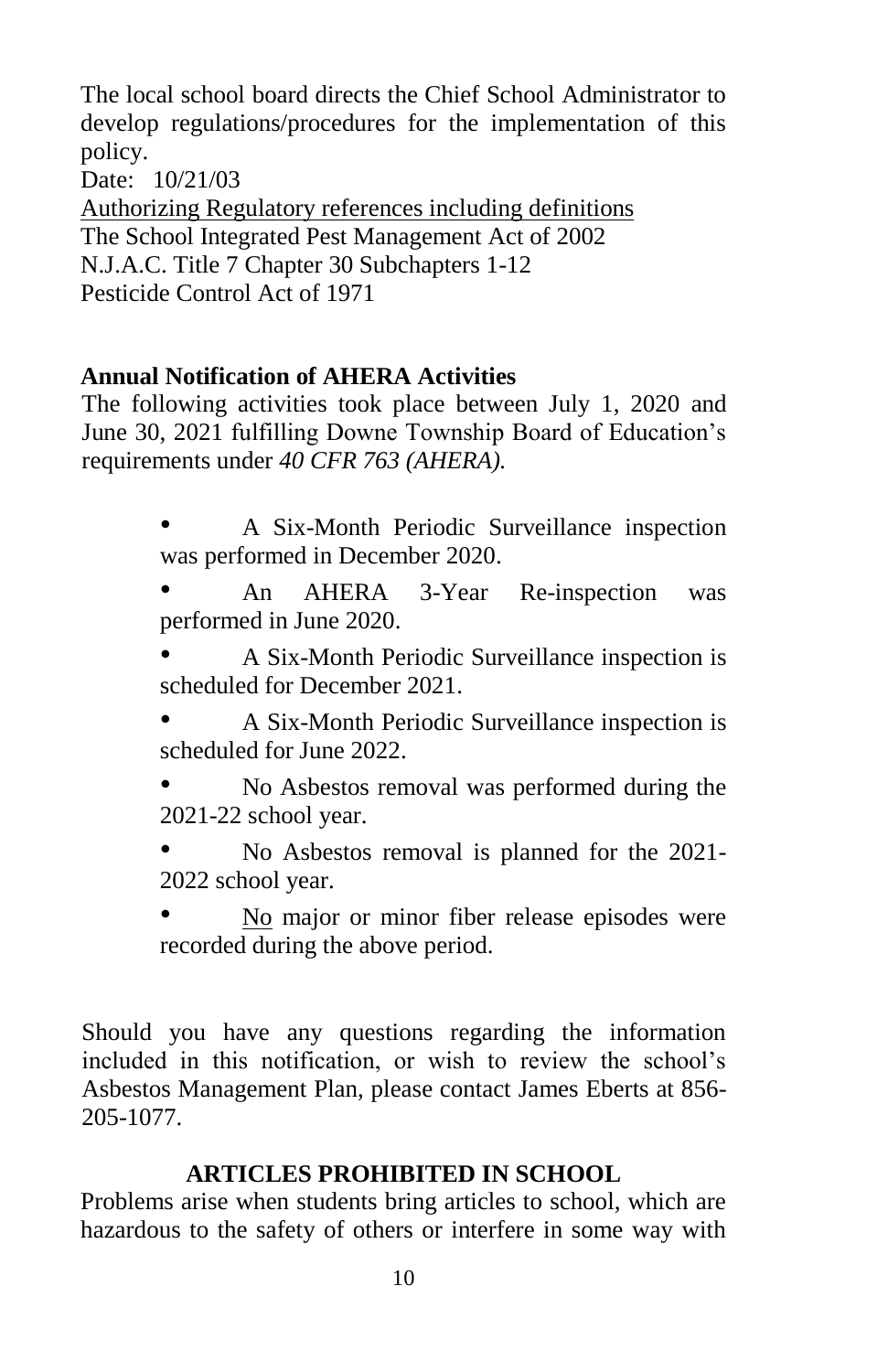school procedures. Items such as toy guns, water pistols, laser pointers, pen knives, etc., are undesirable and will be taken and returned to the parent upon request. Parents are asked to help children understand the necessity for such regulations.

Weapons are absolutely prohibited in school; students who bring these objects to school will be subject to disciplinary action. Other items that are prohibited include electronic devices such as cell phones, tablets, CD or DVD players, radios, MP3, iPods, hand-held electronic games, and cameras of any type. Exceptions may be made on a case by case basis for an individual learning project. (See Student Code of Conduct.) We understand that students have cell phones in their possession. We ask that they remain turned off in their book bags. If the phone is used they will be subject to the discipline code. These items, if found, will only be returned to a parent/guardian and the student will be subject to the school's discipline policy.

Food items prohibited include: soda, energy drinks, and all other carbonated beverages. These items are prohibited during school hours, after-school programs, field trips and all other school sponsored activities/events.

#### **BIRTHDAYS**

If you would like to celebrate with your classmates, please consider healthy snacks that are sealed, store-bought, with ingredient labels attached. We need to be respectful of students with allergies. Students with special diets can only enjoy the celebration as long as the food has been prepared in a store and is brought to school in an unopened package with an ingredient label attached. Suggestions for healthy snacks include: Fruit, vegetables, baked chips, granola bars, and/or reduced fat cheese sticks.

#### **BUS POLICY**

The following state statute covers bus transportation to and from school: 18A: 25-2

"The driver shall be in full charge of the school bus at all times and shall be responsible for order; he shall never exclude a pupil from the bus, but if unable to manage any pupil, he shall report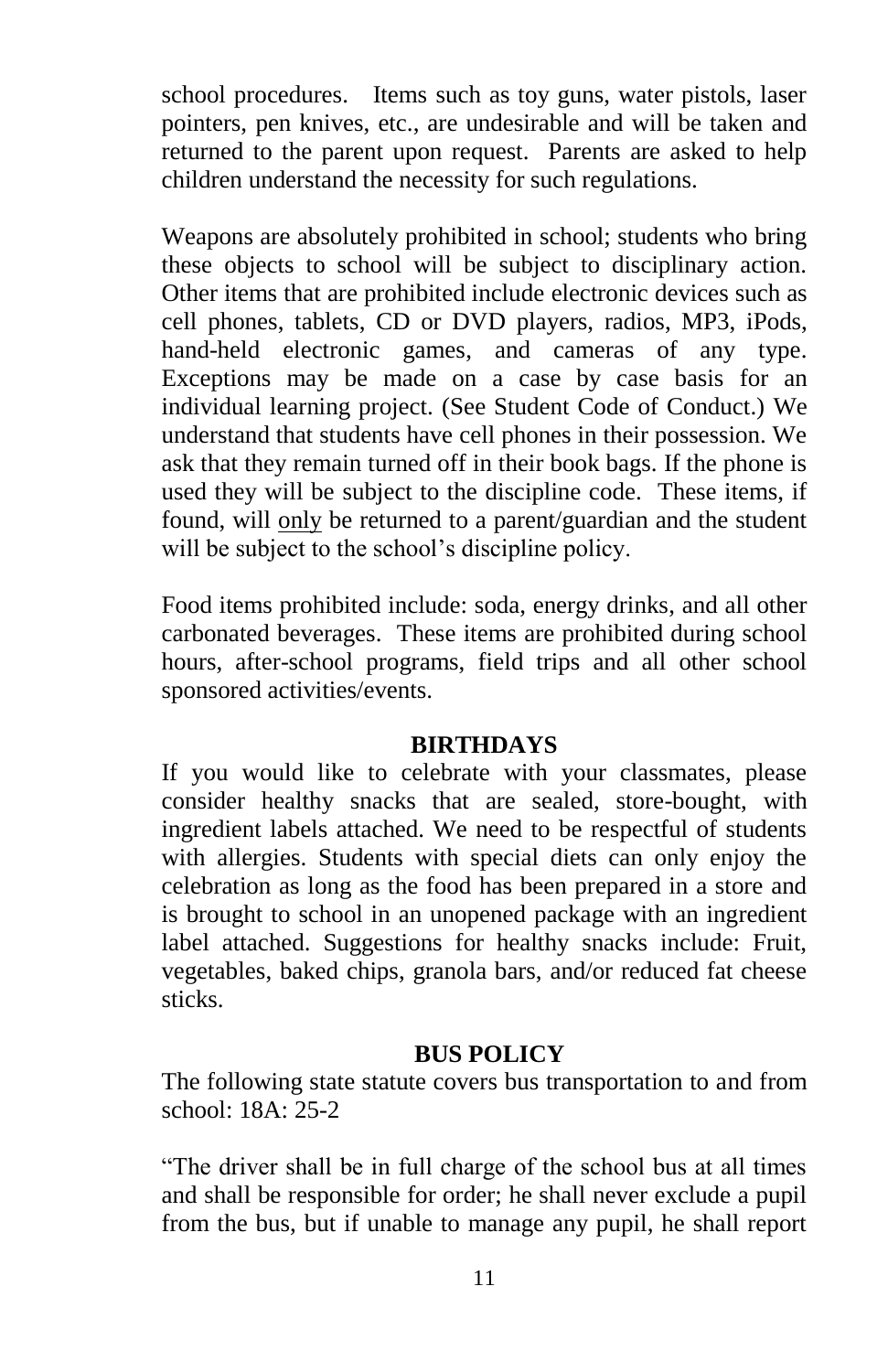the unmanageable pupil to the principal of the school which he attends. A pupil may be excluded from the bus for disciplinary reasons by the principal, and his parents shall provide for his transportation to and from school during the period of such exclusion."

Students are encouraged to behave appropriately at all times. Failure to comply will result in loss of transportation privileges. (See Student Code of Conduct.)

#### **BICYCLES/SCOOTERS**

Students must have the District's permission slip signed and on record at the school if they intend to ride their bikes/scooters to school. Bikes/scooters should be parked in the racks provided. Bike/scooter riders are urged to exercise caution and obey traffic and safety regulations. Wearing an approved helmet is required by State law. Failure to comply will result in loss of bike riding privileges.

#### **CAFETERIA**

Students are expected to display good manners in the cafeteria. Students who abuse rules of good sense, good manners, and courtesy will be subject to disciplinary action.

#### **CAFETERIA RULES (Respect You - Respect Me)**

- 1. Students will enter the cafeteria in an orderly fashion escorted by their teacher.
- 2. Each student will be assigned a table for the year.
- 3. No excessively loud behavior of any kind will be permitted. Voices should be kept low.
- 4. Students will not be permitted to leave the cafeteria for any reason unless dismissed by a teacher in charge.
- 5. Nothing is to be thrown. Students seated at a table will be responsible for its cleanliness and for the floor around them.
- 6. Students **are not** permitted to distribute **any** items during lunch i.e.: gum, candy, etc.
- 7. Beverages brought to school must not be carbonated and must not be in a glass container. Prohibited beverages include: soda, energy drinks, etc.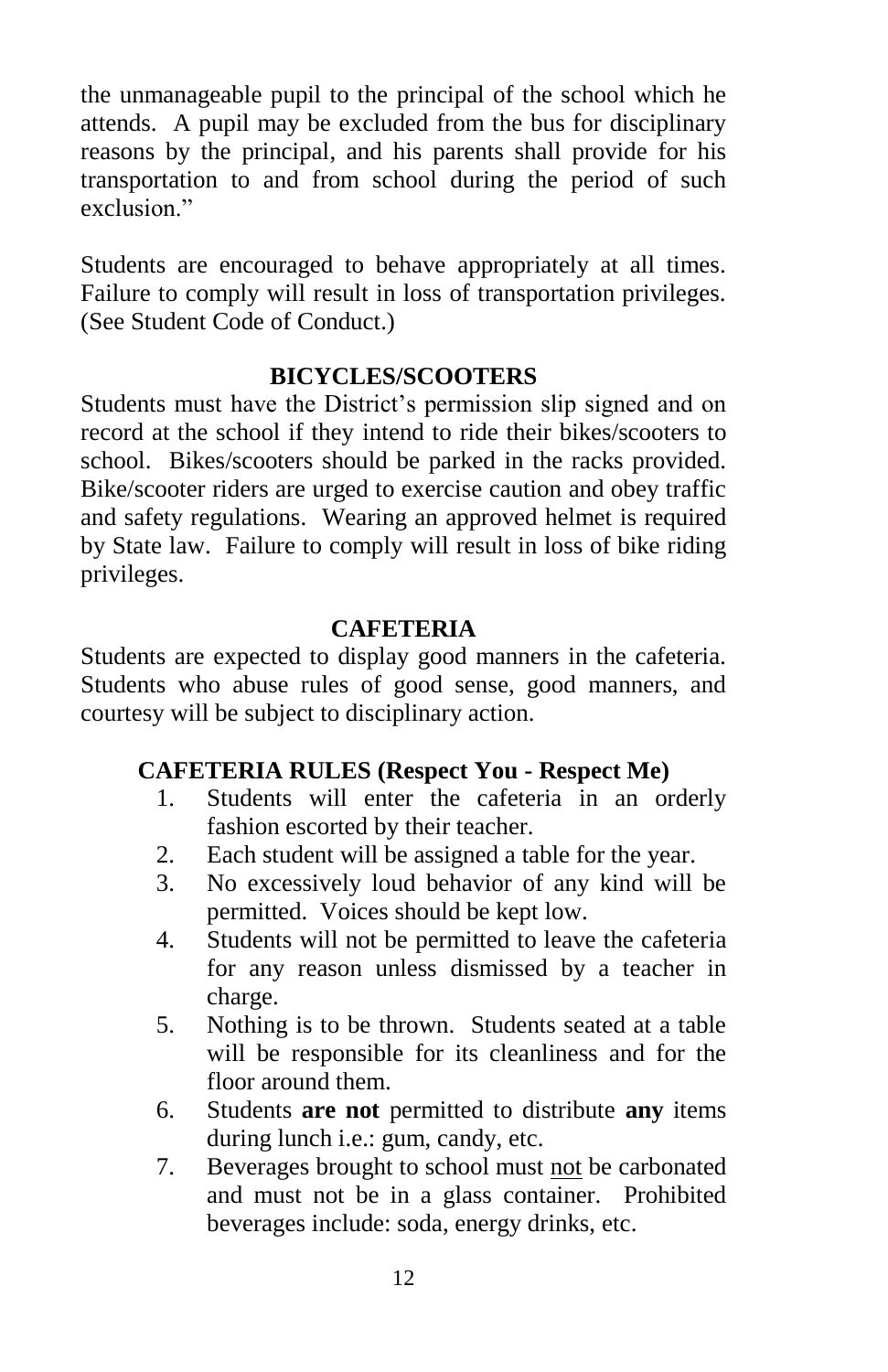#### **CELL PHONES**

Cell phones should not be used in school. We understand that some students do have them. If so, they should be in the students' bookbags and turned off. They should not be carried around in the students' pockets or used during lunch/recess time. If a staff member sees a student with their phone, it will be confiscated and a parent/guardian will have to come and pick it up. If the problems continues, there will be disciplinary consequences.

#### **CHARACTER EDUCATION**

The district believes that character education is an important part of our school climate and an essential component to future success in life.

We expect and demand that all members of our school community are treated with respect and professionalism. This focus includes the following relationships:

Adult to Student; Student to Adult; School to Parent/Guardian; Parent/Guardian to School; Student to Student; Student to Facilities; School Community to Community/Society at Large.

**CHARGED LUNCHES (N/A for the 2021/2022 School Year)** Students may charge a meal on the occasion when they may have lost or forgotten their lunch money. The following procedures will be followed in the cafeteria**: Policy 3542.2 School Meals Program Arrears will be followed. This Policy is available on our website and can be picked up in the Front Office.**

A. A student will only be allowed to charge up to 5 lunches maximum and when they have reached a 5 lunch charge limit, the student will be provided with and charged for a peanut butter and jelly sandwich and milk.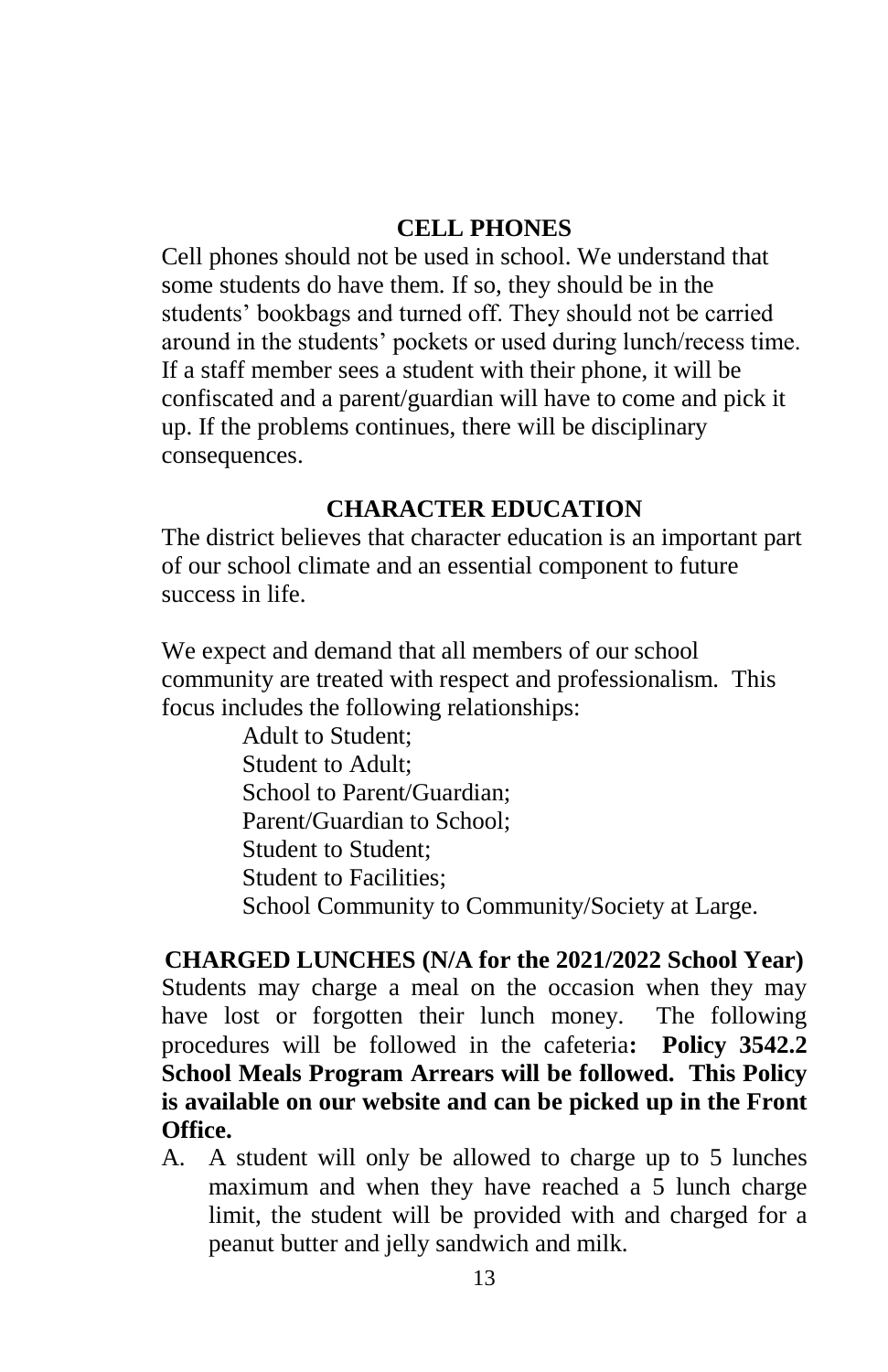- B. After the third and fifth charges, **Policy 3542.2** will be followed. Students **will not** be permitted to purchase snacks if they have accumulated cafeteria debt. Students will not be permitted to attend school-sponsored recreational activities such as dances and field day if they have cafeteria debt of 5 or more charges until the debt it paid.
- C. Parents may apply for free or reduced lunches any time during the year in the event of temporary or unforeseen financial hardships.

#### **CARE OF SCHOOL PROPERTY**

Students are responsible for the proper care and respect of all books, supplies, furniture and the building/grounds of the district. Students, who destroy and/or disfigure school property (including textbooks), will be required to pay for repairs or replacement of damaged items.

#### **CHANGE OF ADDRESS**

Please report address or phone number changes immediately to the Main Office.

#### **CHAIN OF COMMAND**

Parents/Guardians often have questions or concerns regarding their child's academic, social, or behavioral performance in school. Please follow the chain of command below for all classroom concerns. Teachers and staff are often able to share first-hand information about the concerns at hand and should be given the opportunity to do so prior to consultation with administration.

- 1. Classroom teacher
- 2. Supervisor, Mrs. Rachel Howgate
- 3. Superintendent/Principal, Mrs. Sherri Miller

When the Superintendent/Principal is not in the school district or not available during an incident or an emergency situation, the following chain-of-command will be utilized:

- 1. Mrs. Sherri Miller, Superintendent/Principal
- 2. Mrs. Rachel Howgate, Supervisor
- 3. Mrs. Lisa DiNovi, School Business Administrator

Should an incident/problem occur in the school district which needs immediate attention, the person next in the chain of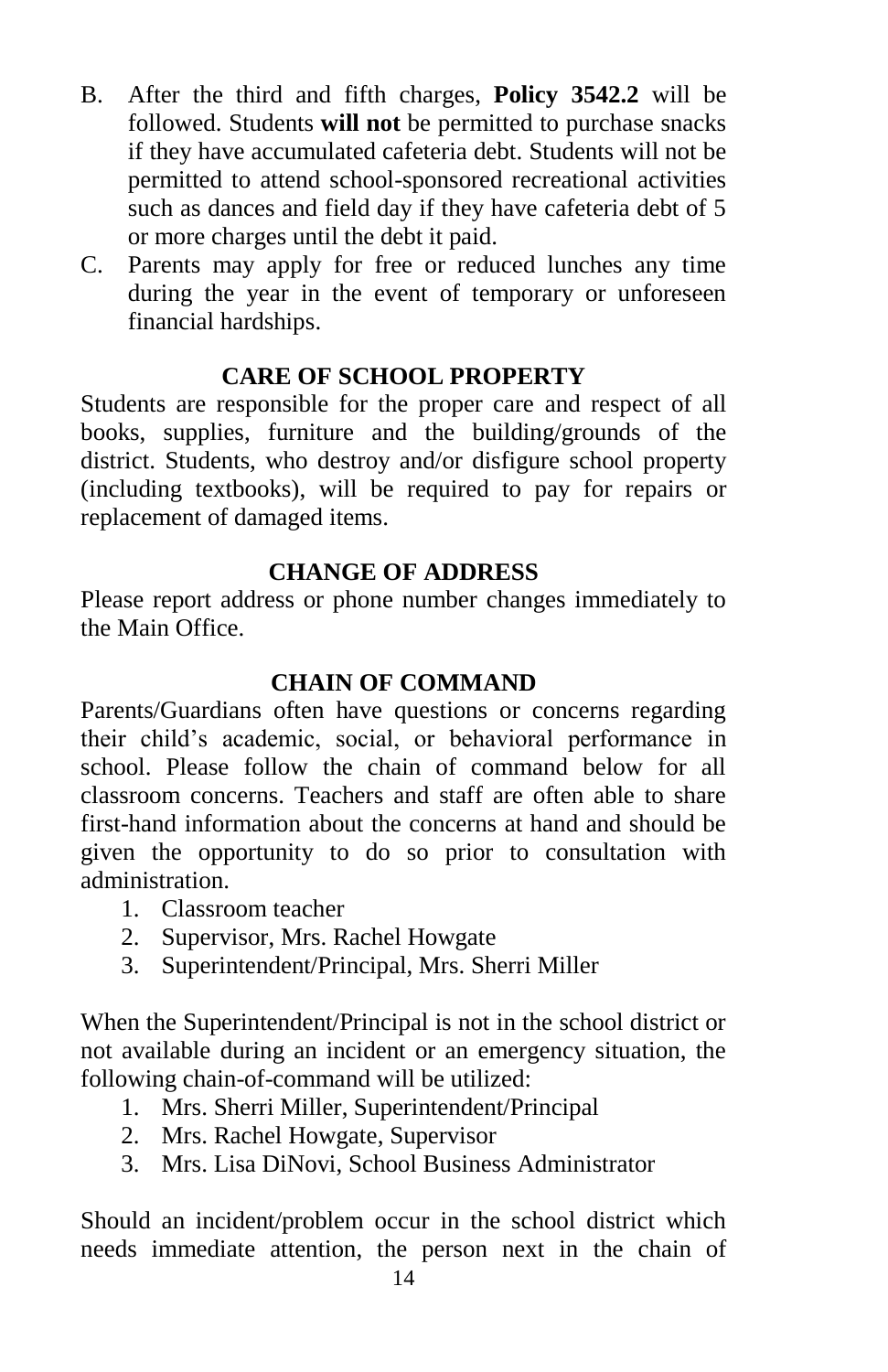command will stop what he or she is doing to handle the situation/problem. For student discipline matters, Mr. Eric deJong, School Counselor may be consulted.

#### **CONDUCT DURING ASSEMBLY PERIODS (Respect You – Respect Me)**

- 1. Students must take their seats quickly and quietly.
- 2. Students must give the speaker or performer their immediate, courteous and respectful attention.
- 3. Students should be respectfully considerate with their applause.
- 4. Students should remain in their seats until dismissed.
- 5. Students should leave the assembly promptly and quietly when dismissed.

#### **CONDUCT IN HALLS (Respect You – Respect Me)**

For safety's sake, students are asked to follow these regulations concerning conduct in the halls:

1. Be orderly, careful, and respectful of others.

2. Do not run, shout, throw objects, or engage in horseplay.

3. Keep to the right, following social distancing guidelines.

#### **COUNSELING**

Your teachers and principal will assist you in solving all kinds of problems. You should let them know if you hare having problems with any part of your school life. If needed, Mr. Eric deJong is available to provide school counseling. Parental consent must be given for regular counseling sessions to take place.

#### **DETENTION**

All detentions, whether administrative or teacher, will be conducted before school, after school, or during lunchtime at the discretion of the Superintendent/Principal. Parents will be fully responsible for providing transportation.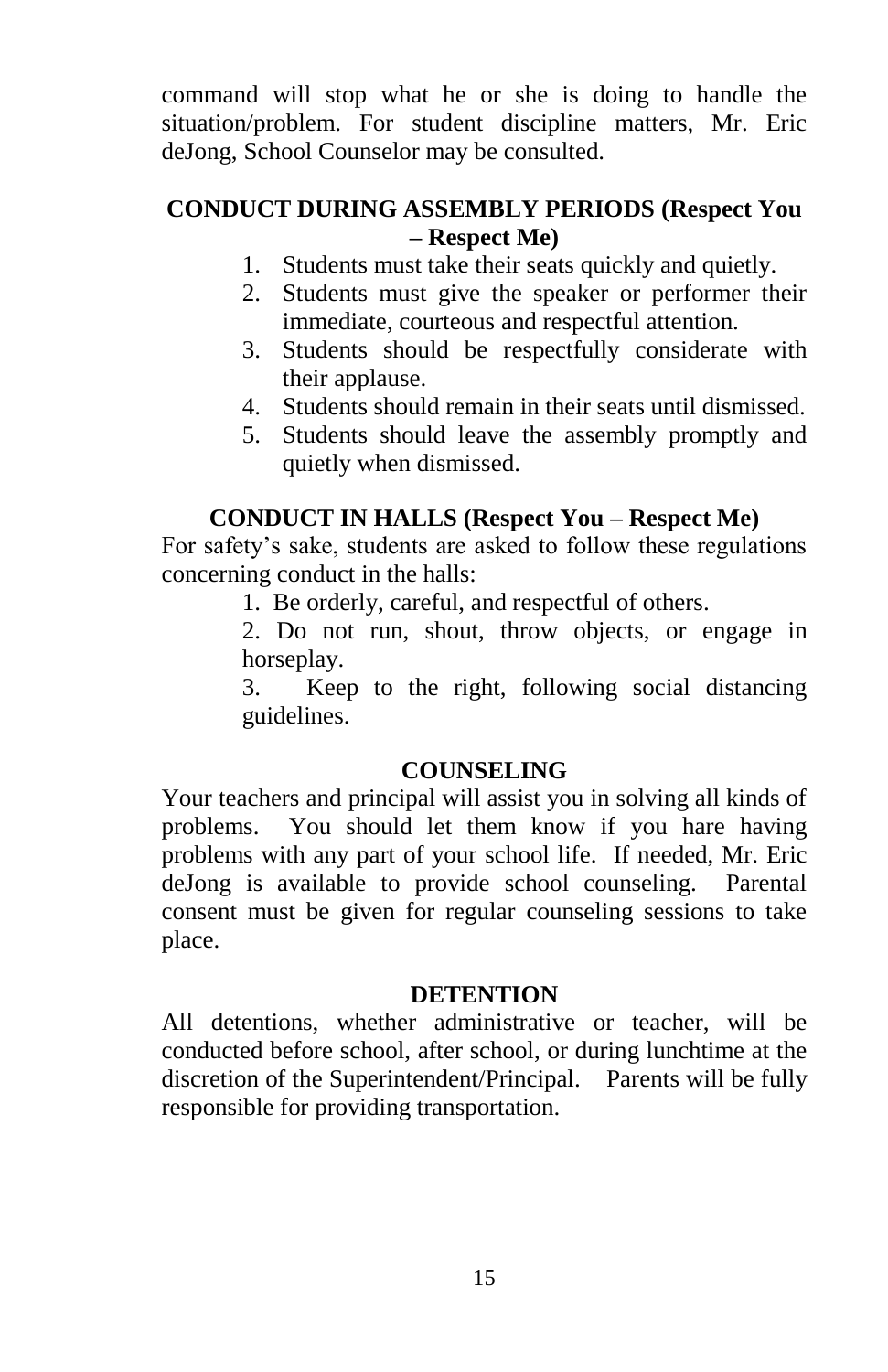#### **DISCIPLINE (Respect You – Respect Me)**

It is impossible for teaching or learning to take place in a classroom unless good order is maintained. The key element to good order is respect for the teaching and learning process and the rules/guidelines established by the school and the teacher.

Students are reminded that they must adhere to a code of good behavior not only for their own benefit but for the benefit of others as well.

By setting high expectations of acceptable behavior for our students, we establish a standard that includes control, responsibility, empathy, and most of all, respect for the rights and property of others. It is our hope that our students will be self-disciplined, responsible members of the school community.

Students who do not follow school rules will be subject to consequences, which may include detention, withdrawal of privileges, or suspension.

Please see the section "**Student Code of Conduct"** for more specific discipline information.

#### **DUE PROCESS**

Every student and his/her parents are entitled to the rights and privileges provided by law. The administration of this school will continue to afford its students the opportunity to discuss infractions or accusations whenever such a discussion is requested.

We encourage the parents of our students to become involved in our discipline code by attending conferences, supporting policies, and by helping us to insure that fair, equitable, and just determinations are reached.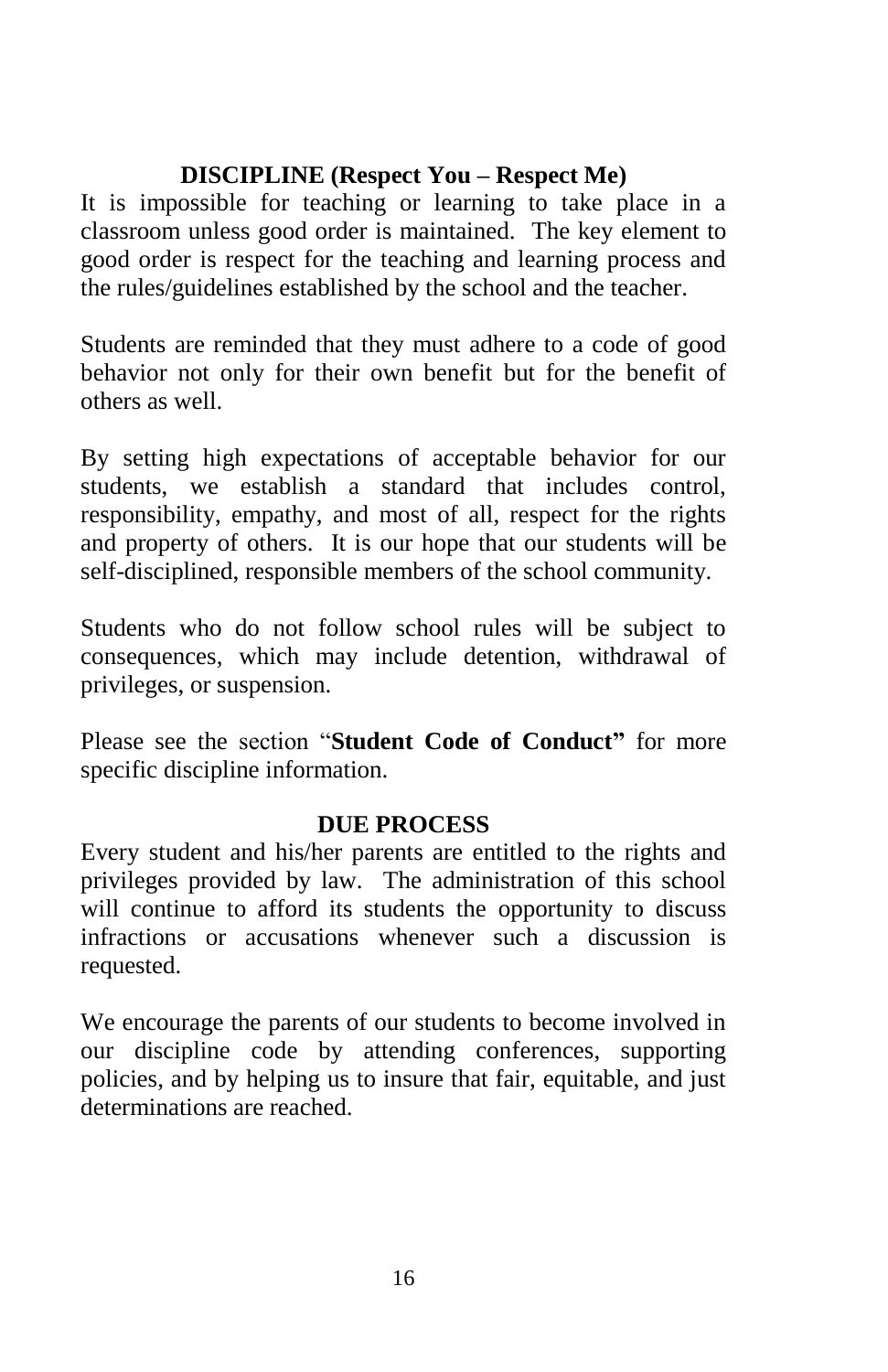#### **EMERGENCY CLOSINGS AND/OR DELAYED OPENINGS**



### INFORMATION ON SCHOOL CLOSING Blackboard Connect TV Channel 6 – ABC News TV Channel 10 – NBC News

The most efficient way to check for emergency school closings is to check the school website: **[www.downeschool.org](http://www.downeschool.org/)** and listen for our phone messaging service, Blackboard Connect for updated information. Information on closing/delayed openings will also be posted to Class Dojo.

#### **EQUAL EDUCATIONAL OPPORTUNITY**

An equal educational opportunity is provided to all students enrolled in this school district regardless of race, creed, color, national origin, ancestry, age, marital status, affectional or sexual orientation, gender, religion, disability or socioeconomic status. Students must respect the right of others to receive an education in an environment that is conducive to learning and free of harassment.

**To file a complaint, allegation should be made to: Superintendent/Principal, Affirmative Action Officer Downe Township Elementary School, 220 Main Street, Newport, NJ 08345 Telephone: 856-447-4673**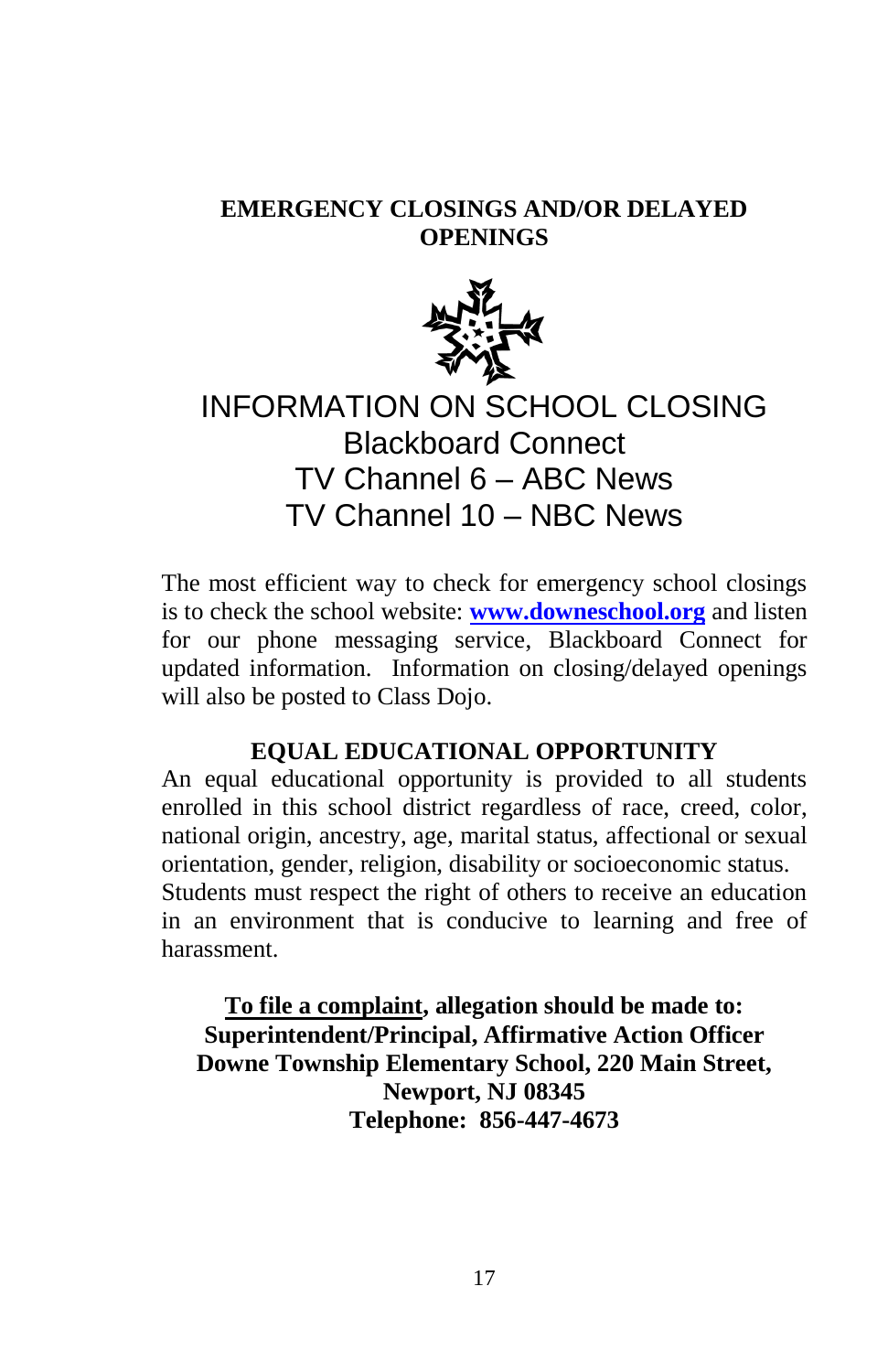**EVERY STUDENT SUCCEEDS ACT (ESSA)** Dear Parent/Guardian:

The *Every Student Succeeds Act (ESSA)* was passed by the U.S. Congress and signed into law on December 10, 2015. The *ESSA* replaces the *No Child Left Behind Act (NCLB)* and is the latest reauthorization of the *Elementary and Secondary Education Act (ESEA)*.

Although *NCLB* was designed to make changes in teaching and learning in order to increase students' academic achievement, the Highly Qualified Teacher (HQT) provision under *NCLB wa*s eliminated from the *ESSA*. Despite this fact, all educators in New Jersey still are required to hold the appropriate state certificate/license for their given position.

Under the *ESSA*, all schools receiving Title I funds must inform parents of their right to ask schools about the professional qualifications of their child's teachers and paraprofessionals. Our school receives Title I funding and we are happy to share this information with you upon your request.

New Jersey has some of the most qualified teachers in the country, and we are extremely proud of the quality of the teaching staff in the Downe Township School District. All our regular teachers have college degrees and many have advanced degrees. In addition, every teacher continues learning through professional development activities and our teachers are evaluated each year to make sure their teaching skills remain at the highest possible level.

I encourage you to support your child's education and communicate with your child's teacher(s) on a regular basis. For more information on *ESSA*, and the role of parents, please visit the United States Department of Education's (USDE) website at [http://www.ed.gov/essa.](http://www.ed.gov/essa)

By partnering, families and educators can provide your child with the best education possible.

Sincerely, *Sherri Miller* Superintendent/Principal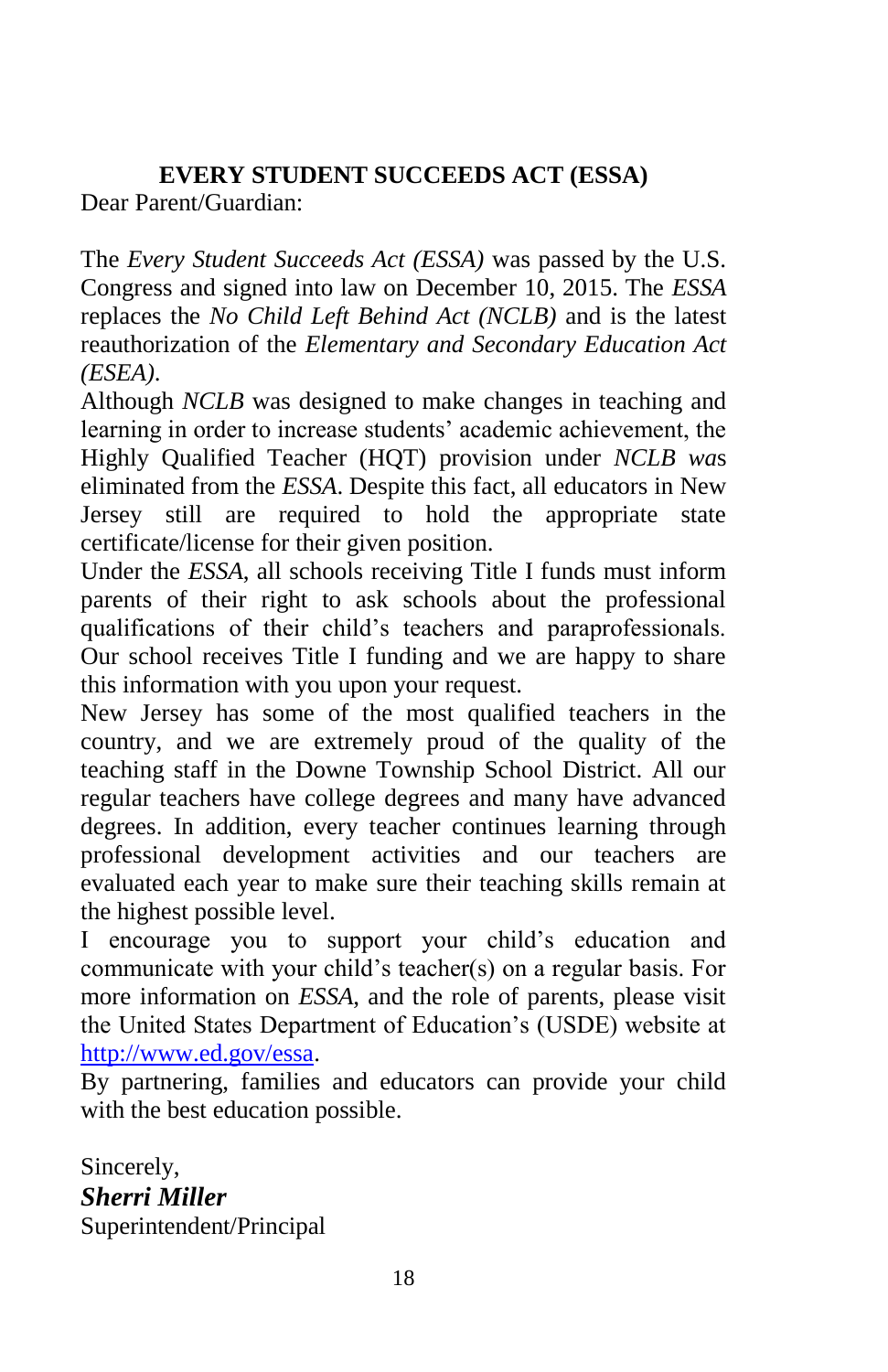#### **FIELD TRIPS**

All school trips are an extension of the curriculum and are an excellent source of additional information. Students will be asked to return a completed form indicating his/her parents' permission to take the trip. All school rules apply on schoolsponsored trips. Please remember that your behavior is a direct reflection of yourself and our school.

#### **SCHOOL SAFETY AND SECURITY**

Dear Parents/Guardians:

In accordance with the state law our school will be conducting school security drills on a monthly basis along with our traditional fire drill. Following Department of Education guidelines our teachers will prepare students for drill procedures in active shooter, bomb threat, lockdown, and non-fire evacuation situations.

The first of these drills will begin next week and we will practice a different drill every month for the remainder of the school year.

Sincerely, **Sherri Miller** Superintendent/Principal

#### **SCHOOL SAFETY AND SECURITY**

Threat and violence issues throughout the country and in our own school have caused us to be more diligent on safety and security issues.

It is a chief priority of the Downe Township School District to provide the safest and securest environment possible for the students, staff, and visitors to our school. In an effort to provide a safe and secure school environment for everyone, we have implemented the following:

- 1. Threats to our safety and security will always be taken seriously and dealt with severely.
- 2. Emergency plans are in place and will be updated as often as necessary.
- 3. All doors will be locked at all times.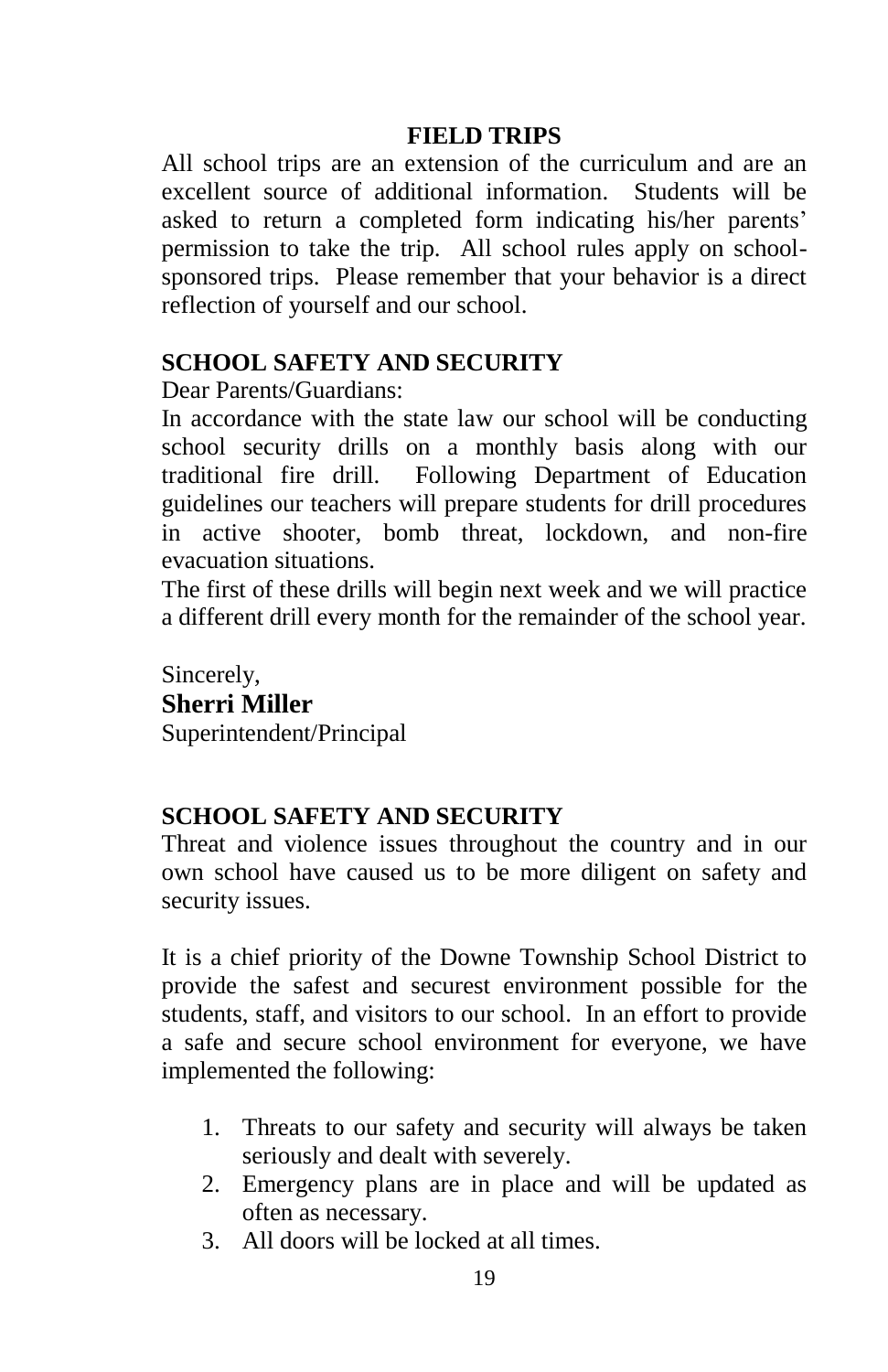- 4. An electronic/entrance video recording system is present throughout the district's building and grounds. All entrances are locked and monitored 24 hours a day.
- 5. A strict "Visitors Must Report to the School Office" procedure will be in effect at all times:
	- a. Doorways will state that all visitors must report to the school office.
	- b. All visitors, upon entering the school office, must sign in on the visitors' register, supplying the date, name, time in, time out, and purpose of the visit. (There are absolutely no exceptions to this rule.)
	- c. Visitors will then be given a hallway pass, which must be worn in a visible place while in the school building. (There are absolutely no exceptions to this rule.)
	- d. **Visitors will only be allowed to go to the class/office that they are signed in for.**
	- e. At the completion of your visit, you must sign out in the main office and return your hallway pass.
- 6. School personnel have been instructed in emergency procedures and have been told to report to the office, the presence of any person found in the building or on school grounds who is not wearing a visitor's pass.
- 7. Hallway supervision includes video recording and monitoring.
- 8. No child will be released to person(s) other than their parent(s)/guardian(s) until some form of identification by the person picking up a child is shown to office personnel and a note from a parent, approving the release must be received prior to the pickup.
- 9. Monitoring in the school building will be an on-going, evolving process.

Be assured that Downe Township Elementary School recognizes and accepts our responsibility for the safety and welfare of your children and place this as our number one priority.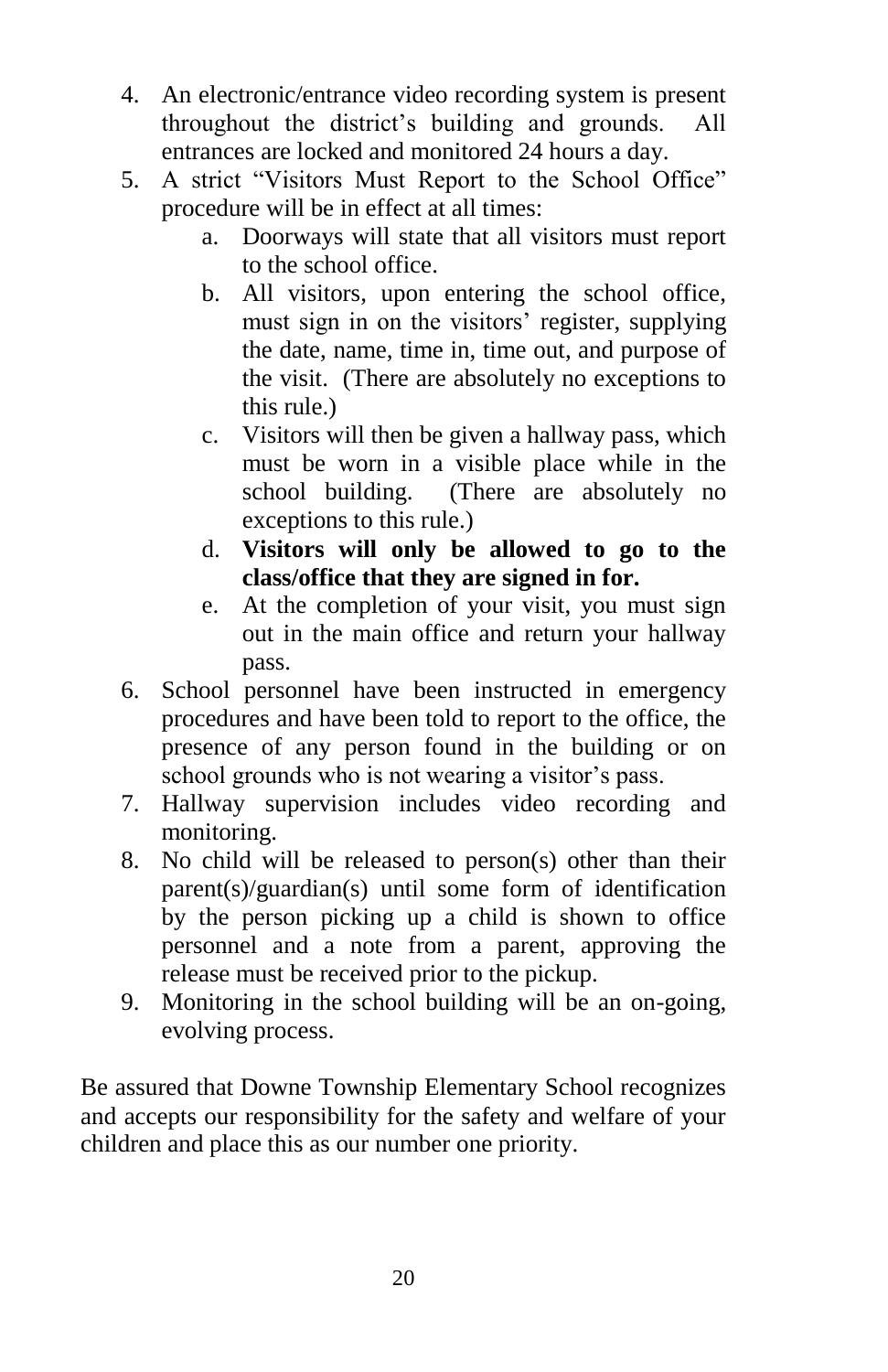#### **FIRE DRILLS**

During the course of the school year, there will be several fire drills for the purpose of preparing for an emergency. Signs have been placed in conspicuous places in each classroom instructing students on the proper method of exit for each room.

At the sound of the signal, students should stop working and follow directions from the teacher. When leaving the building, students should walk in a single file line, in an orderly fashion, and remain quiet. When the signal is given, students should return in an orderly fashion.

#### **LOCKDOWN AND EVACUATION DRILLS**

During the school year there will also be practice drills for our staff and students to prepare in the event that our school would need to be locked down or in the event the students would have to be evacuated from the site.

Parent notification for the first lock down or safety drill will be provided in advance. The drills to follow will be done in a surprise fashion similar to our fire drills so we may effectively prepare our students in case of a true emergency.

#### **HAZARDOUS MATERIAL NOTIFICATION**

In accordance with the State of New Jersey Right To Know policies, parents and guardians must be notified annually of the district's use and storage of hazardous material and, as necessary, for construction which may involve hazardous substances.

All parents and guardians will be notified of any construction or other activities that may involve the use of any hazardous substances. This annual notice is to inform you that hazardous substances may be stored and used at the facility at various times throughout the year.

Hazardous Substance Fact Sheets for these particular substances are available for your review during school hours in the Nurse's Office.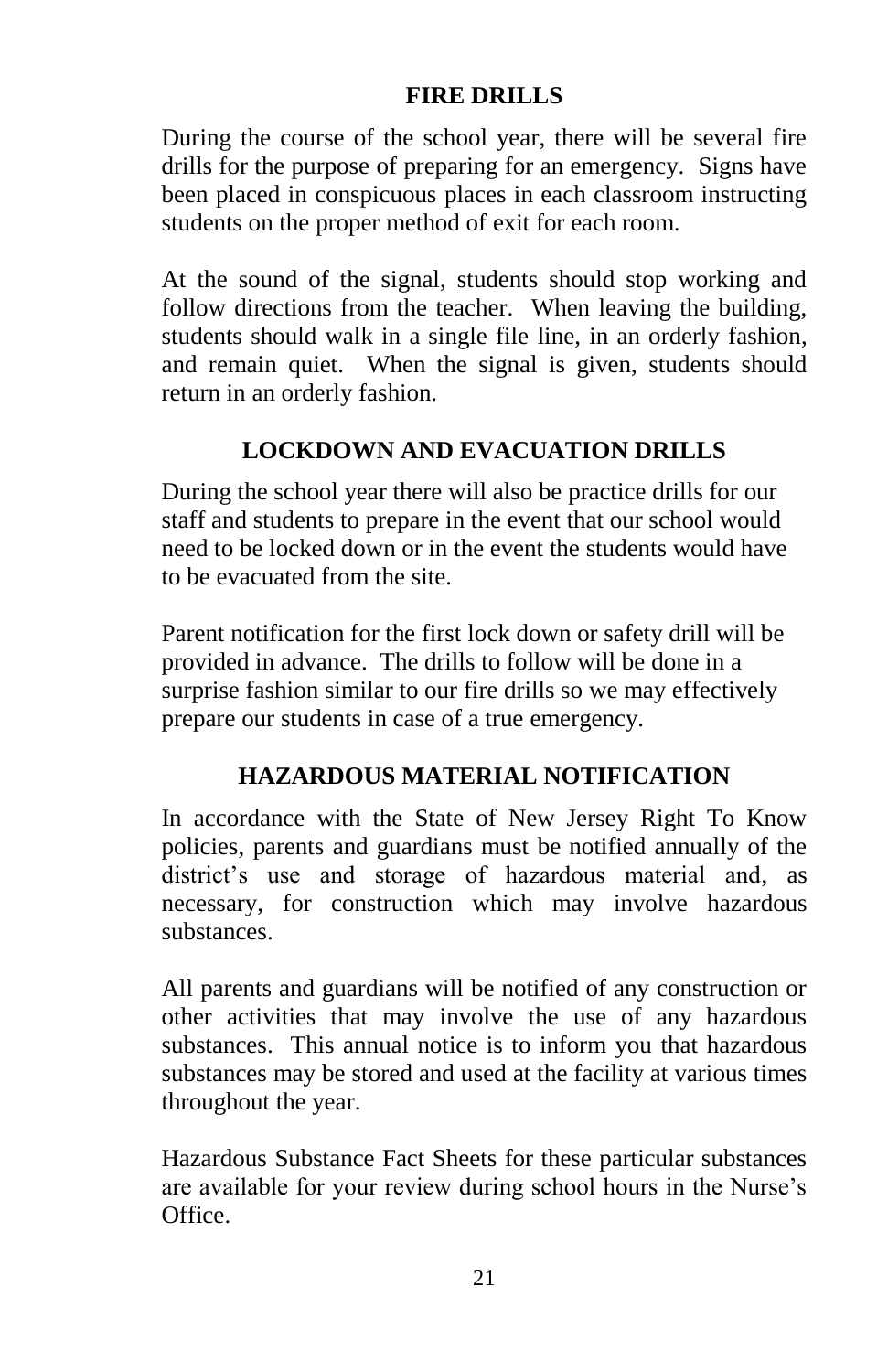#### **HOMEWORK**

Homework is an important part of the learning process. For this reason, you should expect homework on a regular basis. The general rule of thumb is that homework should take approximately 10 minutes per grade level (i.e.  $1<sup>st</sup>$  grade = 10 minutes,  $6<sup>th</sup>$  grade = 60 minutes, etc.)

#### **HOMEWORK GUIDELINES**

Homework will be assigned regularly by teachers of academic subjects. You will receive a copy of your teacher's homework policy at the beginning of the school year. It is your responsibility to follow the policy closely. Students **will not** be permitted to enter the building **at any time** to retrieve homework.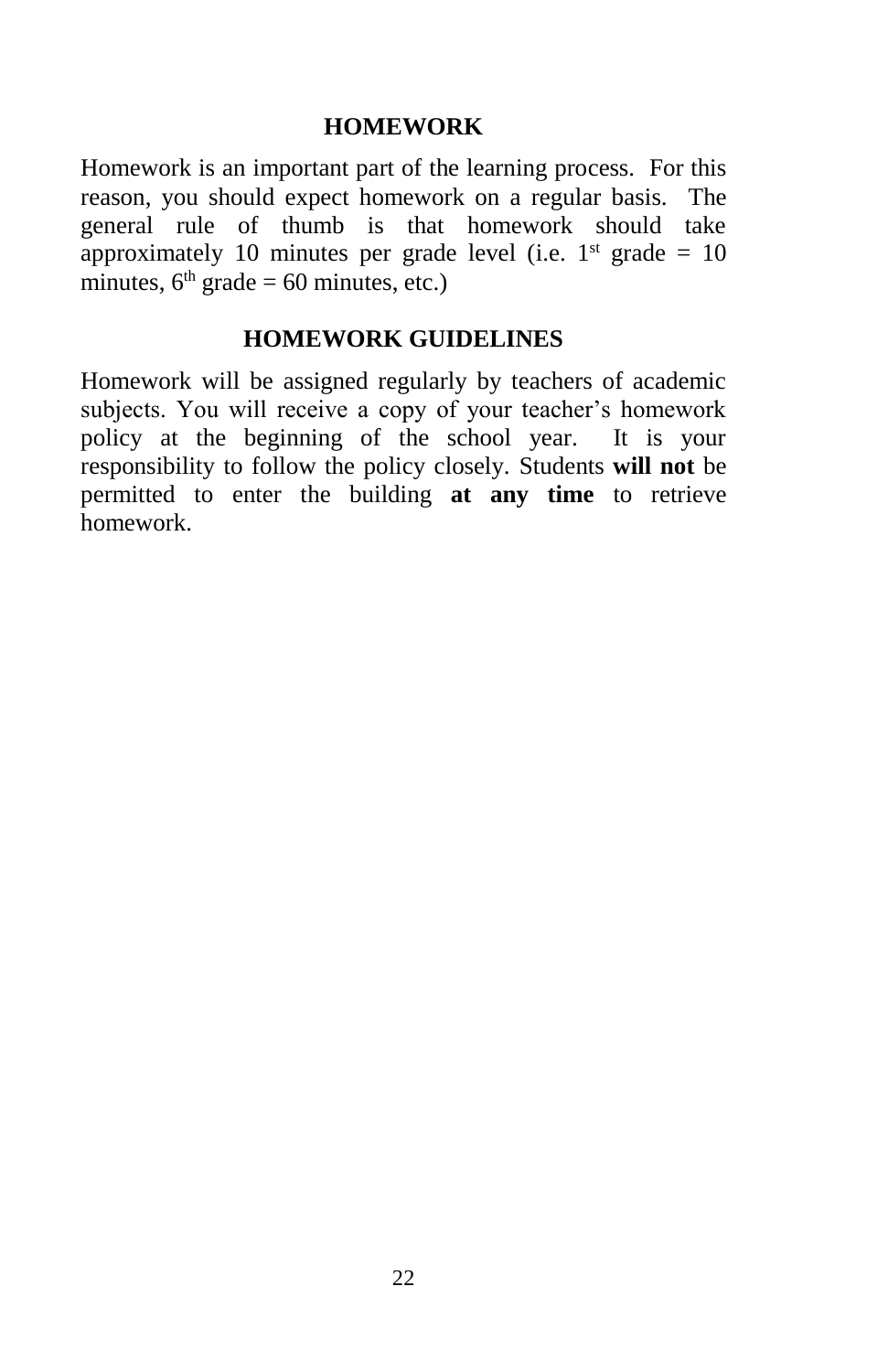#### **KIDS' CENTER**

The District is fortunate to have a partnership with Complete Care Kids' Center. Kids' Center provides the after-school program, counseling services, healthcare services, and a variety of programming throughout the year. Kids' Center can be reached at 447-4673 option #5. Any changes to a students' participation in Kids' Center must be put in writing and sent directly to Kids' Center.

#### **LOST AND FOUND**

All lost articles should be turned in to the Main Office. Please check there for any lost articles. **(At the end of each marking period, unclaimed items will be discarded.)**

#### **LOST OR DAMAGED BOOKS**

Students must report the loss of a **textbook** to the teacher who issued the book. This teacher will issue the student another book. Text book fines will be issued and paid for in June. Wear/Tear 10% of cost of replacement. Loss of text 100% if new, then 10% each year text was in use.

#### **LUNCH (Meals are free for the 2021/2022 school year)**

Lunch is served in the all-purpose room to all students (Kindergarten -  $8<sup>th</sup>$  Grade). Pre-School children eat in their classrooms. The hot and cold food selections on the menu are varied and nutritious. Parents/guardians should discuss food choices with your student. Written reminders will be sent to each family regarding charged lunches. Free and Reduced Lunch Program is available for families that qualify to participate. Applications will be distributed at the beginning of the school year or are available in the main office.

- Regular Lunch: \$0.00
- Reduced Lunch: \$0.00
- Breakfast: \$0.00
- Reduced Breakfast: \$0.00
- Milk \$0.00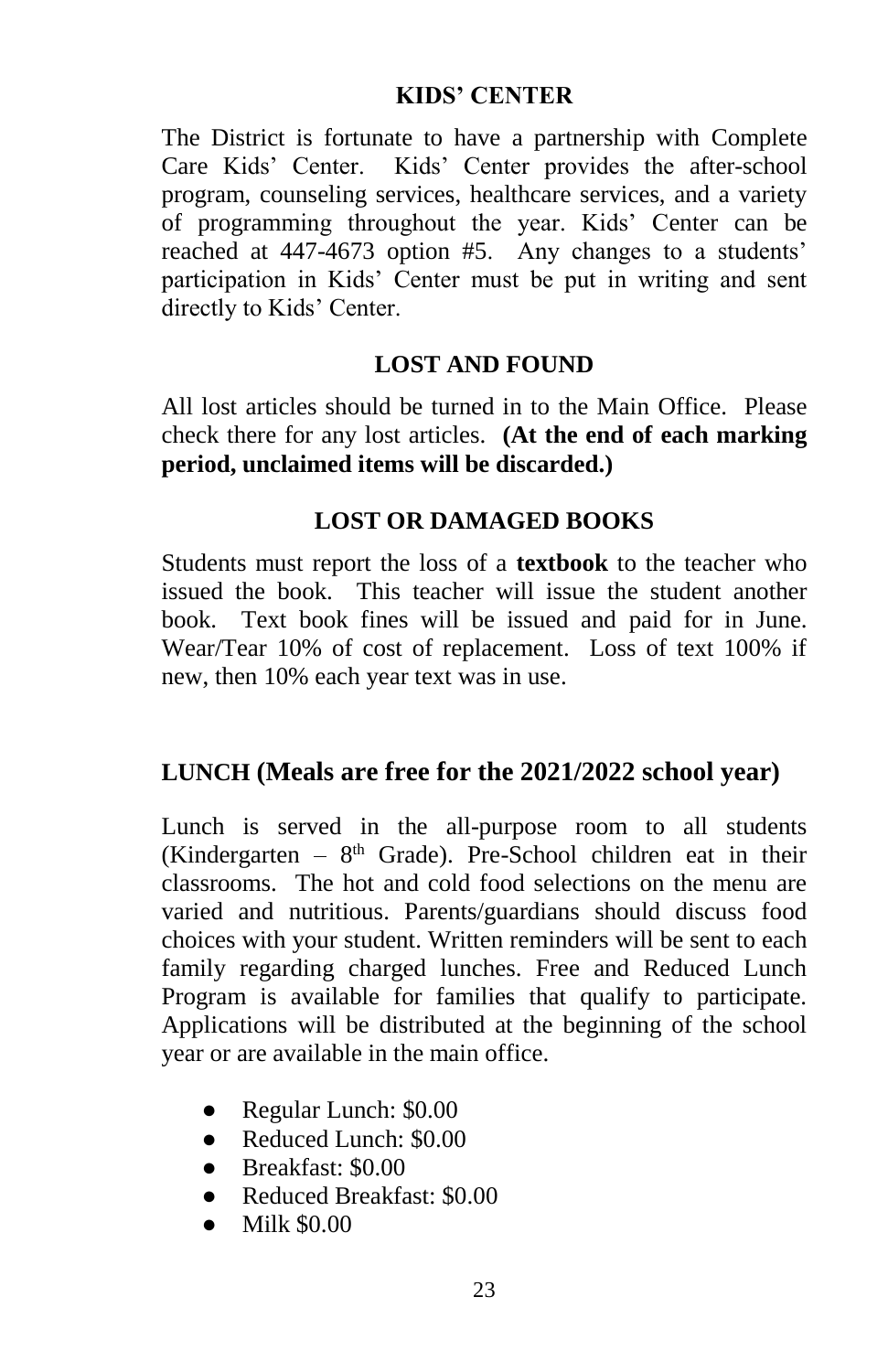#### **MAKE-UP WORK DUE TO ABSENCE**

When a student is absent, he/she should make up his/her work as soon as possible. Work in all subjects should be made up within a period equal to twice the number of days of the pupil's absence, for example: if a student is absent for three (3) days, the student must have his/her work made up in no more than six (6) school days. This should not be interpreted to imply that the work done does not have to be made up for six days. It means arrangements must be made as soon as the student returns to school so that the work is completed within the allowable time. Work may be modified at the teacher's discretion.

The responsibility for making up work missed because of an absence rests with the student. Teachers will do all they can to assist the student, but the student must take the initiative.

#### **MEDICATIONS**

Students **are not to have any** medication in their possession. This includes aspirin and other non-prescription drugs. Please see the "School Nurse" section for more information. In addition, students may **NOT** transport medicine from home to the nurse. Parents **MUST** deliver and pick-up any necessary medications for students.

#### **Model Notification of Rights Under the Protection of Pupil**

#### **Rights Amendment (PPRA)**

PPRA affords parents certain rights regarding our conduct of surveys, collection and use of information for marketing purposes, and certain physical exams. These include the right to:

• Consent before students are required to submit to a survey that concerns one or more of the following protected areas ("protected information survey") if the survey is funded in whole or in part by a program of the U.S.

Department of Education (ED)–

1. Political affiliations or beliefs of the student or student's parent;

2. Mental or psychological problems of the student or student's family;

3. Sex behavior or attitudes;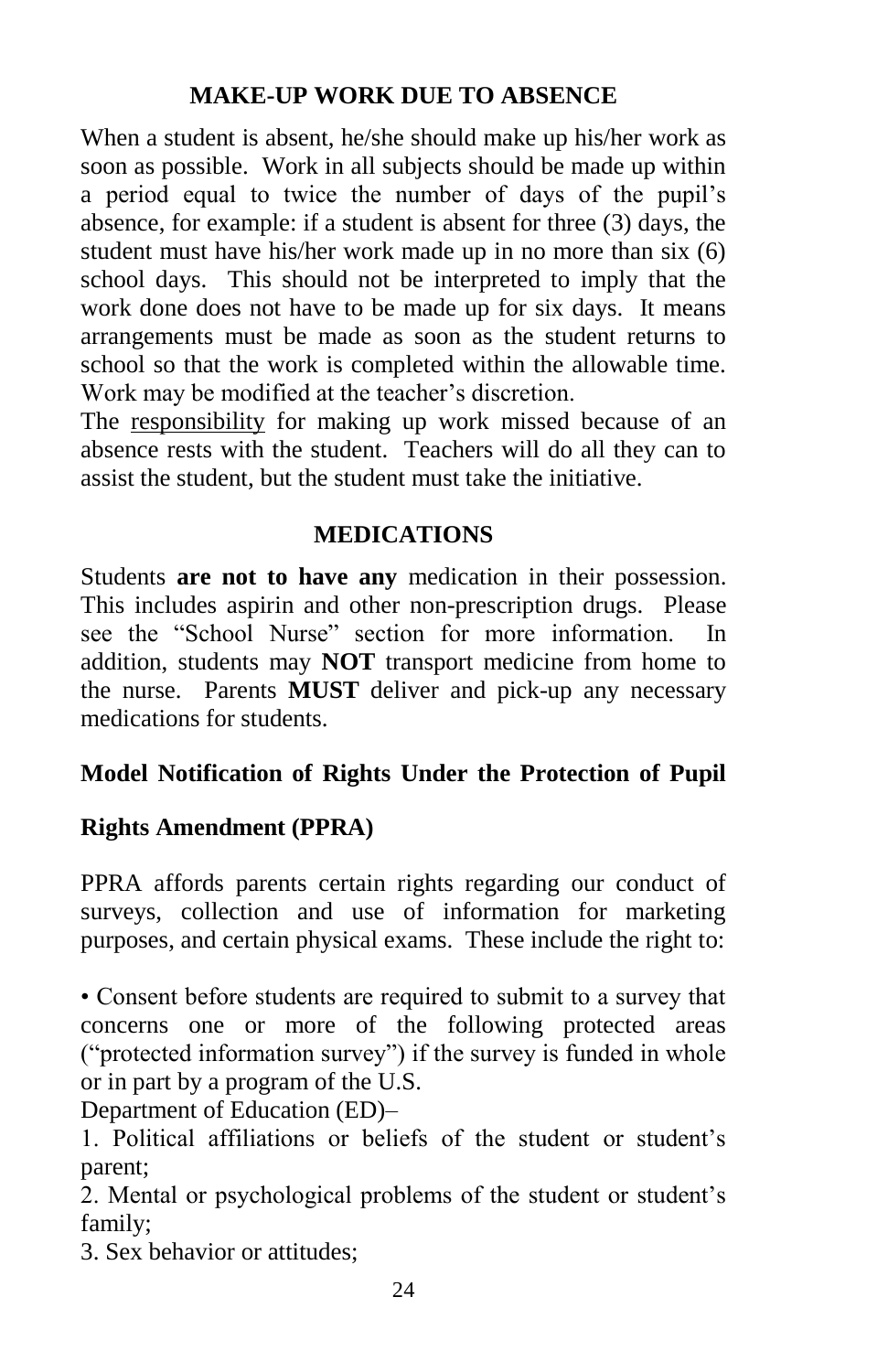4. Illegal, anti-social, self-incriminating, or demeaning behavior;

5. Critical appraisals of others with whom respondents have close family relationships;

6. Legally recognized privileged relationships, such as with lawyers, doctors, or ministers;

7. Religious practices, affiliations, or beliefs of the student or parents; or

8. Income, other than as required by law to determine program eligibility.

•Receive notice and an opportunity to opt a student out of  $-$ 

1. Any other protected information survey, regardless of funding;

2. Any non-emergency, invasive physical exam or screening required as a condition of attendance, administered by the school or its agent, and not necessary to protect the immediate health and safety of a student, except for hearing, vision, or scoliosis screenings, or any physical exam or screening permitted or required under State law; and

3. Activities involving collection, disclosure, or use of personal information obtained from students for marketing or to sell or otherwise distribute the information to others.

•Inspect, upon request and before administration or use –

1. Protected information surveys of students;

2. Instruments used to collect personal information from students for any of the above marketing, sales, or other distribution purposes; and

3. Instructional material used as part of the educational curriculum.

These rights transfer to from the parents to a student who is 18 years old or an emancipated minor under State law.

Downe Township School District will/has develop[ed] and adopt[ed] policies, in consultation with parents, regarding these rights, as well as arrangements to protect student privacy in the administration of protected information surveys and the collection, disclosure, or use of personal information for marketing, sales, or other distribution purposes. Downe Township School District will directly notify parents of these policies at least annually at the start of each school year and after any substantive changes. Downe Township School District will also directly notify, such as through U.S. Mail or email, parents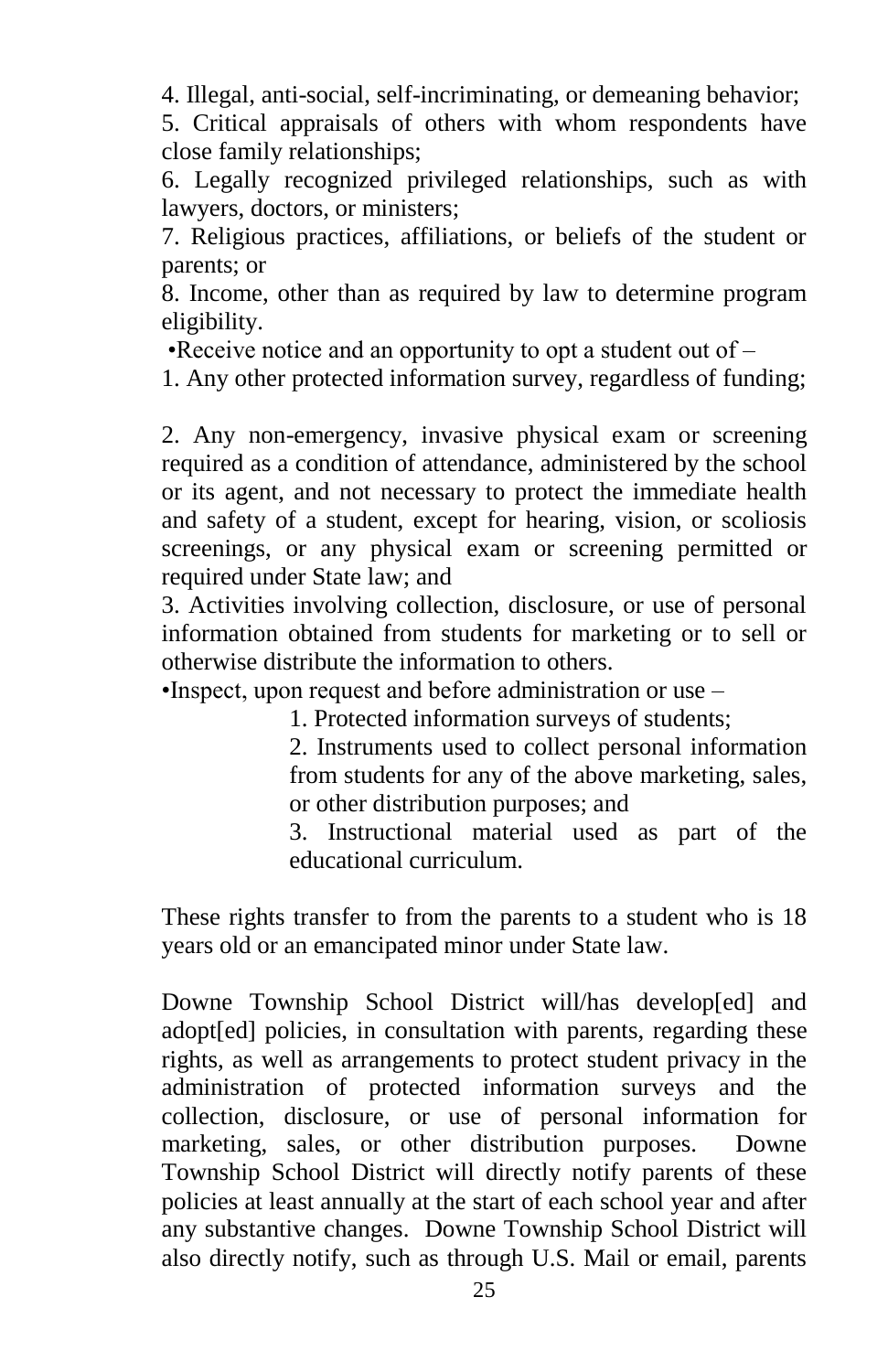of students who are scheduled to participate in the specific activities or surveys noted below and will provide an opportunity for the parent to opt his or her child out of participation of the specific activity or survey. Downe Township School District will make this notification to parents at the beginning of the school year if the District has identified the specific or approximate dates of the activities or surveys at that time.

For surveys and activities scheduled after the school year starts, parents will be provided reasonable notification of the planned activities and surveys listed below and be provided an opportunity to opt their child out of such activities and surveys. Parents will also be provided an opportunity to review any pertinent surveys. Following is a list of the specific activities and surveys covered under this requirement:

•Collection, disclosure, or use of personal information for marketing, sales or other distribution.

•Administration of any protected information survey not funded in whole or in part by ED.

•Any non-emergency, invasive physical examination or screening as described above.

Parents who believe their rights have been violated may file a complaint with:

> Family Policy Compliance Office U.S. Department of Education 400 Maryland Avenue, SW Washington, D.C. 20202-5901

Should you have any questions, please do not hesitate to contact the school for more information.

*Sherri Miller* Superintendent/Principal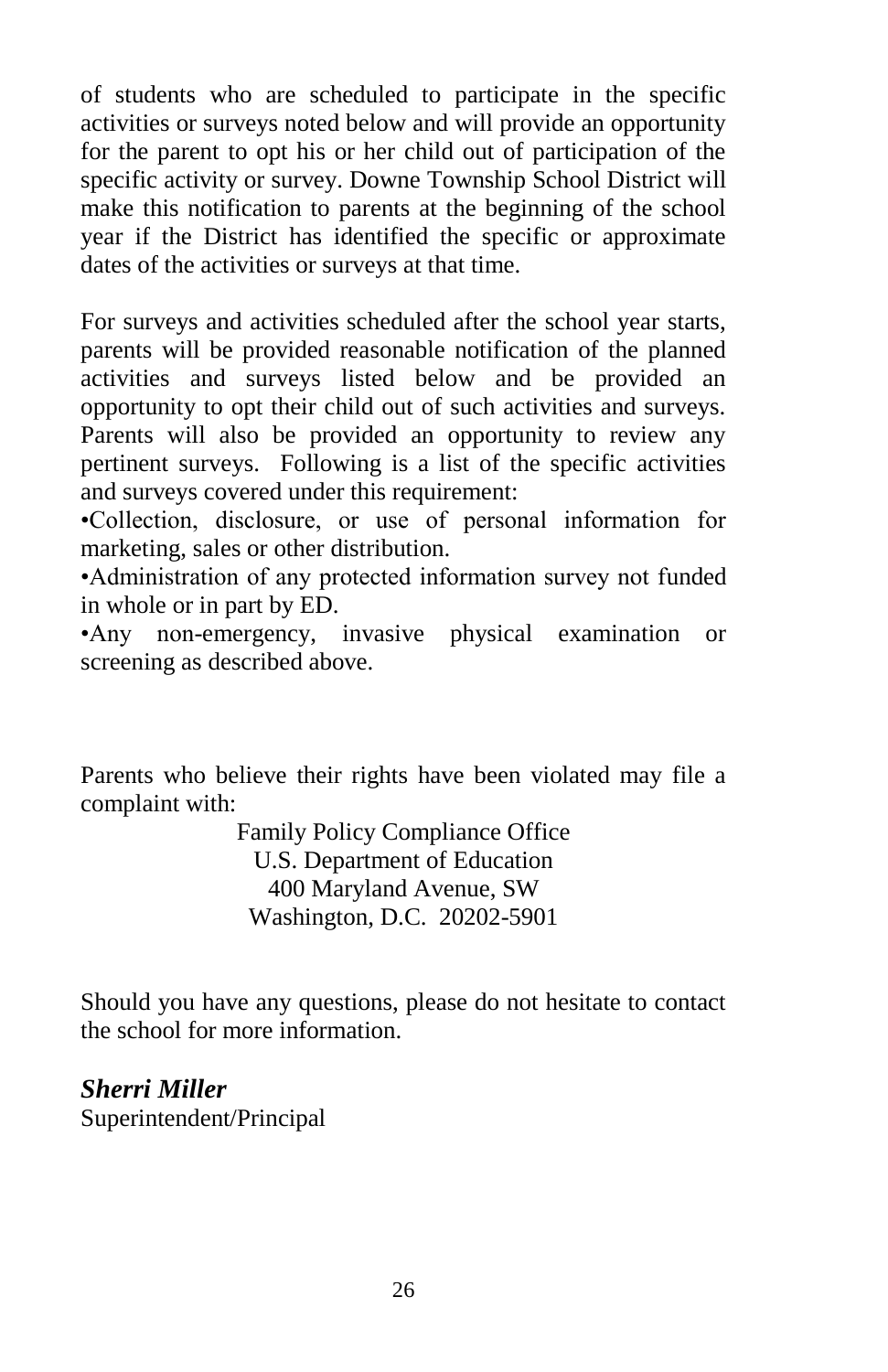#### **Notification of Rights under FERPA for Elementary and**

#### **Secondary Schools**

The Family Educational Rights and Privacy Act (FERPA) affords parents and students over 18 years of age ("eligible students") certain rights with respect to the student's education records. These rights are:

1. The right to inspect and review the student's education records within 45 days of the day the Downe Township School receives a request for access. Parents or eligible students should submit to the school principal a written request that identifies the record(s) they wish to inspect. The school official will make arrangements for access and notify the parent or eligible student of the time and place where the records may be inspected.

2. The right to request the amendment of the student's education records that the parent or eligible student believes are inaccurate, misleading, or otherwise in violation of the student's privacy rights under FERPA.

Parents or eligible students who wish to ask the Downe Township School to amend a record should write the school principal, clearly identify the part of the record they want changed, and specify why it should be changed. If the school decides not to amend the record as requested by the parent or eligible student, the school will notify the parent or eligible student of the decision and of their right to a hearing regarding the request for amendment. Additional information regarding the hearing procedures will be provided to the parent or eligible student when notified of the right to a hearing.

3. The right to provide written consent to disclosures of personally identifiable information (PII) from the student's education records, except to the extent that FERPA authorizes disclosure without consent.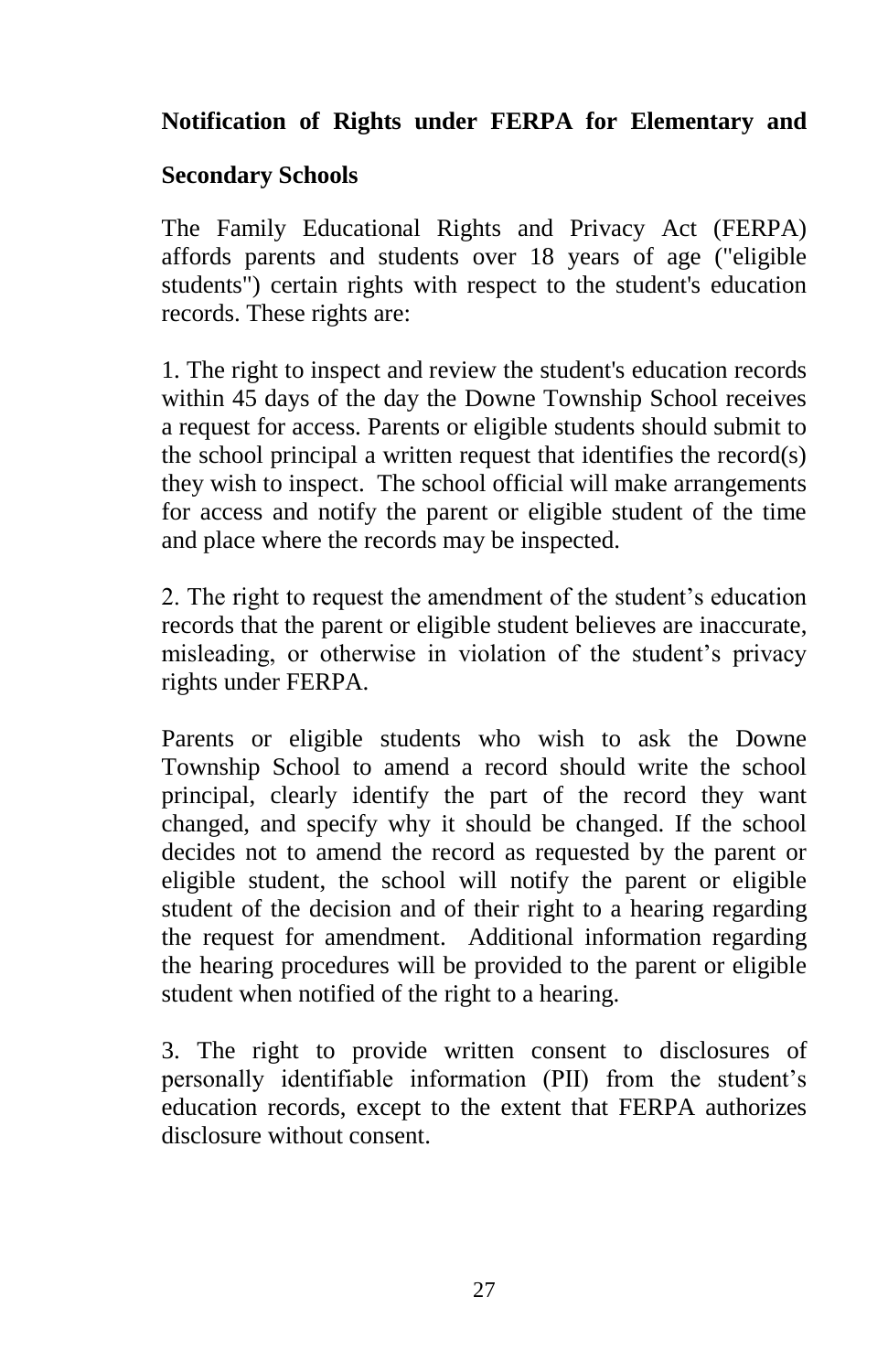One exception, which permits disclosure without consent, is disclosure to school officials with legitimate educational interests. A school official is a person employed by the school as an administrator, supervisor, instructor, or support staff member (including health or medical staff and law enforcement unit personnel) or a person serving on the school board. A school official also may include a volunteer or contractor outside of the school who performs an institutional service of function for which the school would otherwise use its own employees and who is under the direct control of the school with respect to the use and maintenance of PII from educational records, such as an attorney, auditor, medical consultant, or therapist; a parent or student volunteering to serve on an official committee, such as a disciplinary or grievance committee; or a parent, student, or other volunteer assisting another school official in performing his or her tasks. A school official has a legitimate educational interest if the official needs to review an educational record in order to fulfill his or her professional responsibility.

4. The right to file a complaint with the U.S. Department of Education concerning alleged failures by the Downe Township Elementary School to comply with the requirements of FERPA. The name and address of the Office that administers FERPA are:

Family Policy Compliance Office U.S. Department of Education 400 Maryland Avenue, SW Washington, DC 20202-5901

Should you have any questions, please contact the school. *Sherri Miller* Superintendent/Principal

#### **PHONE CALLS**

District phones are not available for student use unless the student receives permission from the Superintendent/Principal. **(Note: Student cell phone use is prohibited.)**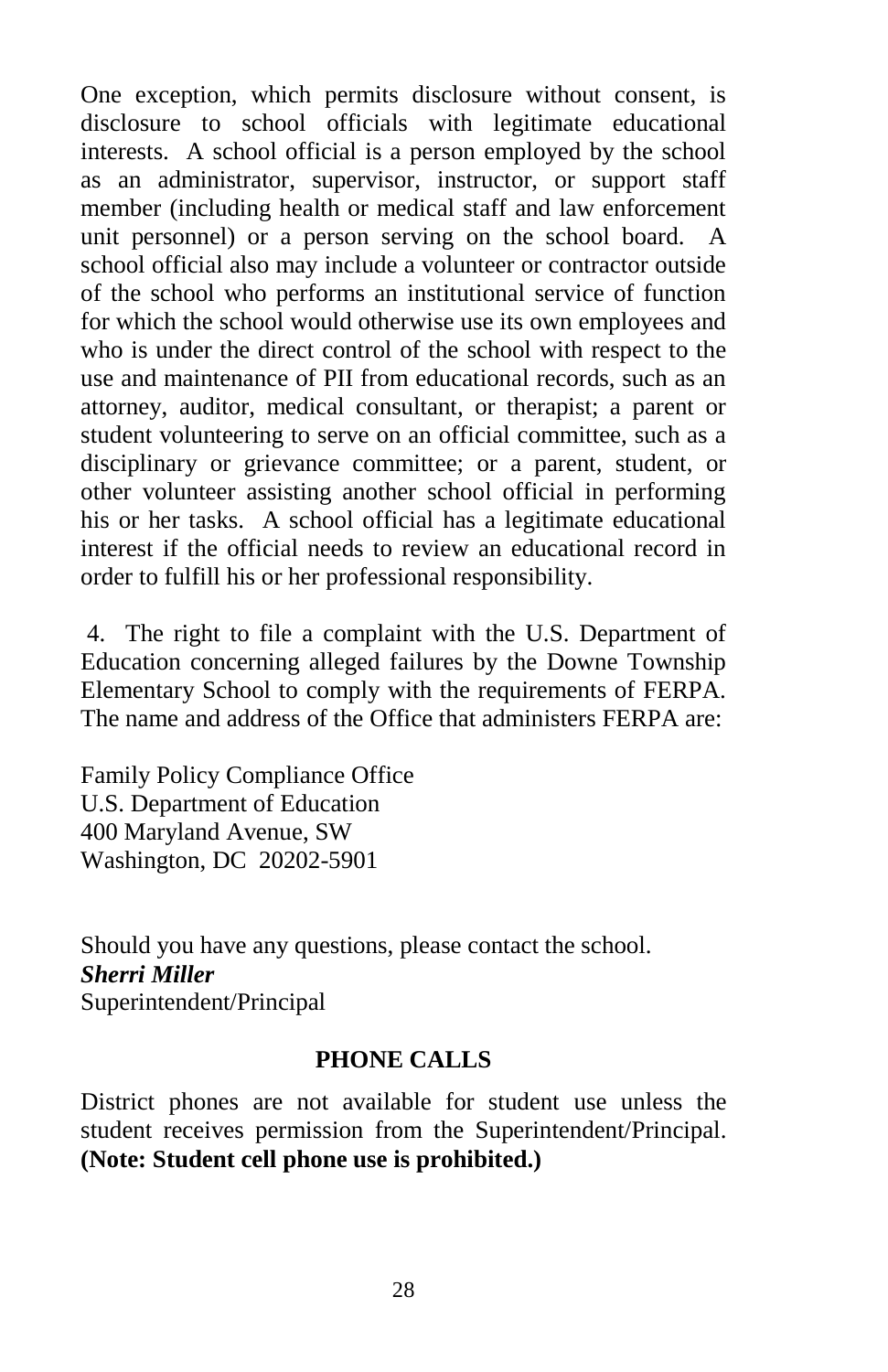#### **PHYSICAL EDUCATION REGULATIONS**

Physical Education is prescribed by State Law for all students. If a student is physically unable to take gym, he/she must present medical notification signed by his/her family physician, including the date the student can return to P.E. When students are excused by a doctor, the excuse slip will be presented to the nurse who will notify appropriate staff. Alternate assignments will be given during this period of time. Please note that if a student is unable to participate in PE due to doctor's orders, they also **MAY NOT** participate in recess activities for their safety. Students must wear sneakers for PE.

#### **RELEASE OF STUDENTS DURING SCHOOL HOURS**

Although we realize that it is sometimes necessary for students to be dismissed from school early for medical appointments, we discourage this practice. We encourage the parents of our students to make every effort to schedule medical and dental appointments after school hours.

When necessary, students may be dismissed early for medical, dental, and other such appointments by written request of the parents. In these cases, the student should bring a note signed by his/her parent and present it to their teacher during homeroom. No student shall be permitted to leave before the end of the school day unless met in the school office by a parent or a person authorized by the parent in writing.

**Regular dismissal 3:20 pm; Single Session Dismissal 1:20 pm (No Kids' Center)**

**(Please see Student Attendance starting on page 33 of this Handbook.)**

#### **SCHOOL ACTIVITIES**

School activities will be scheduled during the school year. Any student, who is absent from regular class or assigned any type of suspension on the date an activity is scheduled, will not be permitted to attend that activity. Once a student enters school for a scheduled activity, that individual will remain in the building for the entire event unless a parent/guardian appears in person to transport them.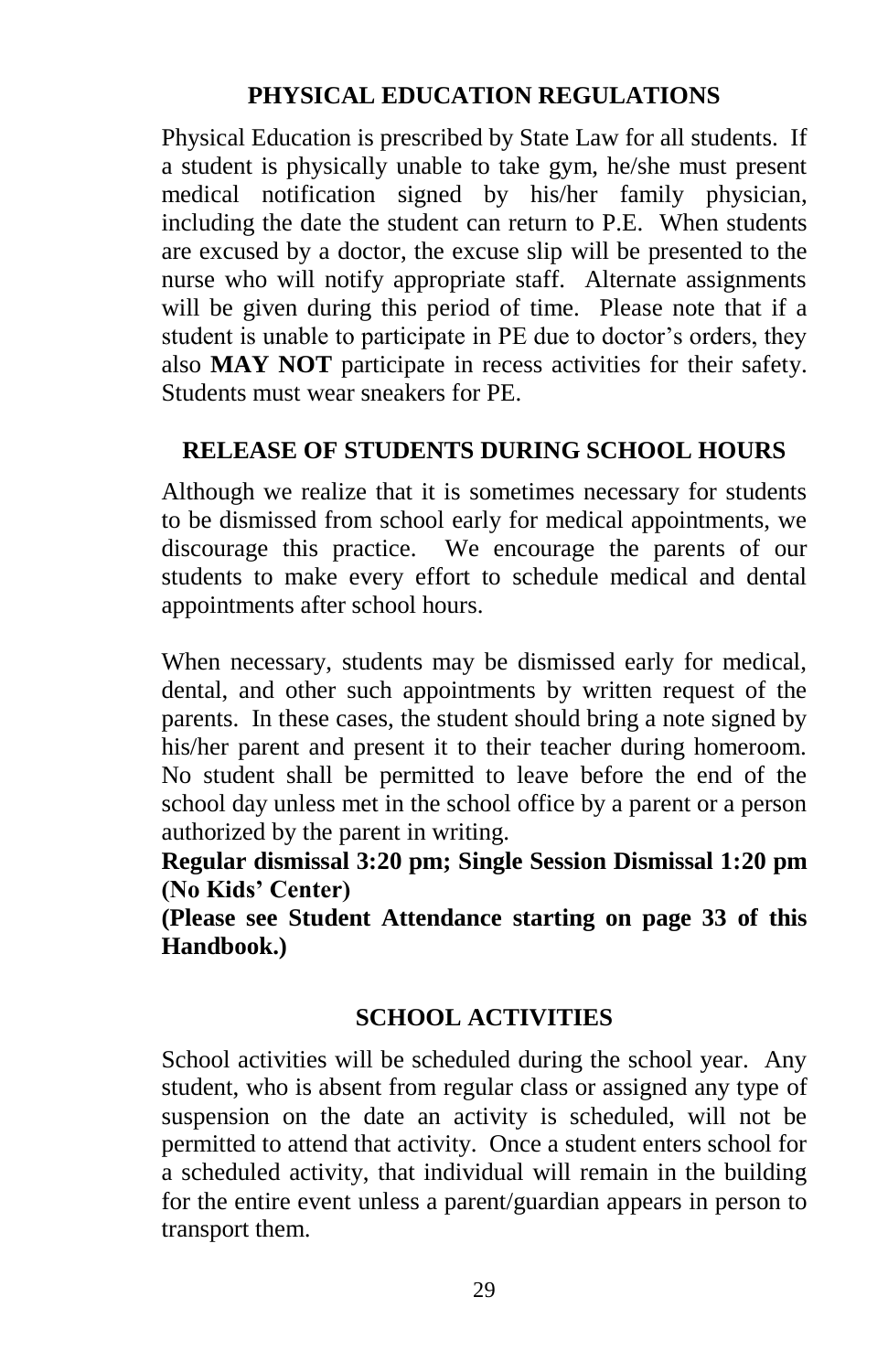#### **SCHOOL NURSE**

Students who become ill during the school day should report to the nurse after securing a pass from their classroom teacher. If it is necessary for the student to go home, the nurse will inform the parent, and the student will be released from school.

If this procedure is not followed, and the student leaves without properly checking out, the student will face disciplinary action.

Each year various health screenings are conducted in the Downe Township Public School. Your child may be involved in these screenings, which include:

| Height and Weight – Pre-K to $8$ | Color Deficiency - Grade 3 |
|----------------------------------|----------------------------|
| Blood Pressure – Pre-K to $8$    | Scoliosis Screening - Ages |
|                                  | $10 \text{ to } 18$        |
| Vision – Pre-K to $8$            | Hearing – Pre-K to $8$     |

#### **IF YOU DO NOT WISH YOUR CHILD TO PARTICIPATE IN ANY OF THE ABOVE HEALTH PROGRAMS, THE SCHOOL NURSE MUST BE NOTIFIED IN WRITING.**

**Immunizations - NJ State Sanitary Code, Chapter 14:** The state requires that all students (K-12) be fully immunized in order to be able to attend school. The following immunizations are required: Complete DPT series and booster after  $4<sup>th</sup>$  birthday; complete polio series and booster after 4<sup>th</sup> birthday; Measles, Rubella, and Mumps vaccines. Hepatitis B series completion is also required to enter K and  $6<sup>th</sup>$  grade for those who are in the catch-up process. MMR #2 is also required for all children born on or after January  $1<sup>st</sup>$ , 1990. These changes will be enforced September 1, 2001. Another recommendation of a ten year DPT booster will occur sometime during your child's years in school. The school nurse will notify you when this is due. Failure to receive these immunizations will cause your child to be excluded from school.

Mantoux Tuberculin Test - Students in any grade who transferred here from another state or county who does not have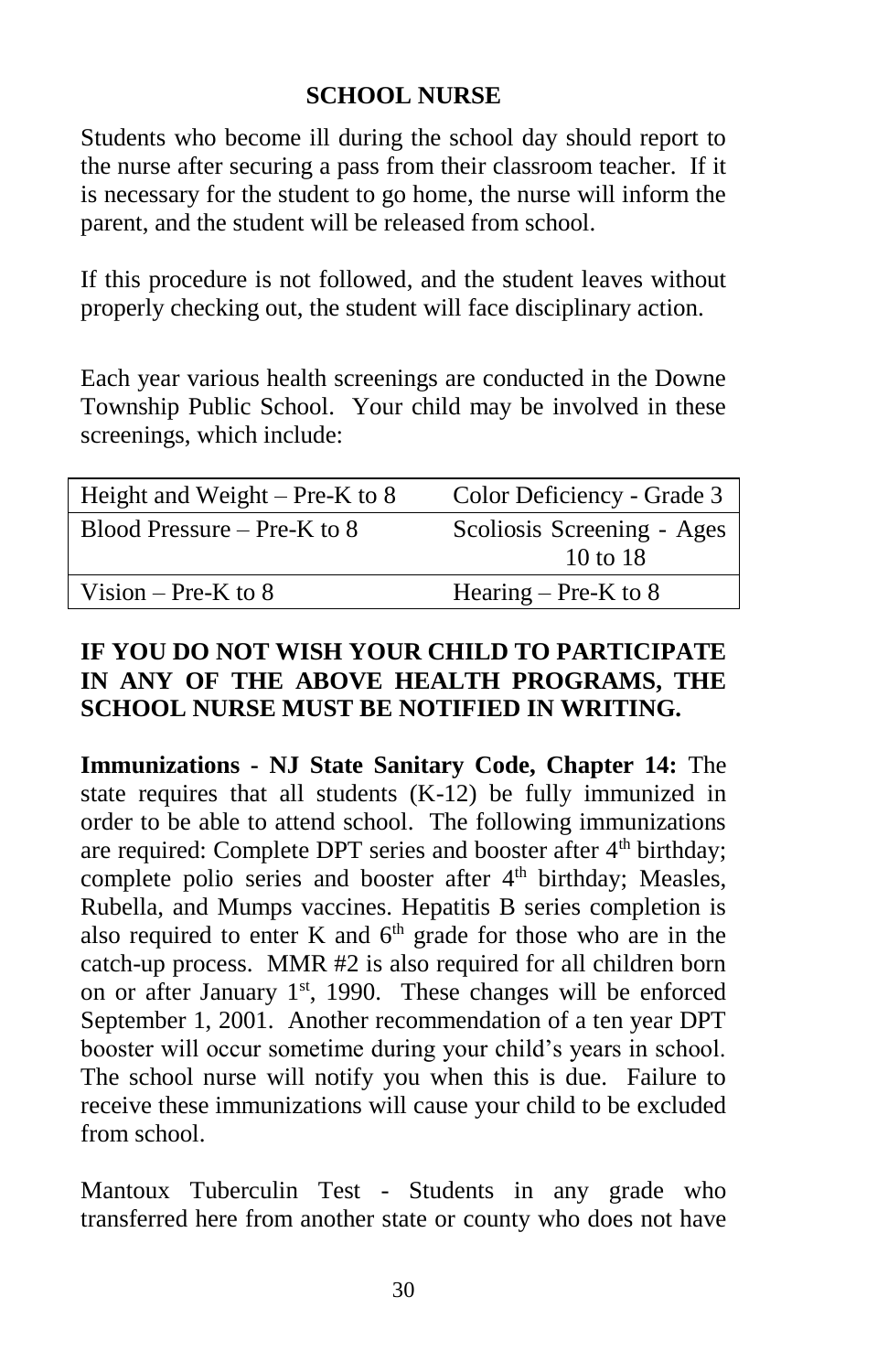a valid record of a Mantoux tuberculin test. Other grade levels may be designated by the State Department of Health.

**As of September 2008, the NJ Dept. of Health & Senior Services revised Administrative Code NJAC 8:57-4 requiring four (4) new vaccines for School & Preschool Students. They include:** 

#### **Diphtheria & Tetanus toxoids and pertussis vaccine (td/Tdap) Pneumococcal conjugate vaccine (PCV) Influenza vaccine Meningococcal vaccine**

**Physical Examinations:** A periodic physical examination is important to help maintain the health of your child. Every child in grades K, 1, 3, 5 and 7 should undergo a screening medical examination by your child's physician. The school nurse will send home physical forms at the aforementioned grade levels. If a physical is done on your child, please return the form or a copy of the form to the school nurse so that we can better meet the health needs of your child.

**Scoliosis - NJ State Law 18A: 40-4:** New Jersey Legislature requires that every board of education provide for a yearly screening of every student between the ages of 10 and 18 for the condition known as scoliosis.

> **Scoliosis is a condition of the spine. It is most commonly found during the adolescent growth period and may progress if not treated. Approximately 5-10 percent of children have this curvature in varying degrees.**

**Medication in School: No** medication will be given in school without prior written permission from a parent or guardian **and** physician. If the medication **must** be given in school, the following procedure must be followed:

#### **NO MEDICATION IS TO BE SENT ON THE BUS WITH THE STUDENT.**

All medicine that is to be taken in school must.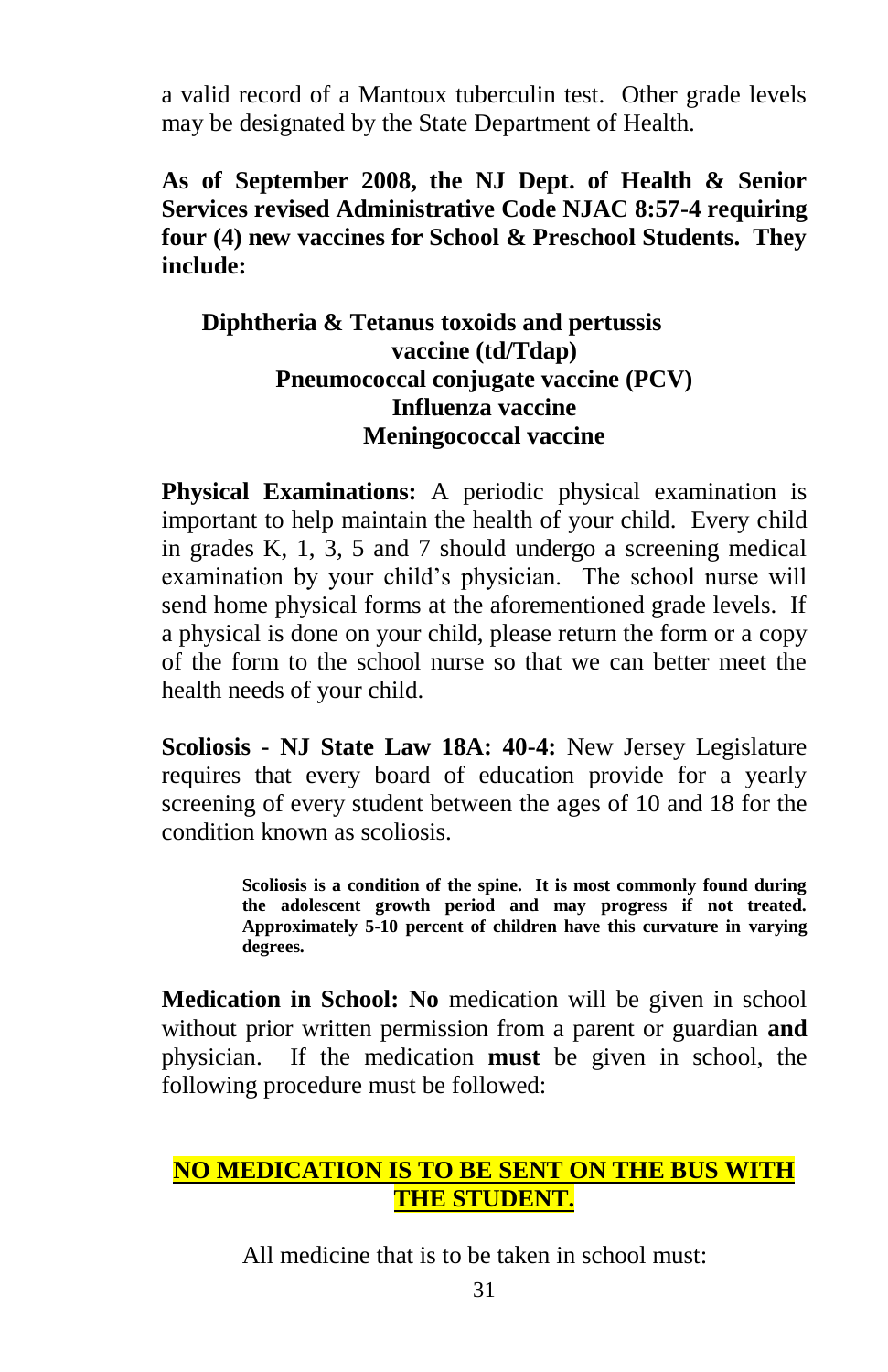- o Have a doctor's written order.
- o Have a parent's signature on the permission slip.
- o Be sent in the original container.
- o Medication must be brought to the school/picked up at the school by the parent/guardian and given to the school nurse.

This policy is for the safety of your child, as well as the safety of our school community.

> Your cooperation is appreciated so that your child's medication is given carefully and correctly. If this procedure is not followed, the medication will **NOT** be given.

**Illness, Injury and Communicable Diseases:** We will keep a close watch on your child and if an illness occurs, we will attempt to reach you. If your child has been absent from school for any illness lasting five or more consecutive days, a note is required from your physician **before** your child may return to school.

If your child is injured and must return to school with crutches, cast, brace or sling, etc., a note is required from the physician. If your child must be excused from participating in physical education activities, a note is also required from the physician.

Any student suspected of having a "nuisance disease," namely, impetigo, ringworm, pink eye, scabies or any questionable rash, will be excluded from attending school and may not return without a doctor's note. Students excluded because of lice shall undergo treatment and must be examined by the school nurse before they can be readmitted to the classroom. Parents must bring the child to school and remain at school for the exam.

#### **SCHOOL SAFETY AND SECURITY**

Threat and violence issues throughout the country and in our own school have caused us to be more diligent on safety and security issues.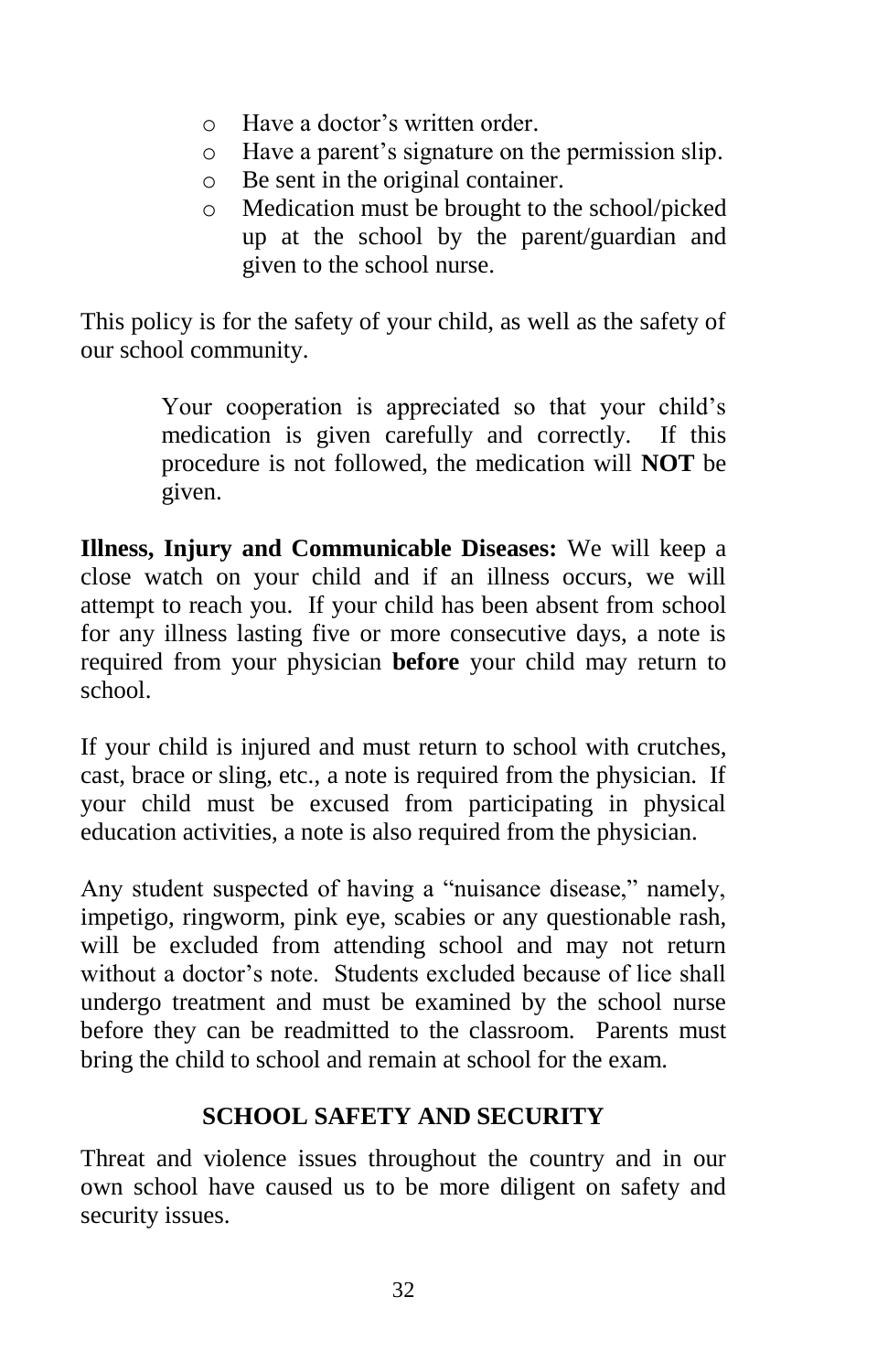It is a chief priority of the Downe Township School District to provide the safest and securest environment possible for the students, staff, and visitors to our school. In an effort to provide a safe and secure school environment for everyone, we have implemented the following:

- 1. Threats to our safety and security will always be taken seriously and dealt with severely.
- 2. Emergency plans are in place and will be updated as often as necessary.
- 3. All doors will be locked at all times.
- 4. An electronic/entrance video recording system is present throughout the district's building and grounds. All entrances are locked and monitored 24 hours a day.
- 5. A strict "Visitors Must Report to the School Office" procedure will be in effect at all times:
	- a. Doorways will state that all visitors must report to the school office.
	- b. All visitors, upon entering the school office, must sign in on the visitors' register, supplying the date, name, time in, time out, and purpose of the visit. (There are absolutely no exceptions to this rule.)
	- c. Visitors will then be given a hallway pass, which must be worn in a visible place while in the school building. (There are absolutely no exceptions to this rule.)
	- d. Visitors will only be allowed to go to the class/office that they are signed in for.
	- e. At the completion of your visit, you must sign out in the main office and return your hallway pass.
- 6. School personnel have been instructed in emergency procedures and have been told to report to the office, the presence of any person found in the building or on school grounds who is not wearing a visitor's pass.
- 7. Hallway supervision includes video recording and monitoring.
- 8. No child will be released to person(s) other than their parent(s)/guardian(s) until some form of identification by the person picking up a child is shown to office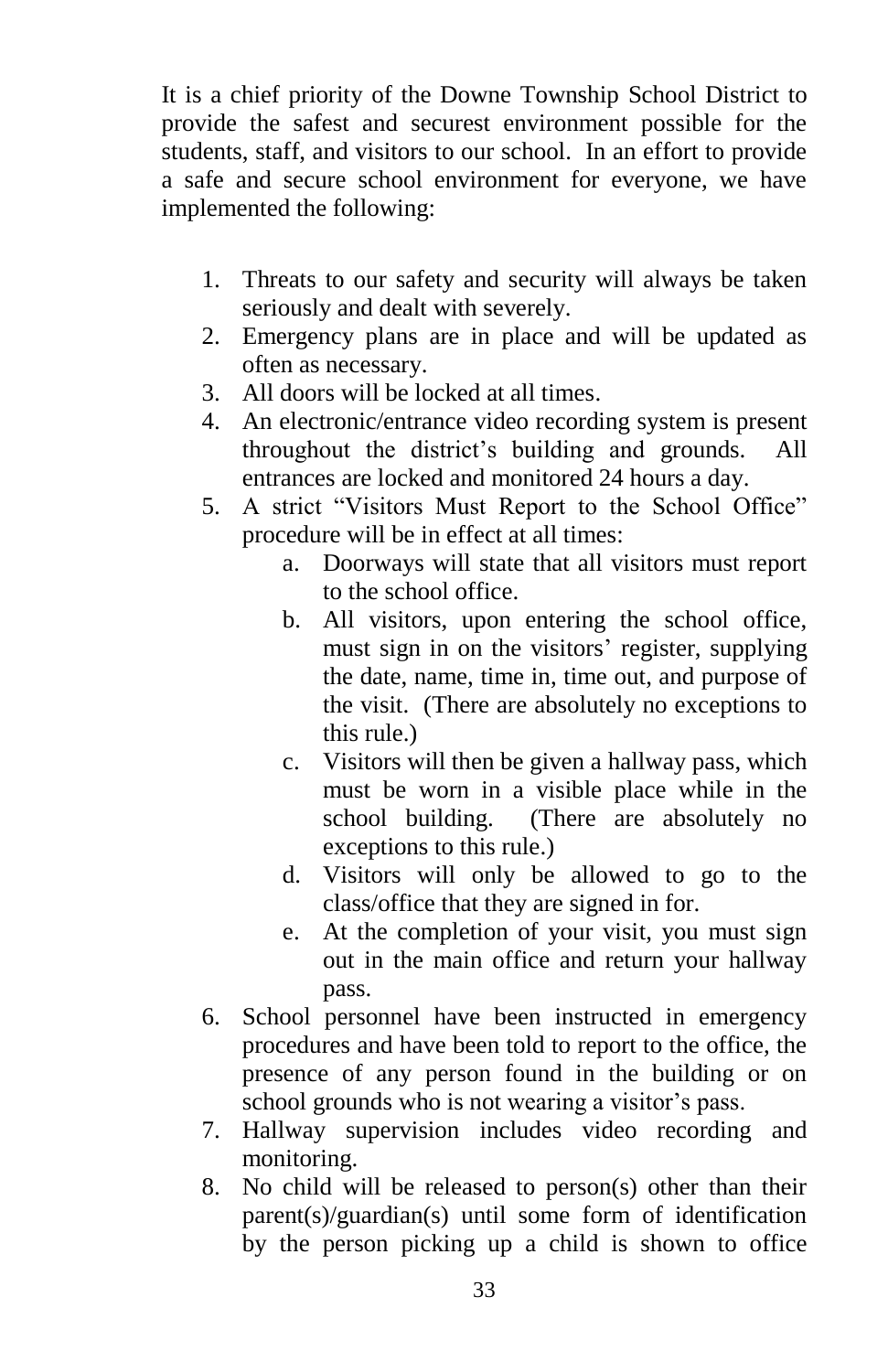personnel and a note from a parent, approving the release must be received prior to the pickup.

9. Monitoring in the school building will be an on-going, evolving process.

Be assured that Downe Township Elementary School recognizes and accepts our responsibility for the safety and welfare of your children and place this as our number one priority.

#### **SMOKING**

Smoking or having tobacco on school premises is strictly prohibited and will result in suspension from school.

#### **STUDENT ATTENDANCE**

New Jersey Education Law, 18A:38-25 et. seq., requires regular attendance of all students enrolled in the public schools. Accordingly, the Board of Education requires regular attendance of all students. The educational program offered by this district is predicated upon the presence of the student and requires continuity of instruction and classroom participation.

Attendance is required of all students enrolled in the school during the days and hours that the school is in session. The school administration and teachers cannot successfully fulfill their responsibility to the student unless the student is present on a regular basis. It is the responsibility of the parent of each student to see that the student is in regular attendance.

#### **I. ABSENCES** – (Attendance taken by 9:10 am daily)

#### **A. Downe Township School**

The Board of Education (BOE) establishes the following requirements appropriate to the educational program.

- 1. Pupils are required to be in classes a minimum of 165 days of their possible day's attendance in any one school year in order to receive academic credit for the year.
- 2. Pupils who have unexcused absences in excess of 10 days of their possible day's attendance will be **considered for retention** in their present grade. Excused absences include but are not limited to: illness verified by a parent/guardian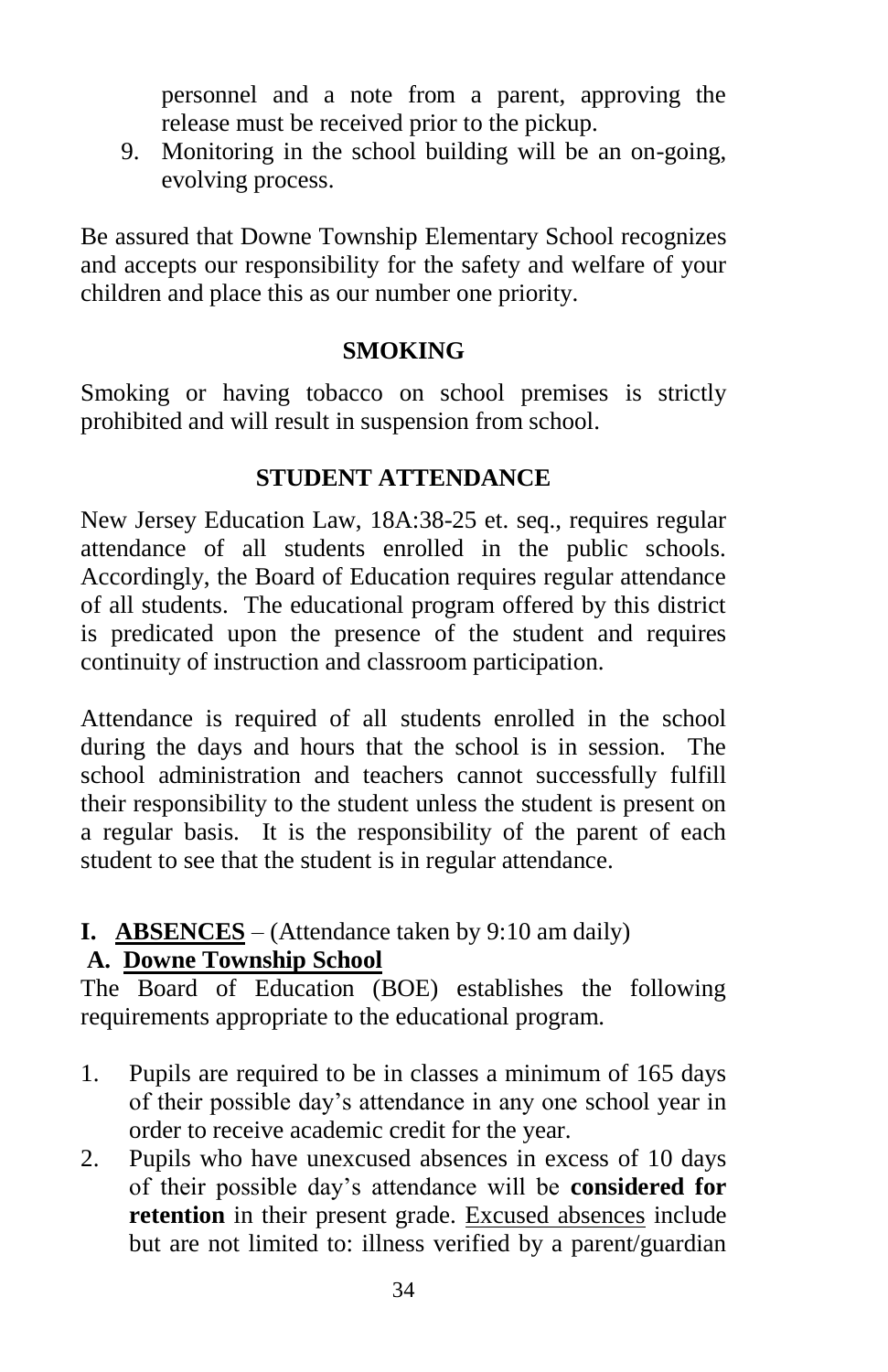note within three school days of the child's return in grades PK through 5, a doctor's note within three school days of the child's return in grades 6, 7 and 8, death in the immediate family as verified by a parent note, religious holidays as prescribed by the BOE, administrative reasons (suspensions, exclusions), required attendance in court which is documented, and other reasons which receive prior written approval by the Superintendent/Principal.

- 3. All other absences including family vacation will be considered **unexcused**. A note is required from a A note is required from a parent/guardian within three days of the child's return.
- 4. The Superintendent/Principal will consider special cases of unexcused absences in excess of 15 days on an individual basis prior to retention.
- 5. Parents of pupils that have 5-9 unexcused absences will receive notification from the Superintendent/Principal and a copy of this policy via direct mailing.
- 6. After 10 unexcused absences, a second notice will be mailed to the parent requiring a conference with the Superintendent/Principal to discuss ways to improve attendance and to note the possibility of retention.
- 7. After the unexcused absence, the Superintendent/Principal shall notify the student and the parent that the student will be considered for retention in the current grade.

#### **II. LATENESS/EARLY DISMISSAL**

The Board recognizes its responsibility to encourage students to develop good work habits and attitudes. The Board considers tardiness to school or class as well as early dismissals detrimental to the student's educational welfare and the efficient operation of the school program. Further, the board recognizes that it is the students' and parents' responsibility for adhering to the school regulations pertaining to tardiness/early dismissals.

Lateness/early dismissal is excusable under the following circumstances, but is not limited to only these reasons: documented physician's appointment, late bus arrival (applies to tardiness only), documentation of required court appearances, and other reasons which have received prior written approval from the Superintendent/Principal.

NJSA 18A:36-14 and 15; 18A:38-25 et seq. NJAC 6:20-1.3; 6:8-4.2 (d)2; 6:8-6.2 (b)4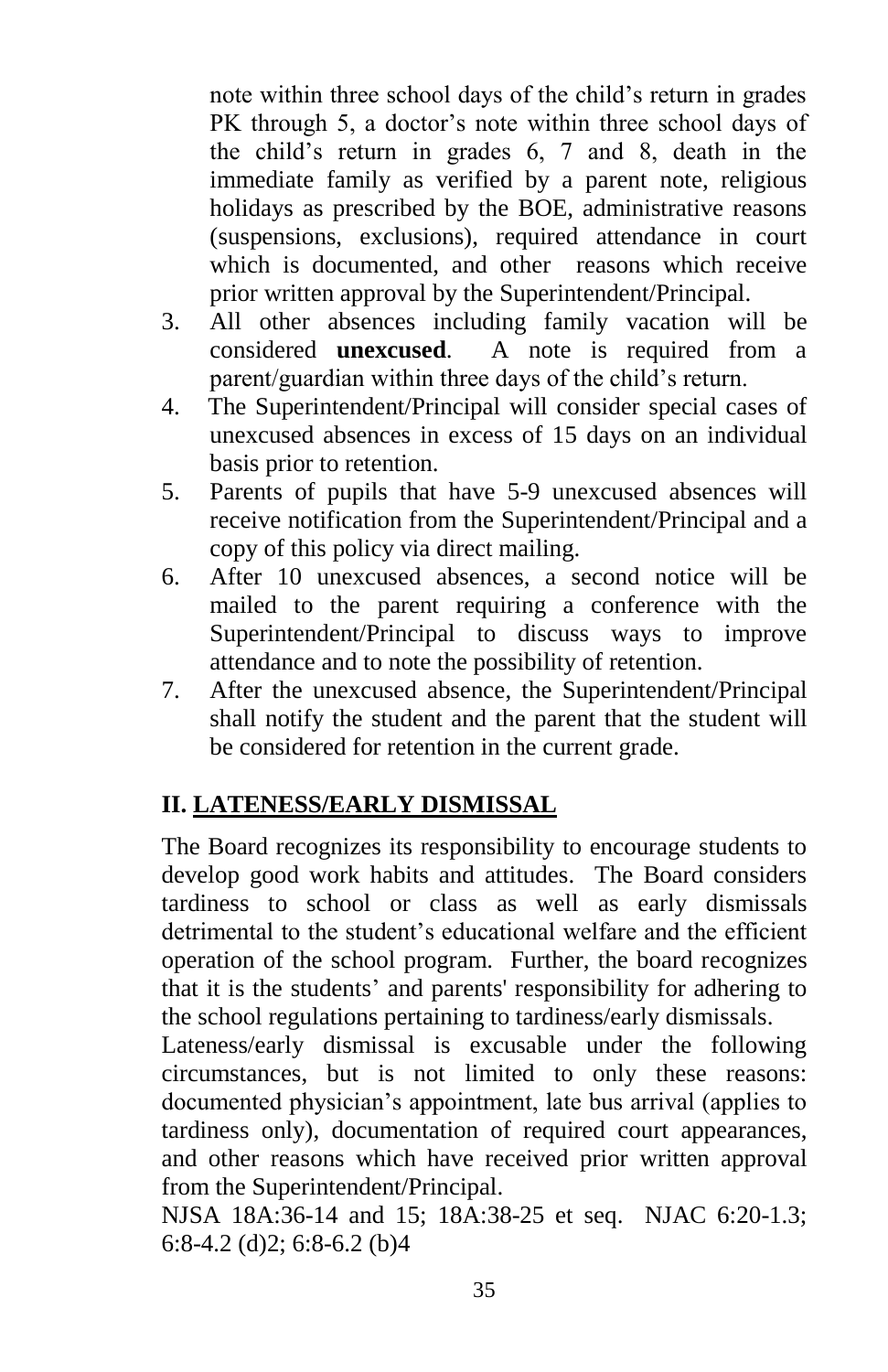#### **All Students (Grades PK-8)**

A student is tardy when he/she arrives to school after (9:10 am) and if he/she leaves school prior to the end of the day (3:20 pm). Student lateness/early dismissals are cumulative over the course of the school year. All disciplinary measures imposed as part of this policy will also include the corresponding demerits as outlined in the student code of conduct.

- 1. Students arriving late (after 9:10 am) must be signed in at the Main Office by a parent/guardian.
- 2. Students leaving early (before 3:20 pm) must be signed out by a parent/guardian.
- 3. Upon the fifth lateness/early dismissal, the student and parent/guardian will receive a letter and a copy of this policy.
- 4. Upon the  $7<sup>th</sup>$  offense, the student will receive an administrative detention and one demerit.
- 5. Upon the tenth lateness/early dismissal, the student will receive an additional demerit and a second administrative detention. There must be a mandatory conference between the parent, the student, and the Superintendent/Principal to discuss solutions to the problem. They will also be informed that the fifteenth lateness/early dismissal evokes an in-school suspension.
- 6. Upon the fifteenth lateness/early dismissal, the student will receive one day in-school suspension, and notification of this will be mailed home.
- 7. Upon the twentieth lateness/early dismissal, the student will receive one day **out** of school suspension, and notification of this will be mailed home. There will be a mandatory conference between the parent, the student, and the Superintendent/Principal.
- 8. Upon the twenty-fifth lateness/early dismissal, the student will receive two days **out** of school suspension, and notification of this will be mailed home. There will be a mandatory conference between the parent, the student, and the Superintendent/Principal.

III. APPEALS PROCEDURE

1. A student/parent contemplating an appeal of an action which has resulted from the application of the attendance policy must write a letter of appeal. This letter must be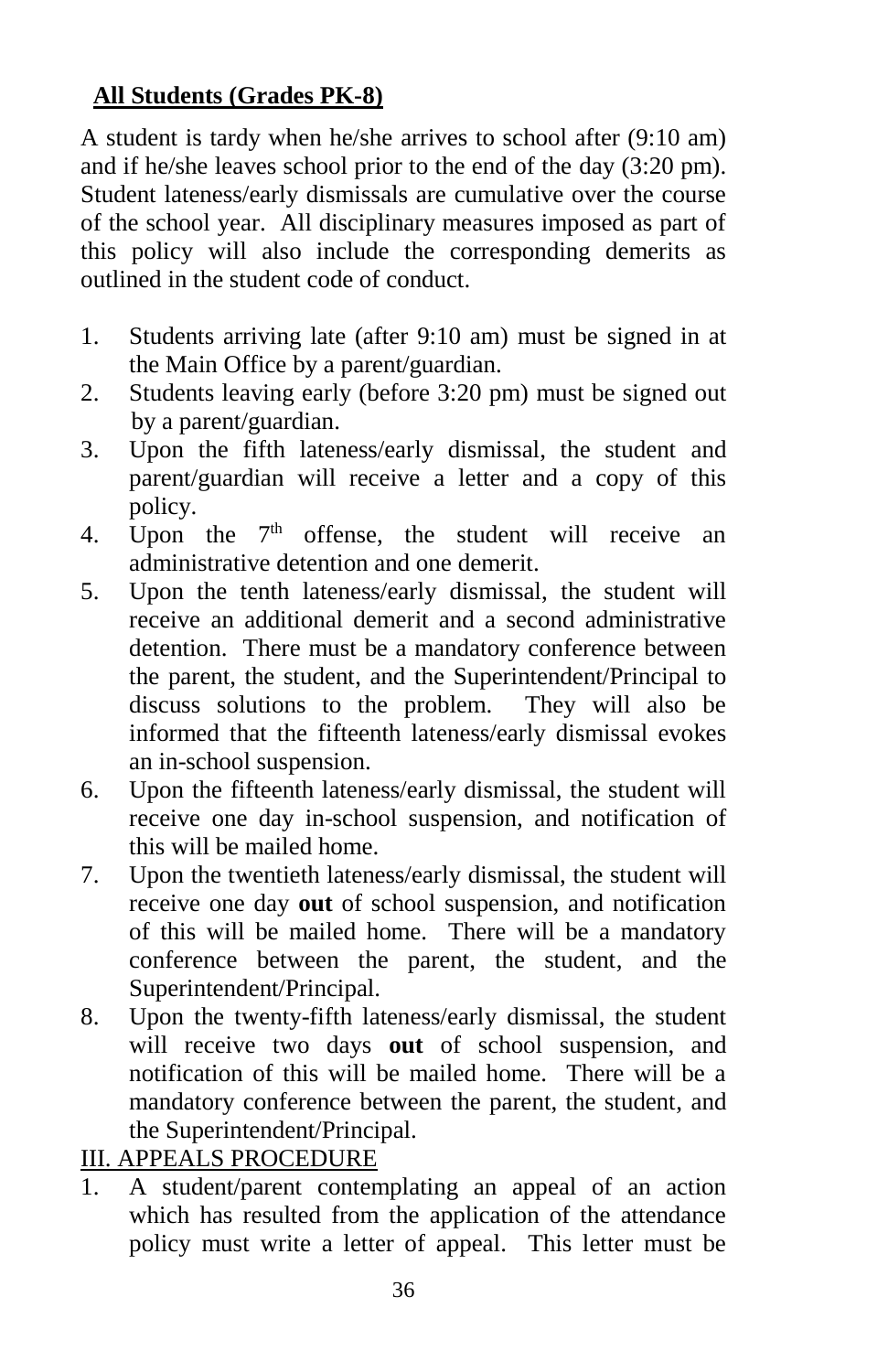submitted to the Superintendent/Principal's office within five (5) days of receiving his/her report card. If the appeal is found to have merit, it will be submitted to the Attendance Policy Appeals Committee.

2. The Attendance Policy Appeals Committee shall consist of: the principal, school social worker, school nurse, the student's teacher(s), and two staff members selected by the administration.

The charge to the Committee is to hear an appeal and determine the merit of the argument on a case-by-case basis. The Committee will consider the assertion(s) in conflict with the application of board policy regarding excused and/or unexcused absences and total days thereof, exceptions to establish district standards, mitigating circumstances, make up work, doctor's note, absences for school-related activities and any other pertinent issue arising to a case.

- 3. Any decision made by the Attendance Policy Appeals Committee may be appealed, in writing, to the Superintendent's office within seven school days of such decision. The Superintendent will make the final decision.
- 4. Appeals to the board relating to the decision of the Superintendent must be made in writing within 10 school days of receipt of the Superintendent's decision.
- 5. Board decisions may be appealed to the Commissioner of Education, the State Board of Education or the New Jersey courts. The appeal must be in compliance with appropriate Statutes and Administrative Code.

(18A:11-1; 18A:36-14, 15, 19a; 18A:36-24 thru 26; 18A;40-7, 8,10, 11; 18A; 46-16, 17; 1:6A-1 et seq.; 6:8-4.3(a)4; 6:8-7.1; 6:20-1.3; 6:28-3(e)5v; 6:28-4.1(f) Wetherell v. Bd. of Ed. of Twp. of Burlington 1978 S.L.D. 794; Wheatly v. Bd. of Ed. of City of Burlington 1974 S.L.D. 851) Revised 8/2014

#### **ABSENT / TARDY GUIDELINES**

Students with the following number of days absent or tardy will be subject to the actions listed below:

#### **1-4 Unexcused Absence / Tardy**

- 1. Daily absence confirmation phone calls.
- 2. Parent acknowledgement of absence / tardy
- 3. Parent receives a letter of concern and copy of the attendance policy
- 4. In-district monitoring of absence / tardy pattern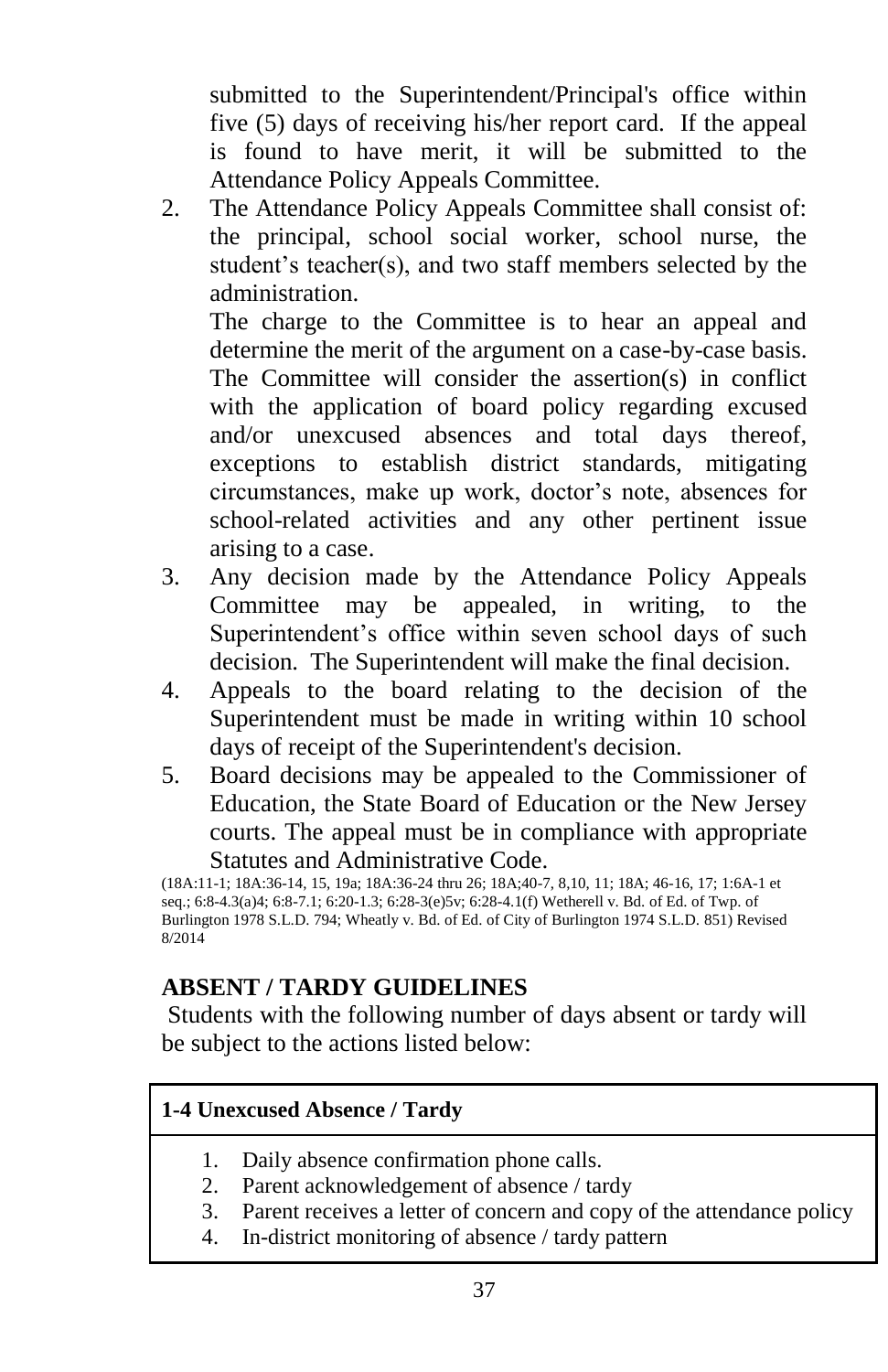5. Referral to law enforcement if neglect/abuse is suspected

#### **5-9 Unexcused Absence / Tardy**

- 1. In-district investigation of absence / tardy pattern
- 2. Parent receives a copy of the Absent/Tardy Guidelines and a letter of concern stating that due to the number of absences, their child could be retained in the current grade. Possible home visit by administration.
- 3. Academic evaluation
- 4. Parent-involved action plan to be created with referral to community resources (if needed)
- 5. Referral to law enforcement if neglect/abuse is suspected

#### **More than 10 Unexcused Absence / Tardy**

- 1. Mandatory referral to NJ Administrative Court for Disorderly Persons Offense
- 2. Parents notified of referral to NJ Administrative Court via a letter from the School Superintendent
- 3. Law enforcement notified of referral to the NJ Administrative Court
- 4. Referral to law enforcement if neglect/abuse is suspected

#### **16 or More Absences**

- 1. Mandatory meeting with the Attendance Review Committee
- 2. Mandatory referral to NJ Administrative Court for Disorderly Persons Offense
- 3. Parents notified of referral to NJ Administrative Court via a letter from the School Superintendent
- 4. Law enforcement notified of referral to the Administrative Court
- 5. Referral to law enforcement if neglect/abuse is suspected

#### **STUDENT PICK UP PROCEDURES**

In order to avoid unnecessary confusion at the end of the day and to ensure the safety and well-being of our students, we have revised the procedures for parents/guardians picking up students for dismissal. Please follow these simple guidelines to assist in a safe and orderly dismissal.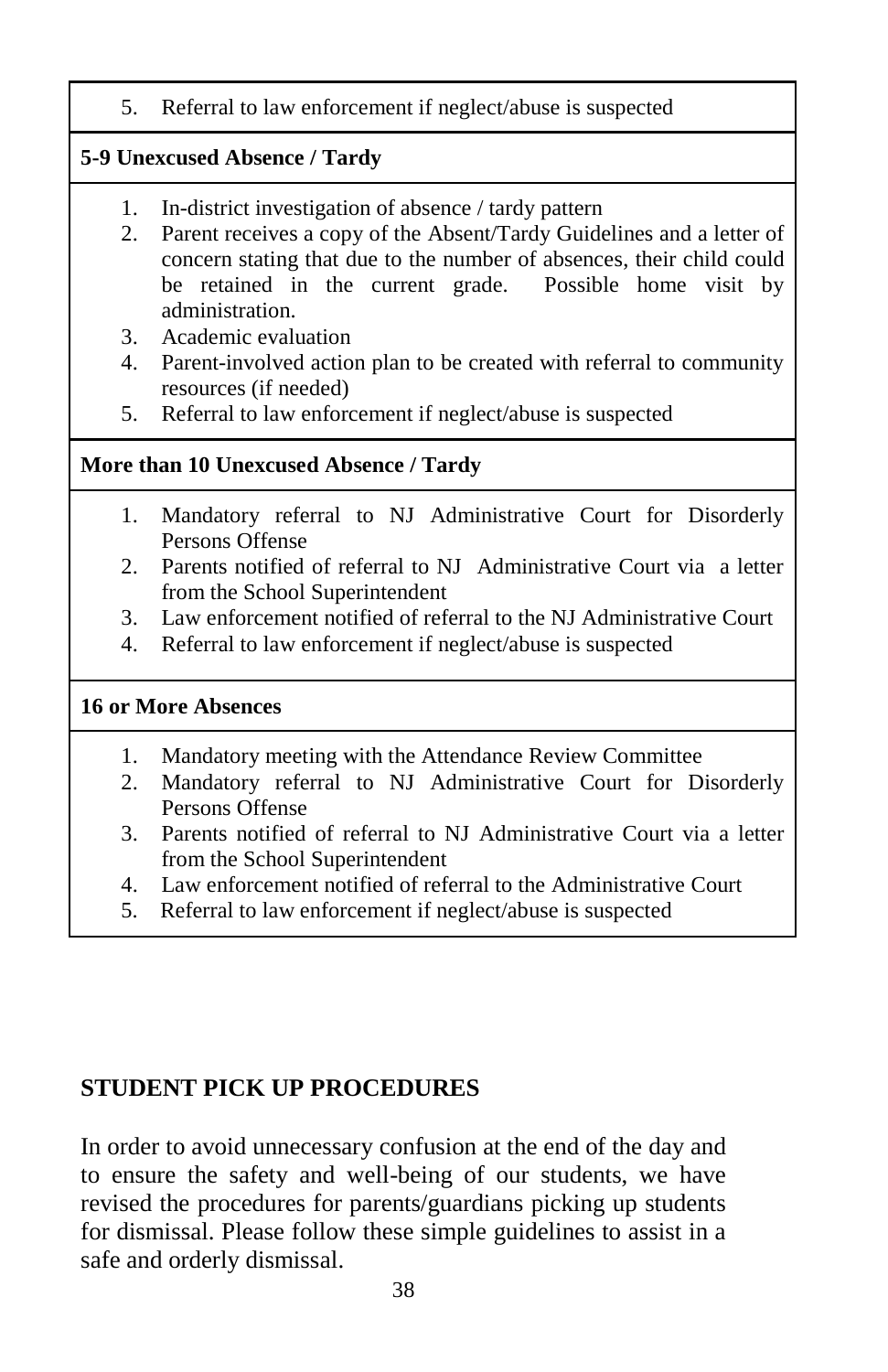Students that will be picked up from school by parents/guardians at the end of a regular school day, will be dismissed beginning at 3:15 pm at the side door. As you pull up to the door, your child/children will be called to come out to you. You DO NOT need to come into the building. If you plan on routinely picking your child up for the entire school year (be it Mon-Fri, or every Thursday) please send a note stating so on the first day of school. That way staff and students are prepared and there is less confusion at the end of the day. **We need this information in writing in the form of a note**. Dojo messages are not an acceptable method of communication for this purpose. **Please do NOT come to the main entrance for side door pick-up. The main entrance area needs to be clear for bus dismissal. You will be directed to go to the side entrance of the school.**

Please try your best to refrain from picking your child up before the end of the day. This interrupts the educational process and routine of the school day for all students. If you do need to pick your child up early, please send in a note to inform school staff. Please, when possible, refrain from calling the school to change your child's dismissal procedures. We understand that sometimes emergencies occur. However, this makes dismissal confusing and we want to make sure all students are dismissed safely. **Please note that we will NOT allow students to be dismissed early after 2:50 pm on regular school days and 12:50 pm on single-session days. If you come to pick up your child after those cut off times, you will be directed to side door to wait for dismissal at 3:15 pm on full days and 1:20 pm on single session days.** This is for the safety of our students.

Please note, any changes to your child's Kids' Center status should be directed to Kids' Center. These changed should be in the form of a note from the child's parent or guardian. If you need to make an emergency change, you can reach them at 447- 4673, option 5. If there is no answer, please leave them a message.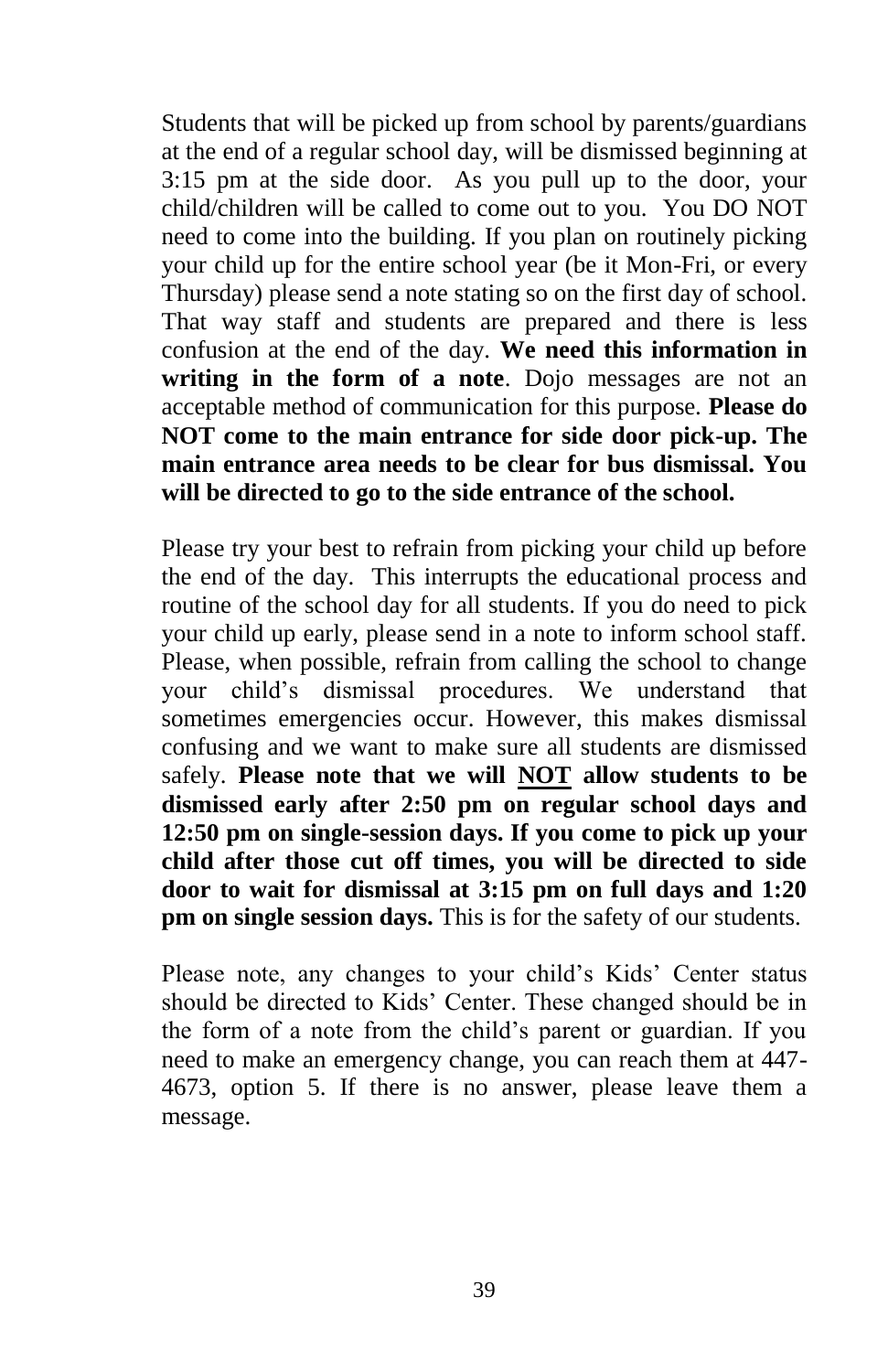#### **STUDENT INFORMATION ON THE INTERNET AND IN LOCAL PRESS**

Acceptable Use Policy (available online) and directives for Parental Consent will be available  $1<sup>st</sup>$  day of school. We must have parental consent for student's pictures to be posted on our website and on Class Dojo.

#### **STUDENT SALES**

Students may not conduct any sales in school except when they are part of school activities which have received approval from the Board of Education.

#### **STUDENT STANDARD OF DRESS**

The objective of the Downe Township Student Standard of Dress Code is to create a positive school climate and culture.

The standard of dress is applied to students in Kindergarten through 8<sup>th</sup> Grade. The approved standard of dress is defined that all clothing is appropriate. Appropriate is defined as not interfering with the health/safety and/or not contributing to a hostile or intimidating environment of any student.

#### **Tops:**

- Shirts (short or long sleeve) Collared polo, turtle neck or oxford
- Shirts worn underneath uniform (short or long sleeve) must be a solid color.
- Color Any solid color
- Sweater-Cardigan, pull over or vest over, uniform collared top
- Sweatshirt (zip up, pull over, hooded) Any solid color
- Uniform must fit property

#### **Bottoms:**

- Pants
- Capri pants
- Jumpers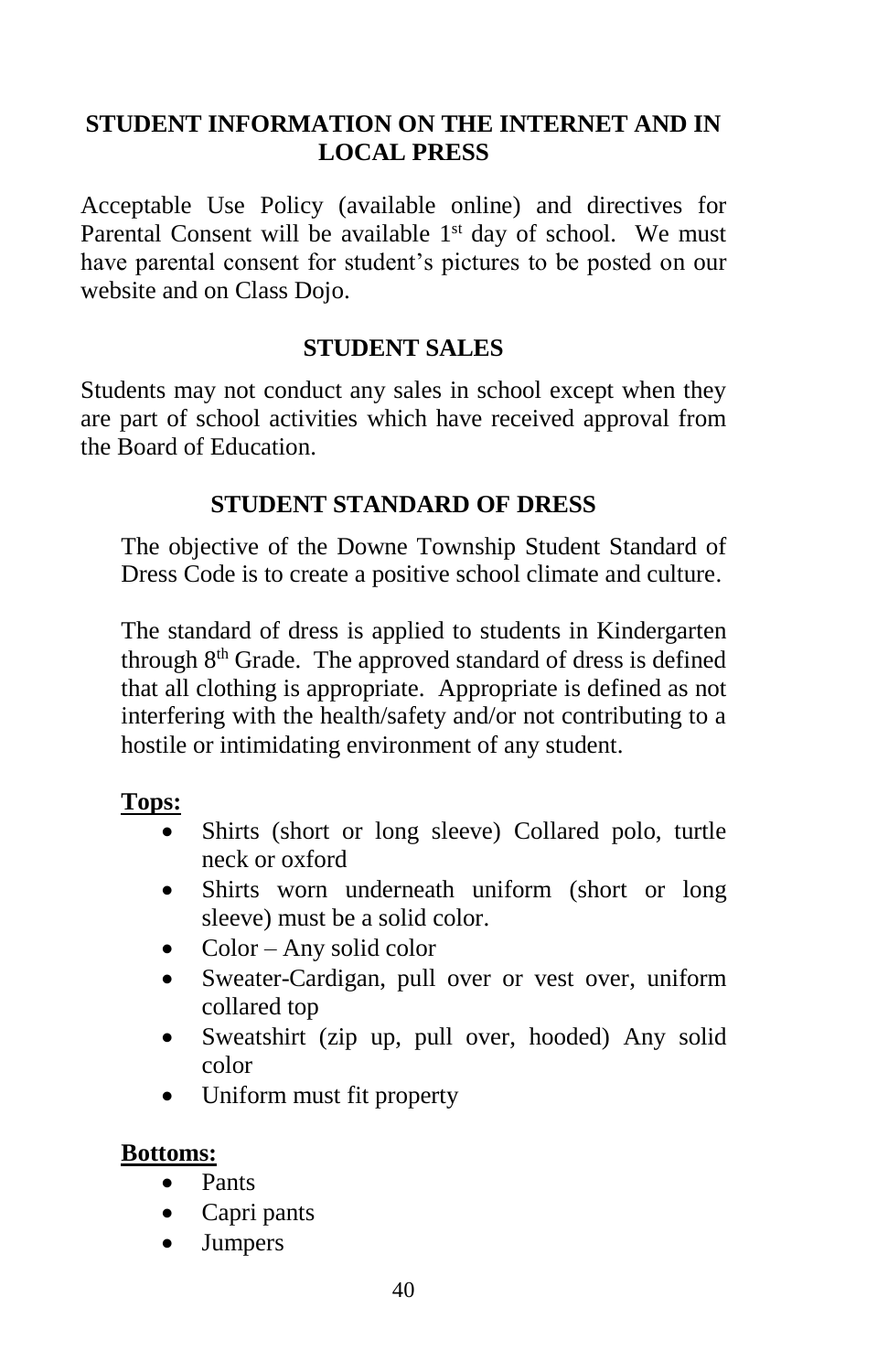- Shorts (may be worn from 4/15 to 10/15) School Administration reserves the right to adjust these dates based on seasonal weather conditions.
- Skirts, skorts (fingertip length)
- Color-Khaki, Navy Blue, or Black
- Uniform must fit properly at waist-line.

#### **Footwear:**

- Shoes with rubber or hard soles
- Shoes must have closed toes and/or a strap on the back
- Sneakers
- Socks/tights

#### **Accessories:**

• Belts are optional

#### **Theme/Dress Down Day**

 All clothing must be appropriate. See **Appendix A** for examples.

## **Appendix A**

#### **The following items are considered NOT appropriate:**

- Inappropriate imprinting on any piece of clothing
	- 1. No insignias/labels on clothes that have messages or images of violence, alcohol, drugs, sexual innuendos, etc.
- No ripped or torn clothing
- Hooded sweatshirts with printing are considered outerwear. For uniform purposes, sweatshirts need to be a solid color.
- Tops that are excessively tight and/or revealing.
	- 1. Examples: Transparent blouses, bare midriffs, spaghetti-strapped tank tops and/or halter tops.
	- 2. No tank tops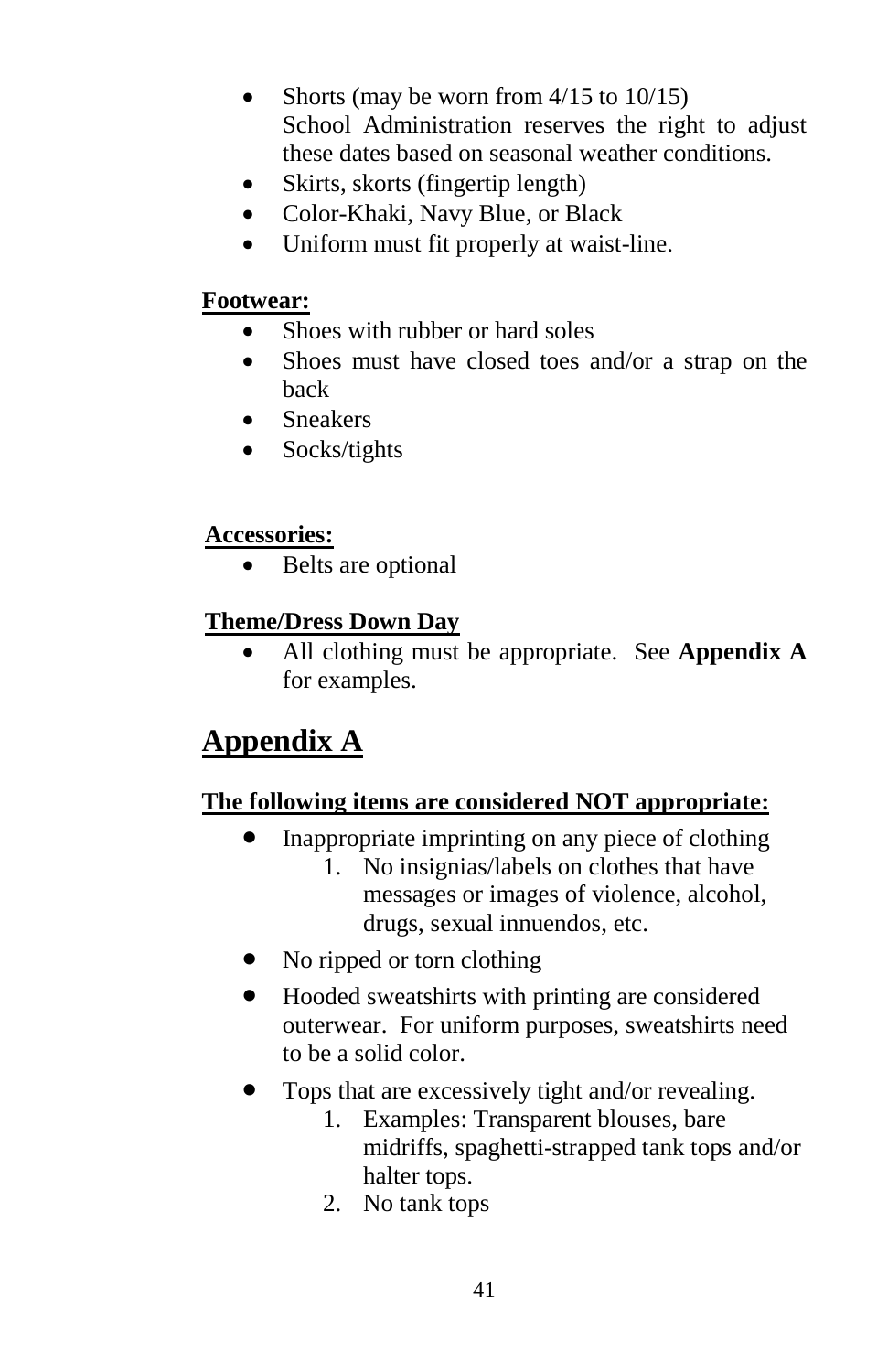- Bottoms that are excessively tight and/or revealing.
	- 1. Examples: Hip huggers, micro miniskirts, clothes that reveal undergarments, pants or shirts that are undergarments.
	- 2. Shorts may not be bicycle or other spandex materials
	- 3. No leggings/Yoga Pants
	- 4. No sweat pants

#### **Exception for specific Theme Days.**

- Outer jackets, coats, hooded sweat shirts (with printing) hats, or head coverings cannot be worn indoors.
- Excessive accessories that are too large or may cause harm.
	- 1. Examples: necklaces, bracelets, ankle bracelets, etc.
	- 2. Earrings that are larger than one square inch.
- No Pajamas

#### **Exception for specific Theme Days.**

- Unsafe footwear
	- 1. Examples: Flip flops, open-toed shoes, strapless backs, wheeled shoes, and/or slippers
	- 2. No shoes with wheels
	- 3. No high heeled shoes
	- 4. No open back, slippers, or water type softsoled shoes
	- 5. No Crocs **Exception for specific Theme Days.**

Students who violate the Student Standard of Dress will be subject to disciplinary action as per the School's Discipline Policy. (See Student Code of Conduct.)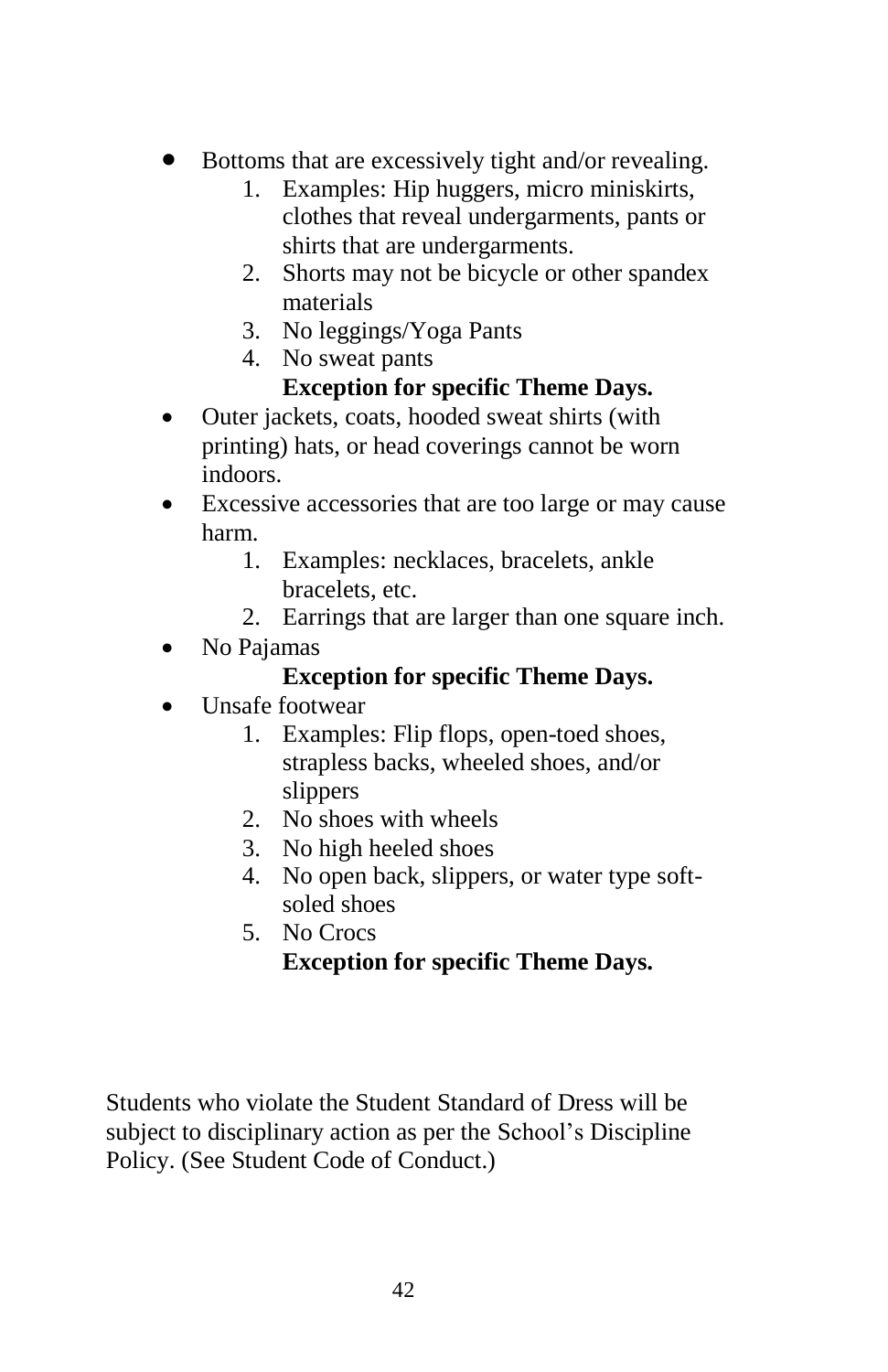#### **TRUANCY**

Students who are absent without the knowledge of their parents or guardians are truant and will be referred to the office for disciplinary action. After 5 days without notification from the parent or physician, truancy will be reported to the proper legal or court officials, with legal action resulting.

#### **VALUABLE ITEMS**

Students are asked not to bring items of value to school. Staff cannot take responsibility for the loss or theft of such items as cell phones, jewelry, money, watches, cameras, audio equipment, tablets, MP3s, iPods, iPads, hand-held video games/cartridges, etc. We understand that students may have cell phones in their possession. We ask that they remain turned off in their book bags. If the phone is used they will be subject to the discipline code. The school will not be held responsible for the loss or damage of valuable items. Such items, if found, will only be returned to a parent/guardian.

#### **WALKING HOME**

Students who may be walking home are encouraged to be cautious. Short cuts should not be taken across private property, and sidewalks should be used where they are provided.

If a student is provided with bus transportation, parental permission must be given for a student to walk home. The District's Walker Permission Slip must be filled out and signed before a student is allowed to walk home.

#### **STUDENT CODE OF CONDUCT**

#### **PHILOSOPHY OF DISCIPLINE**

The Downe Township Board of Education wishes to ensure the physical and mental health, safety, and welfare of the students who attend our school. Only through an orderly environment conducive to learning may this be obtained. Each staff member, therefore, has the responsibility for supervising the behavior of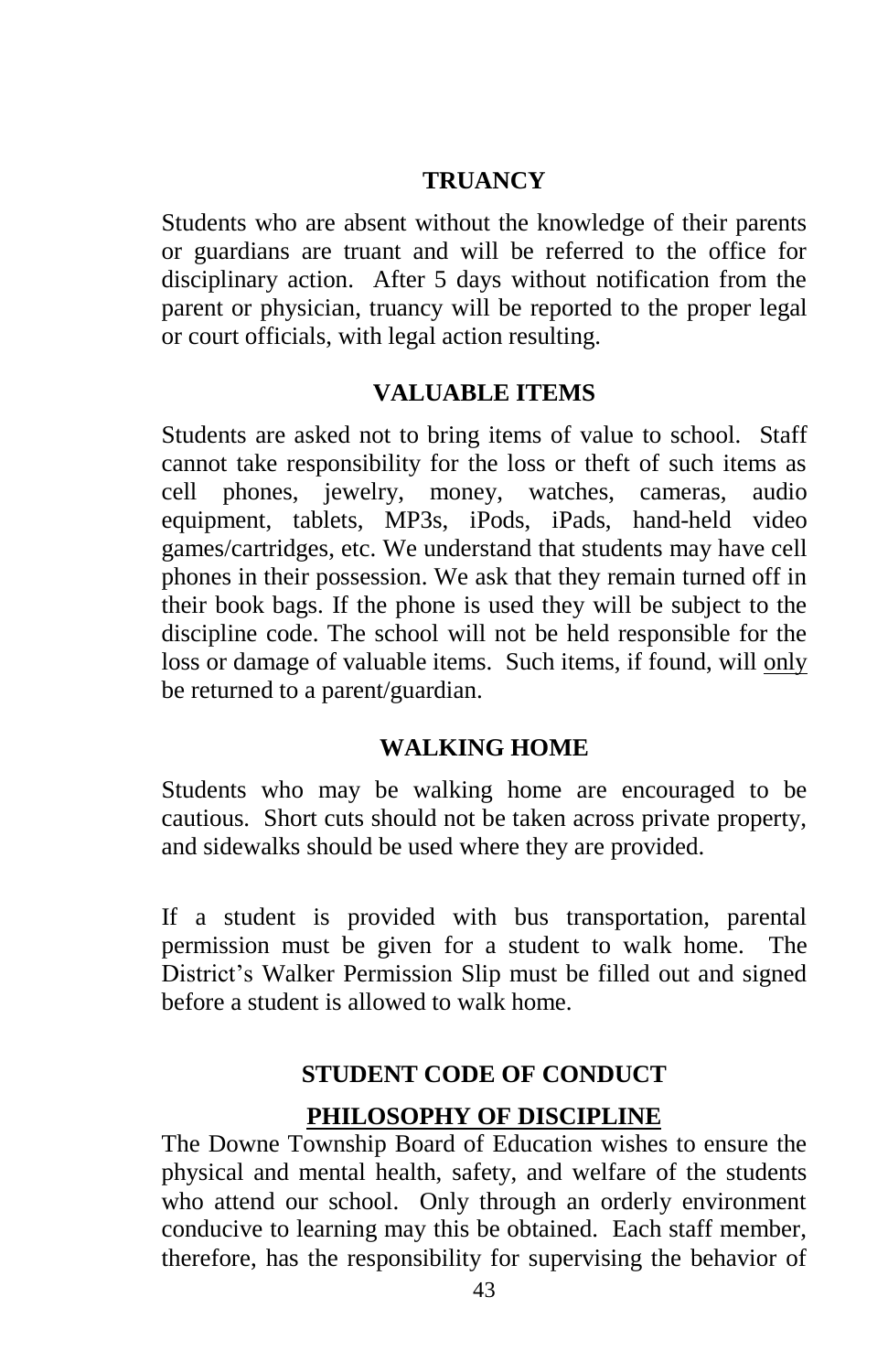students through the enforcement of this policy's rules and regulations.

Students are expected to conduct themselves in a proper and orderly fashion. Staff members shall encourage the growth of students toward self-discipline through consistent, impartial, and fair implementation of the discipline policy.

#### **STUDENT RESPONSIBILITIES**

It is the basic aim of this code to make the student responsible for his/her own behavior. Since a good attitude on the part of the student is absolutely essential for sound learning, it is necessary that parents and guardians not only be kept informed but, also that they work cooperatively with teachers and school officials charged with the implementation of this code for better discipline in our school.

The focus of the discipline code is on the part which the students themselves must play in the process of education. In our society, the school is the arena in which children must demonstrate their growing ability to regulate their own behavior, where they "…learn to resist temptation, delay gratification, control aggression, and show concern for the needs and welfare of others…" (Grusec & Mills, 1982). Moreover, they must learn over time to do so on their own without the monitoring of others. Attaining self-discipline is no easy matter particularly in the complex world in which we live. The educational aim of selfdirection is important and challenging.

#### **STUDENT EXPECTATIONS**

The fundamental expectation we have for students is that they will become increasingly able to control and direct their own behavior. Stemming from this basic expectation, there are several other expectations which focus on the theme of children's developing activities to reason about their behavior, control it, and be held accountable for their own actions.

Students, parents/guardians, teachers, administrators, and the Board of Education all agree that positive student commitment and behavior are essential to effective learning. At the same time, student behavior is often a problem in schools. We believe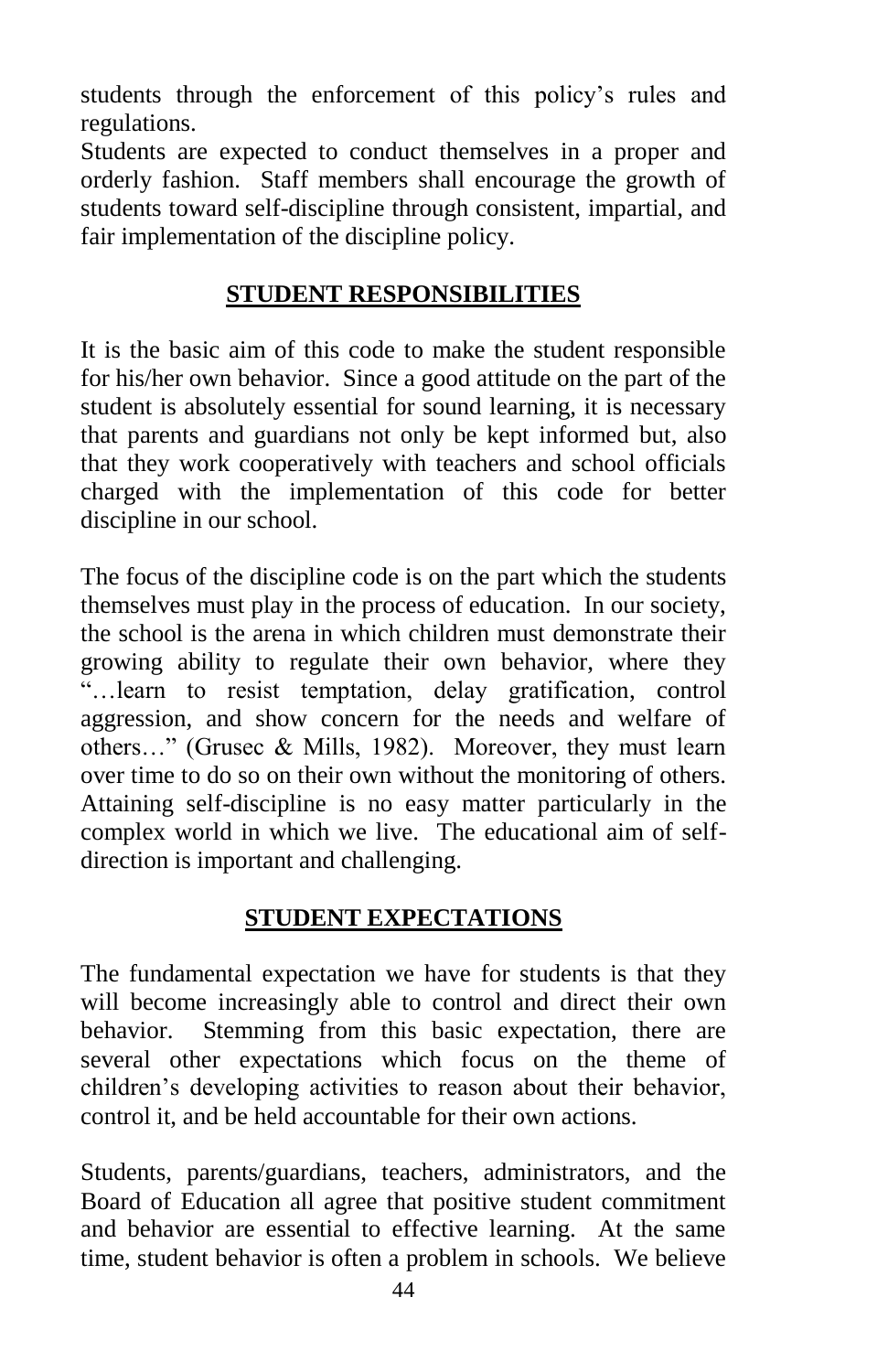that it is important to help students realize that their own attitudes and acts are directly related to their school experience and that of their classmates. With the support and assistance of school personnel and parents, all students have the capacity to demonstrate actions, which contribute to the effectiveness of the school and the worth of their learning experiences. All students can behave in ways that enhance the social relationships of the school and facilitate learning.

Expectations are explained below:

- A. Students are expected to prepare themselves mentally and physically for the process of learning.
	- Students are nourished, rested, clean, properly dressed, and groomed.
	- Students are free of drugs and alcohol.
	- Students come to school prepared to learn.
- B. Students are expected to demonstrate respect for people and property.
	- Students are honest and courteous.
	- Students respect the property of others.
	- Students accept the rights of others to their own opinions.
	- Students settle differences peacefully.
	- Students display good sportsmanship at schoolrelated functions as well as in physical education classes.
	- Students participate in the maintenance and cleanliness of school facilities and property.
- C. Students are expected to take responsibility for their own behavior and learning.
	- Students accept that school is work and academic development is a school's primary purpose.
	- Students complete all homework, class work, and tests on time.
	- Students make personal choices based on reasonable decision-making processes.
	- Students accept discipline is a legitimate and inseparable part of school curriculum.
	- Students accept constructive criticism and disagreement when necessary and appropriate.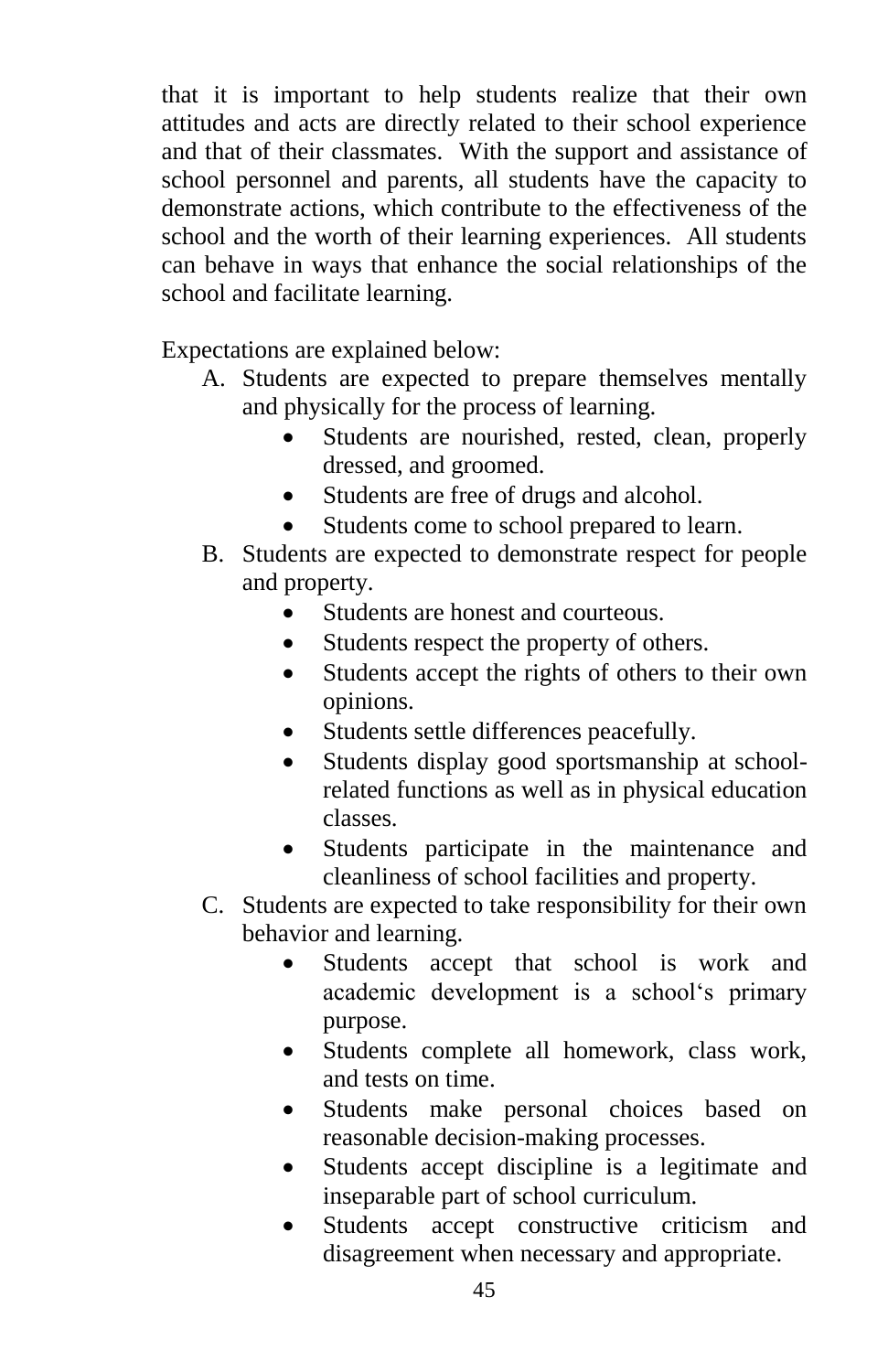- Students accept the consequences of their actions.
- D. Students are expected to use time and other resources responsibly.
	- Students attend school regularly and punctually.
	- Students use study periods for schoolwork.
	- Students use books and other equipment appropriately.
- E. Students are expected to share responsibilities when working as members of a group.
	- Students cooperate, contribute, and share in the work of the group.
	- Students accept and assume positive leadership when appropriate.
	- Students listen politely to the points of others.
- F. Students are expected to meet the unique requirements of each class.
	- Students participate actively in class work.
	- Students follow class rules and procedures.
	- Students bring to class textbooks, clothing, and other materials necessary for participation.
	- Students observe rules for safe handling of class equipment and materials.
- G. Students are expected to monitor their own progress toward objectives
	- Students record and maintain records of progress.
	- Students seek assistance from school staff members and peers.
	- Students value the relationship of learning to everyday life.
- H. Students are expected to communicate with parents/guardians and school personnel about schoolrelated matters.
	- Students take time to discuss academic learning and school progress with parents/guardians and school personnel.
	- Students transmit information to parents and return responses to appropriate school personnel when required.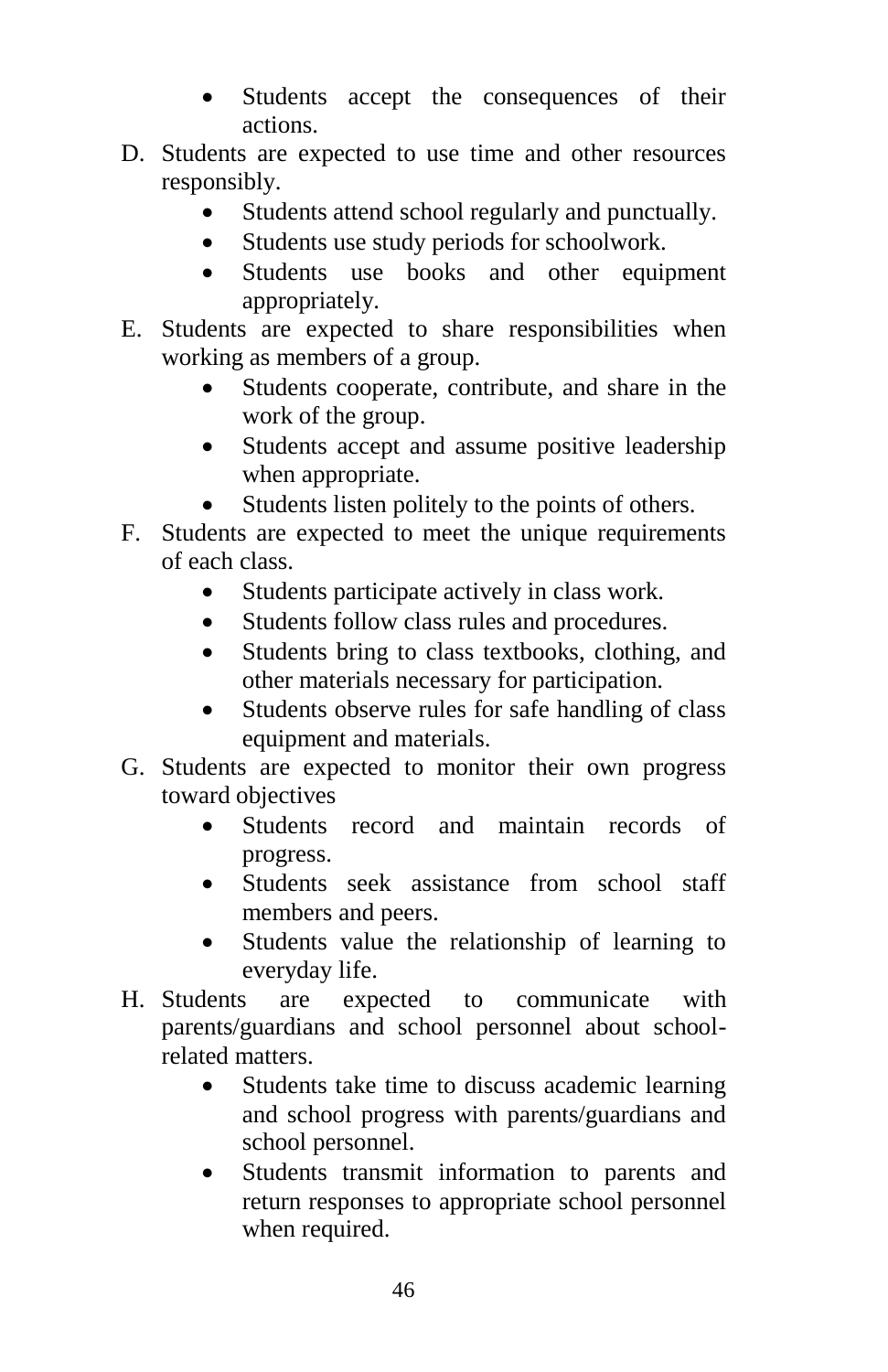- Students know the appropriate people to involve when a problem occurs.
- Students outline with parents/guardians and teachers a clear and concise educational goal for the school year.

#### **RESTRAINT AND SECLUSION GUIDELINES**

No person employed or engaged in a school or educational institution, whether public or private shall inflict or cause to be inflicted corporal punishment upon a student; but any such person may, within the scope of his employment use and apply such amounts of force as is reasonable and necessary in the following four specific circumstances:

- 1. To quell a disturbance threatening physical injury to another;
- 2. To obtain possession of weapons or other dangerous objects upon the person or within the control of a pupil;
- 3. For the purpose of self-defense; and
- 4. For the protection of persons and property.

And such acts, or any of them, shall not be construed to constitute corporal punishment within the meaning and intendment of this section (NJSA 18A: 6-1).

#### **PHYSICAL RESTRAINT**

State law defines physical restraint as the use of a personal restriction that immobilizes or reduces the ability of a student to move all or a portion of their body.

#### **MECHANICAL RESTRAINT**

The use of any device or equipment to restrict a student's freedom of movement. This term does not include devices implemented by trained school personnel, or utilized by a student that have been prescribed by an appropriate medical or related services professional and are used for the specific and approved purposes for which such devices were designed, such as:

 Adaptive devices or mechanical supports used to achieve proper body position, balance, or alignment to allow greater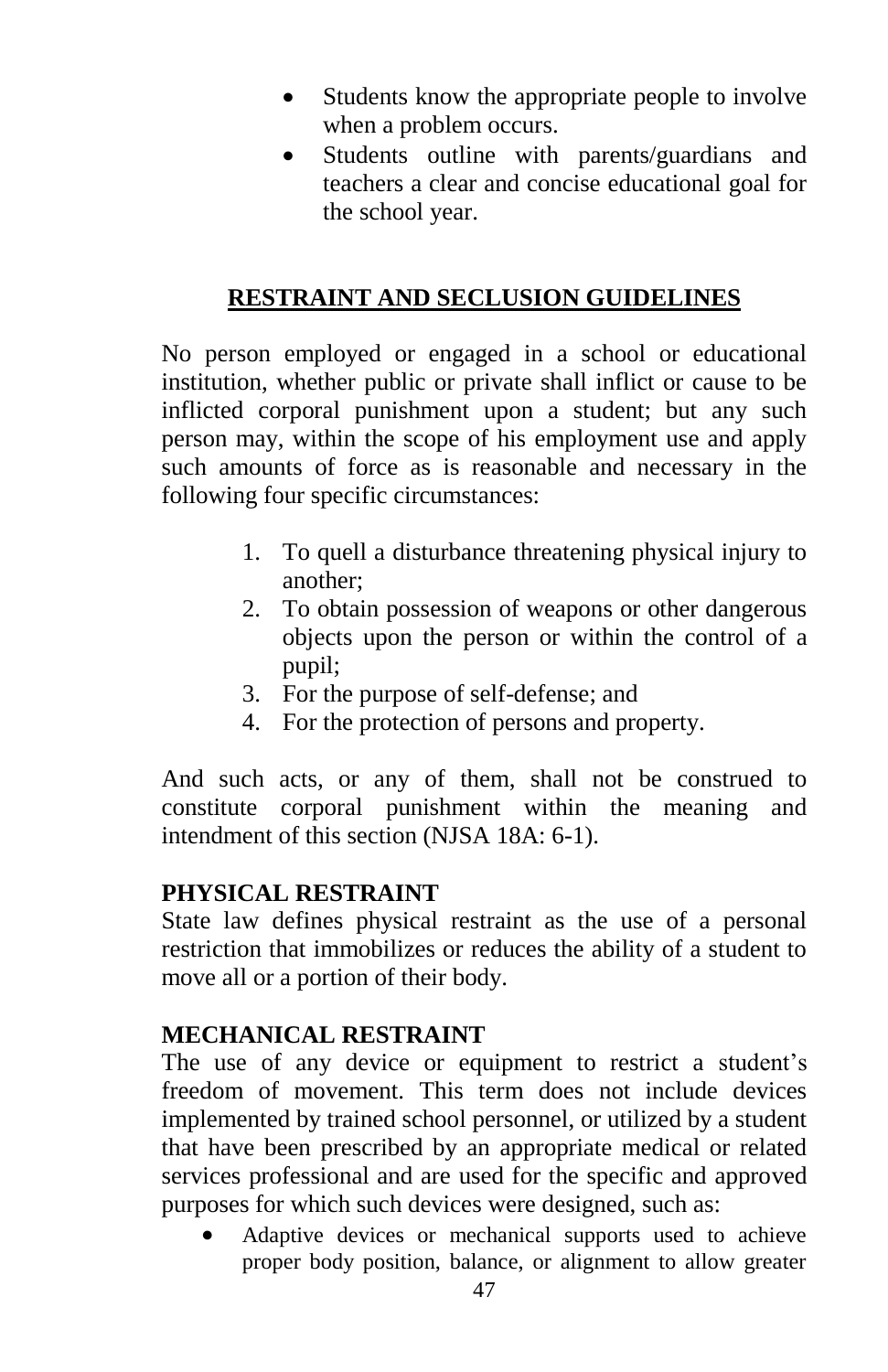freedom of mobility than would be possible without the use of such devices or mechanical supports;

- Vehicle safety restraints when used as intended during the transport of a student in a moving vehicle;
- Restraints for medical immobilization; or
- Orthopedically prescribed devices that permit a student to participate in activities without risk of harm.

#### **SECLUSION**

State law defines seclusion as the involuntary confinement of a student alone in a room or area from which the student is physically prevented from leaving, but does not include a timeout.

#### **RESTRAINT TECHNIQUE**

In the event that physical restraint is required, the Downe Township School District will utilize the "Handle with Care" philosophy and restraint technique.

#### **GENERAL CLASSROOM EXPECTATIONS**

#### **Respect yourself, the teacher & others**

- Show respect for the teacher, yourself and others at all times.
- Respect others' property.
- Avoid touching or writing on anything that does not belong to you.
- Don't expect that others will clean-up your messes.
- Respect yourself and the rest of us by using appropriate language and wearing appropriate clothing.
- Be a kind person.

#### **Put forth your best effort at all times**

- Always do your own best work.
- Put quality ahead of just getting it done.

#### **Be prepared for class each day**

Come prepared with all materials necessary.

Each teacher will establish specific classroom rules and expectations for students. Violations of classroom rules, expectations, and/or minor offenses will result in a check. All checks will have consequence that is monitored and administrated by the responsible teacher. Students that acquired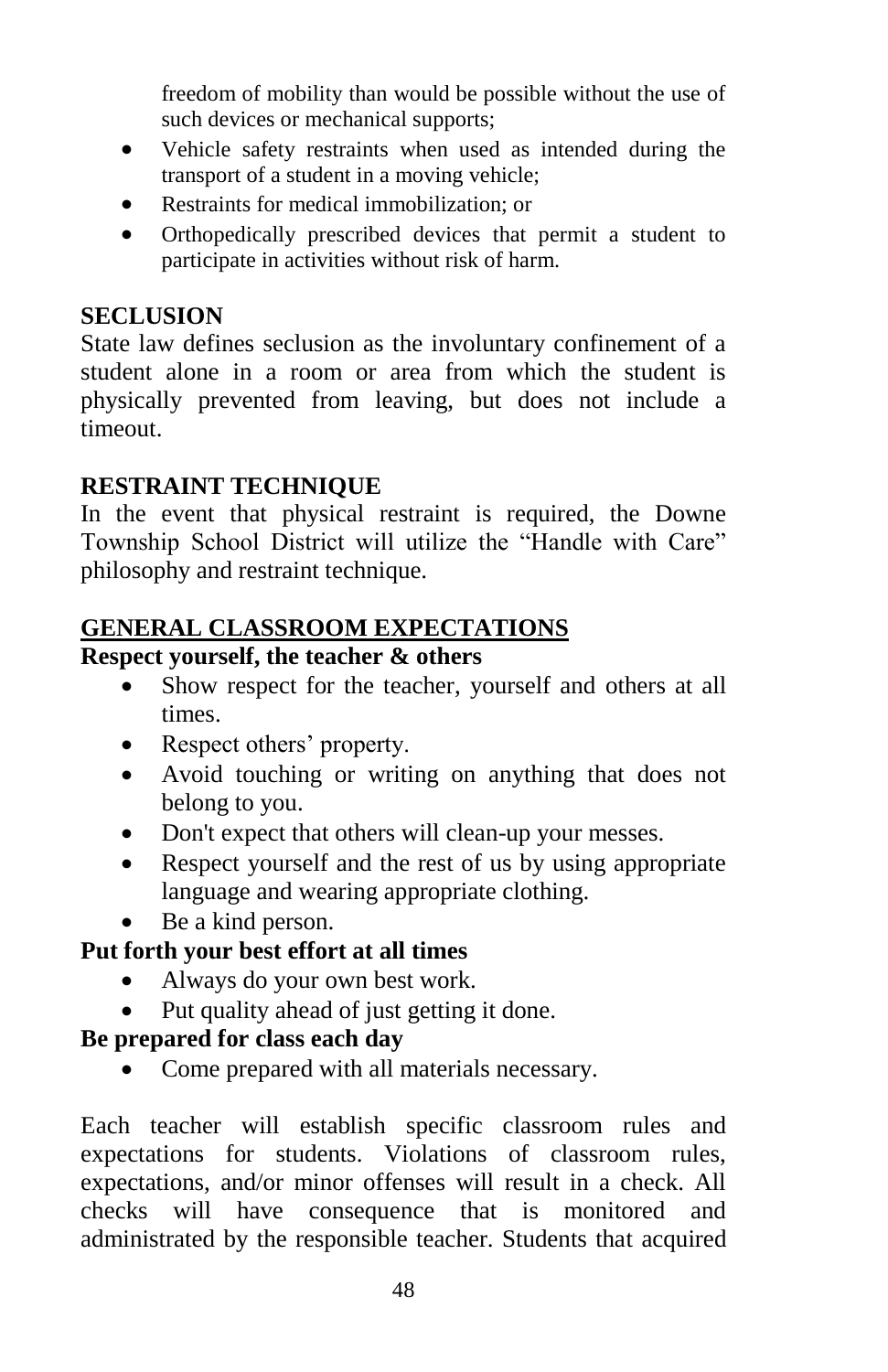5 checks in a day will be referred to the office for additional discipline (Section 1: Minor Offense: Code B). Students that commit a major offense (Section 2: Major Offense) will be referred for office discipline immediately.

Lunch, recess, hallway, and/or bathroom offenses will be reported to the responsible teacher to be recorded. Multiple offenses in these areas will be referred to the office for time out and evaluation of the situation. Based on the type and frequency of the incident, the student may face additional discipline (Section 1: Minor Offense).

#### **THE MERIT SYSTEM**

The merit system is intended to reward and recognize the students who live up to expectations with acceptable or even outstanding behavior. It will also identify those students whose behavior, at times, is unacceptable.

Each student in Kindergarten through eighth grades will receive 100 points at the start of each marking period. If a student commits a disciplinary infraction, a pre-assigned point total will be subtracted from the student's current total depending on penalty given.

Students must earn their privileges. Therefore, when a student reaches a point total of 86 points or less, he/she will not be allowed to participate or attend any extra-curricular activities or recess. When the pupil drops to 86 merit points, a letter will be sent to notify the parent/guardian of the loss of privileges and the Restricted List. A plan will be implemented to assist the student in earning back lost points. Any student that falls under 86 merit points will be placed on the Restricted List.

Any sixth, seventh, or eighth grade student, who does not have a combined merit point value of 360 points for the year, will not be permitted to go on their designated class trip. Eighth graders who do not have a combined point value of 320 points will not be permitted to attend the Afterglow Party nor receive any Afterglow prizes, awards, gifts or benefits of the Afterglow dance. Anyone not having a combined point value of at least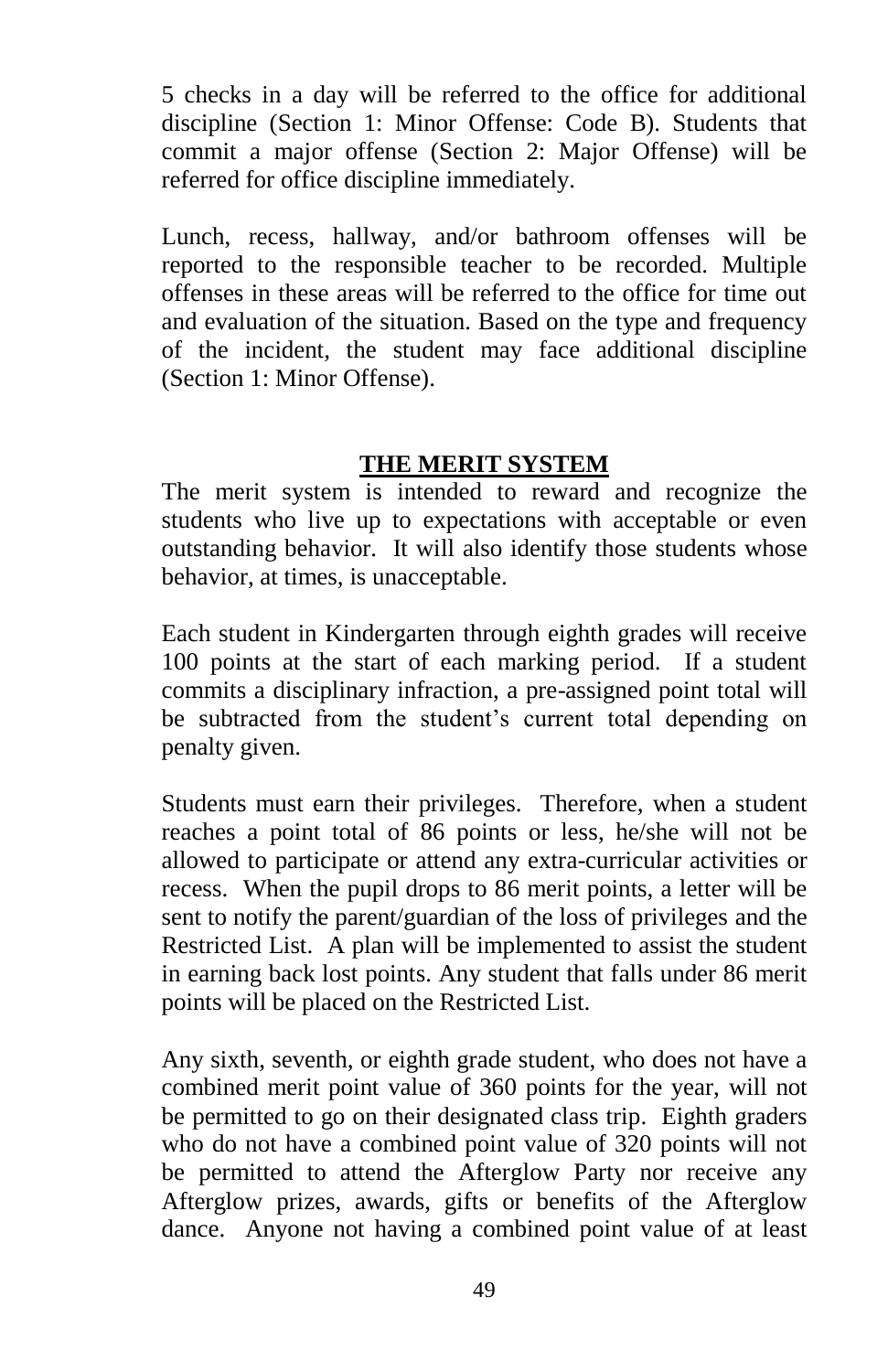280 points will not join the class for graduation, nor will that student be able to attend graduation as a guest.

Any student denied the privilege of attending a trip due to their merit total will be required to remain in in-school suspension for the day and complete class work. Demerits are calculated based on the Discipline Code Chart. This chart lists the level of offense, consequences, and demerits associated with the consequence.

After receiving a total of 14 or more demerits, teachers and administration may choose to create a remedial plan of action that may include a community service project in which a student can earn back some of the lost merit points.

#### **RESTRICTED LIST**

The Restricted List is a temporary scheduled loss of student privileges for students that have accrued 14 or more demerits. This would include assemblies, games, dances, trips, chorus, band, safety patrol, clubs, evening programs held at the school, and any additional non-academic activities. Students on the Restricted List will not be excluded from activities that have academic value. In addition to the exclusion for specific activities, students will have 5 days of lunch-time recess detention. Students will receive Social Emotional Learning (SEL) support and remediation during recess detention. Students that remain off the Restricted List, following remediation, will have the opportunity to dispose of 2 demerits for each 5 day period of non-office referrals.

#### **CONSEQUENCES**

All office referrals will be evaluated on a case to case basis by school administration. Consequences for office referrals will be assigned a level based on the incident and frequency of the type of incident.

When assigning consequences for misconduct, consideration will be given to factors such as, but not limited to: the nature of the infraction, the student's past disciplinary record, the student's age and grade level, and the severity of the problem as it pertains to the specific situation.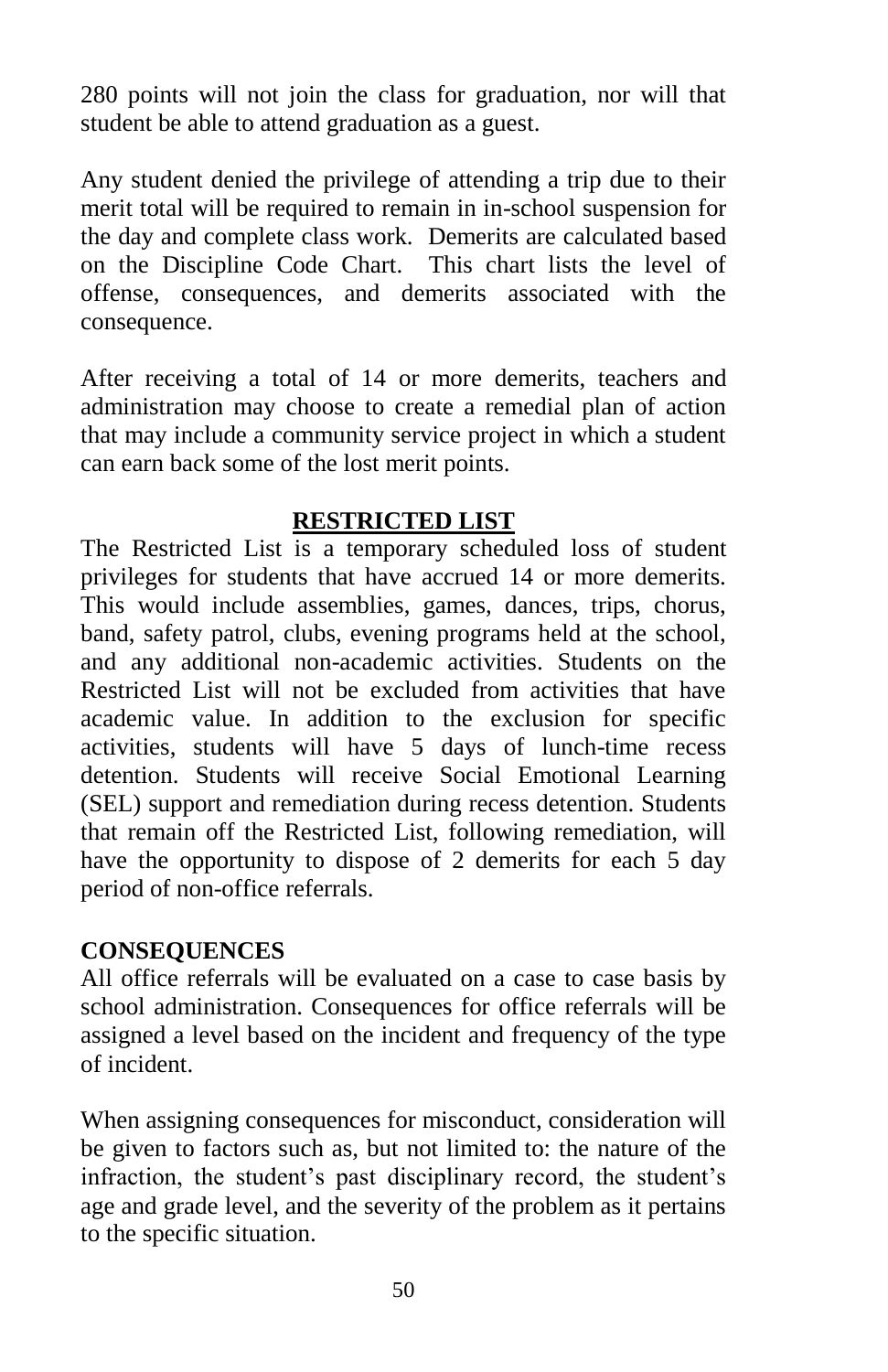School administration reserves the right to administer consequences based on their discretion. Parents may be required to meet with administration as needed to address disciplinary concerns.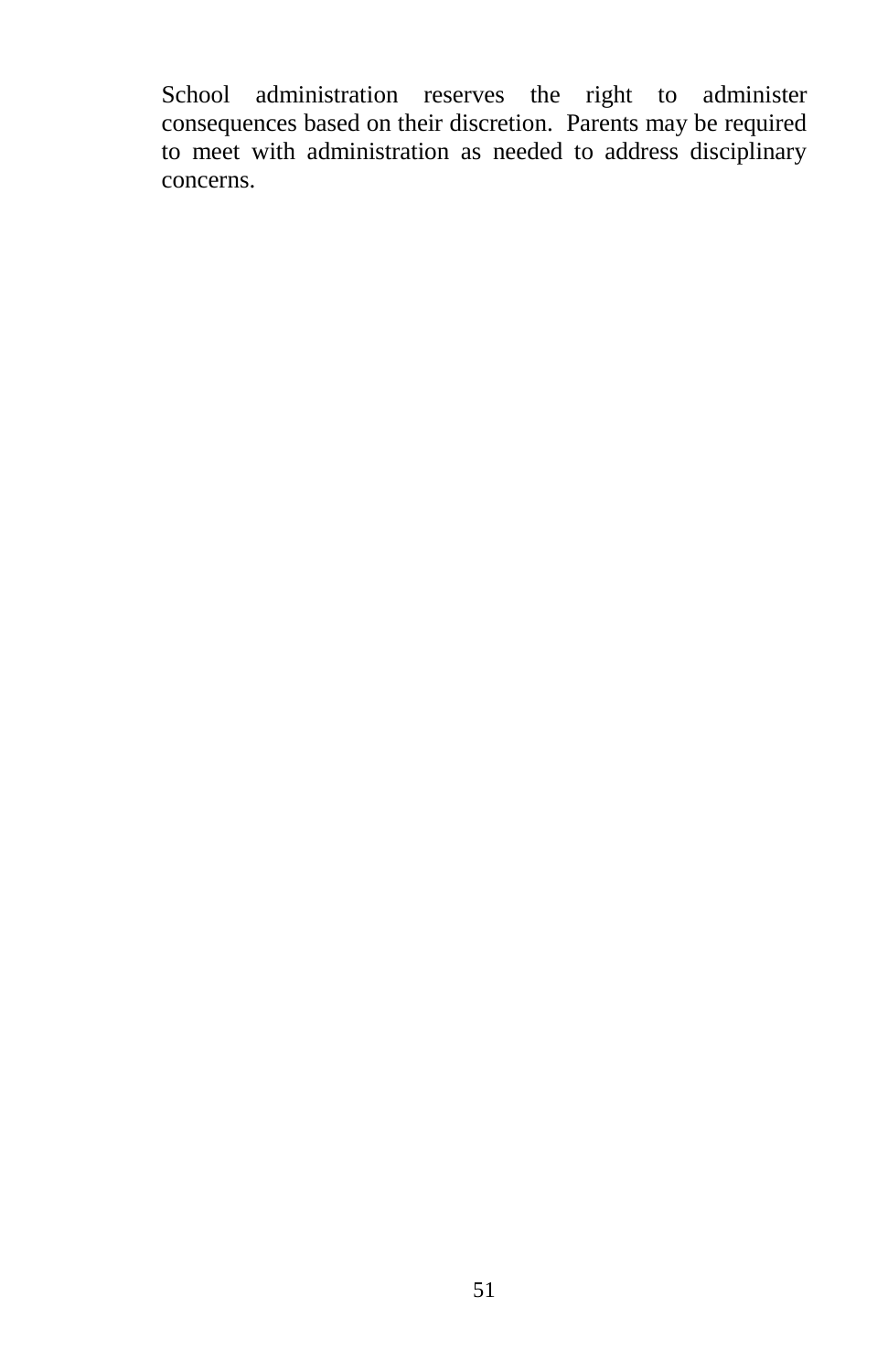#### **DISCIPLE CODE CHART**

#### **Section 1: MINOR OFFENSES**

| Code               | Offenses                                                       | Level 1<br>Office<br>Warning<br>(Written) | Level <sub>2</sub><br>Office<br>Action<br>(Lunch<br>Detention/<br>Time Out | Level 3<br>Office<br>Action<br>(Office<br>Detention/<br>Time Out | Level 4<br>Office<br>Suspension<br>(ISS/OSS) |
|--------------------|----------------------------------------------------------------|-------------------------------------------|----------------------------------------------------------------------------|------------------------------------------------------------------|----------------------------------------------|
|                    |                                                                |                                           | $>30$ min)                                                                 | $<$ 30 min)                                                      |                                              |
| A                  | Cheating                                                       | $\theta$                                  | $\overline{2}$                                                             | $\overline{4}$                                                   | 6                                            |
| $\mathbf B$        | Classroom Behavior                                             | $\theta$                                  | $\overline{2}$                                                             | $\overline{4}$                                                   | 6                                            |
| $\overline{\rm C}$ | Computer Misuse                                                | $\overline{0}$                            | $\overline{2}$                                                             | $\overline{4}$                                                   | 6                                            |
| $\overline{D}$     | Defiance/Disrespect                                            | $\overline{0}$                            | $\overline{2}$                                                             | $\overline{4}$                                                   | $\overline{6}$                               |
| E                  | Disruptive Behavior                                            | $\theta$                                  | $\overline{2}$                                                             | $\overline{4}$                                                   | 6                                            |
| ${\bf F}$          | <b>Dress Code</b><br>Violations                                | $\theta$                                  | $\overline{2}$                                                             | $\overline{4}$                                                   | 6                                            |
| G                  | False Accusations /<br><b>Statements</b>                       | $\overline{0}$                            | $\overline{2}$                                                             | $\overline{4}$                                                   | 6                                            |
| H                  | <b>General Misconduct</b>                                      | $\theta$                                  | $\overline{2}$                                                             | 4                                                                | 6                                            |
| $\overline{I}$     | Horseplay                                                      | $\overline{0}$                            | $\overline{2}$                                                             | $\overline{4}$                                                   | 6                                            |
| J                  | Inappropriate<br>Abusive Language,<br>Gestures, or<br>Drawings | $\theta$                                  | $\overline{2}$                                                             | $\overline{4}$                                                   | 6                                            |
| K                  | Inappropriate<br>Displays of<br>Affection                      | $\theta$                                  | $\overline{2}$                                                             | $\overline{4}$                                                   | 6                                            |
| $\mathbf{L}$       | Stealing                                                       | $\boldsymbol{0}$                          | $\overline{2}$                                                             | 4                                                                | 6                                            |
| $\mathbf{M}$       | Trespassing in<br><b>Unauthorized</b> Area                     | $\theta$                                  | $\overline{2}$                                                             | $\overline{4}$                                                   | 6                                            |
| $\mathbf N$        | Unauthorized<br>Absence from Class                             | $\theta$                                  | $\overline{2}$                                                             | $\overline{4}$                                                   | 6                                            |
| $\mathbf O$        | <b>Unauthorized Use</b><br>of Electronic<br>Devices            | $\theta$                                  | $\overline{2}$                                                             | $\overline{4}$                                                   | 6                                            |
| $\mathbf{P}$       | Vandalism                                                      | $\overline{0}$                            | $\overline{2}$                                                             | $\overline{4}$                                                   | 6                                            |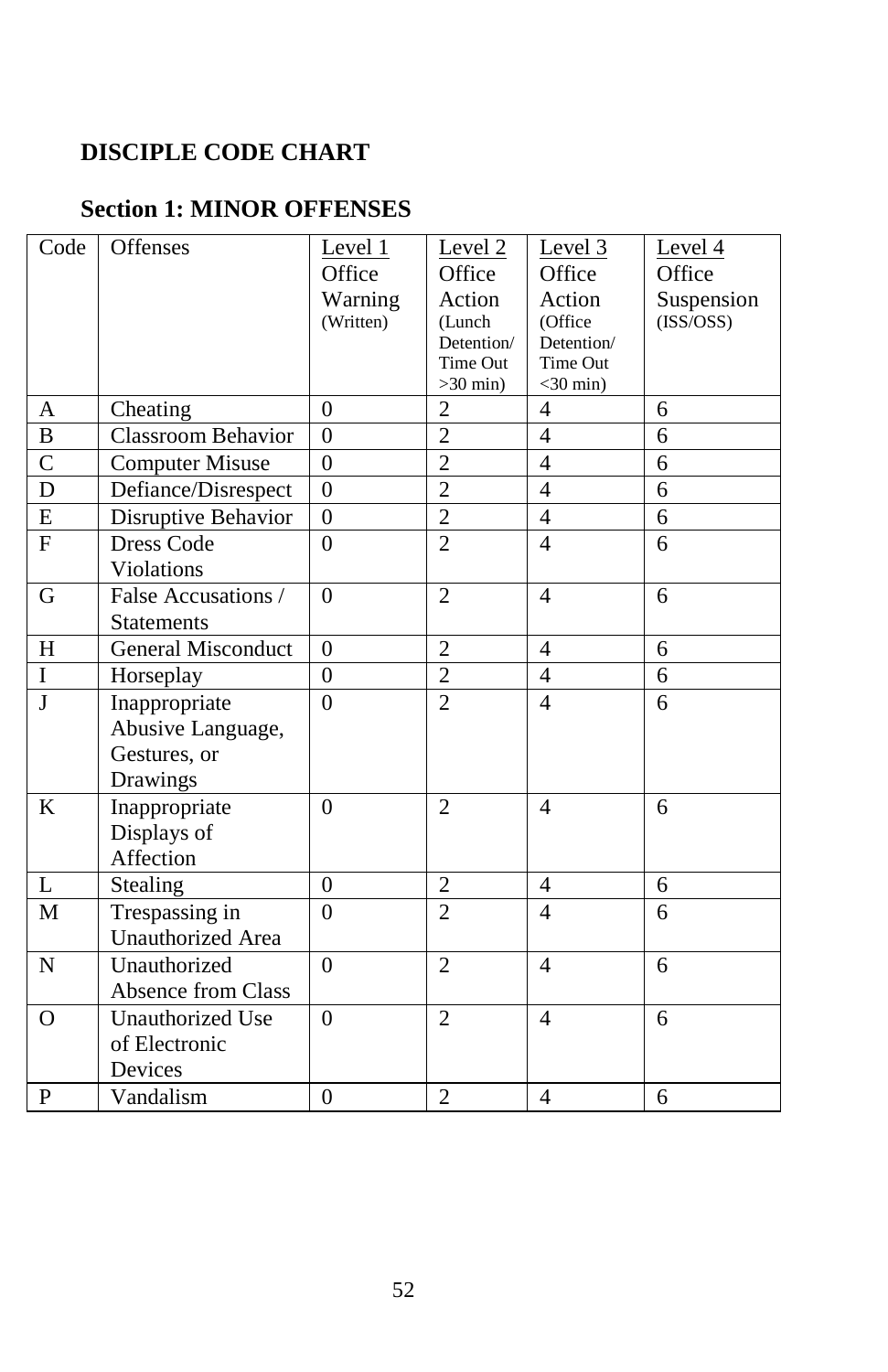#### **Section 2: MAJOR OFFENSES**

| Code      | Offenses                                        | Level 1<br>Office<br>Warnin<br>g<br>(Written) | Level 2<br>Office<br>Action<br>(Lunch<br>Detention/<br>Time Out<br>$>30$ min) | Level $3$<br>Office<br>Action<br>(Office<br>Detention/<br><b>Time Out</b><br>$<$ 30 min) | Level 4<br>Office<br>Suspension<br>(ISS/OSS) |
|-----------|-------------------------------------------------|-----------------------------------------------|-------------------------------------------------------------------------------|------------------------------------------------------------------------------------------|----------------------------------------------|
| A         | Continued Willful<br>Disobedience/              |                                               | 4                                                                             | 6                                                                                        | 8                                            |
|           | Defiance of                                     |                                               |                                                                               |                                                                                          |                                              |
|           | Authority                                       |                                               |                                                                               |                                                                                          |                                              |
| B         | Contributing to a<br><b>Culture of Violence</b> |                                               | $\overline{4}$                                                                | 6                                                                                        | 8                                            |
| C         | Controlled<br>Substances                        |                                               | 4                                                                             | 6                                                                                        | 8                                            |
| D         | Discrimination                                  |                                               | 4                                                                             | 6                                                                                        | 8                                            |
| E         | Gang-Related<br>Activity                        |                                               | $\overline{4}$                                                                | 6                                                                                        | 8                                            |
| F         | Inappropriate Sexual<br><b>Behavior</b>         |                                               | $\overline{4}$                                                                | 6                                                                                        | 8                                            |
| G         | Physical Contact/<br>Fighting/Assault           |                                               | $\overline{4}$                                                                | 6                                                                                        | 8                                            |
| $H_{\rm}$ | <b>Tobacco Products</b>                         |                                               | $\overline{4}$                                                                | 6                                                                                        | 8                                            |
| I         | Weapons                                         |                                               | 4                                                                             | 6                                                                                        | 8                                            |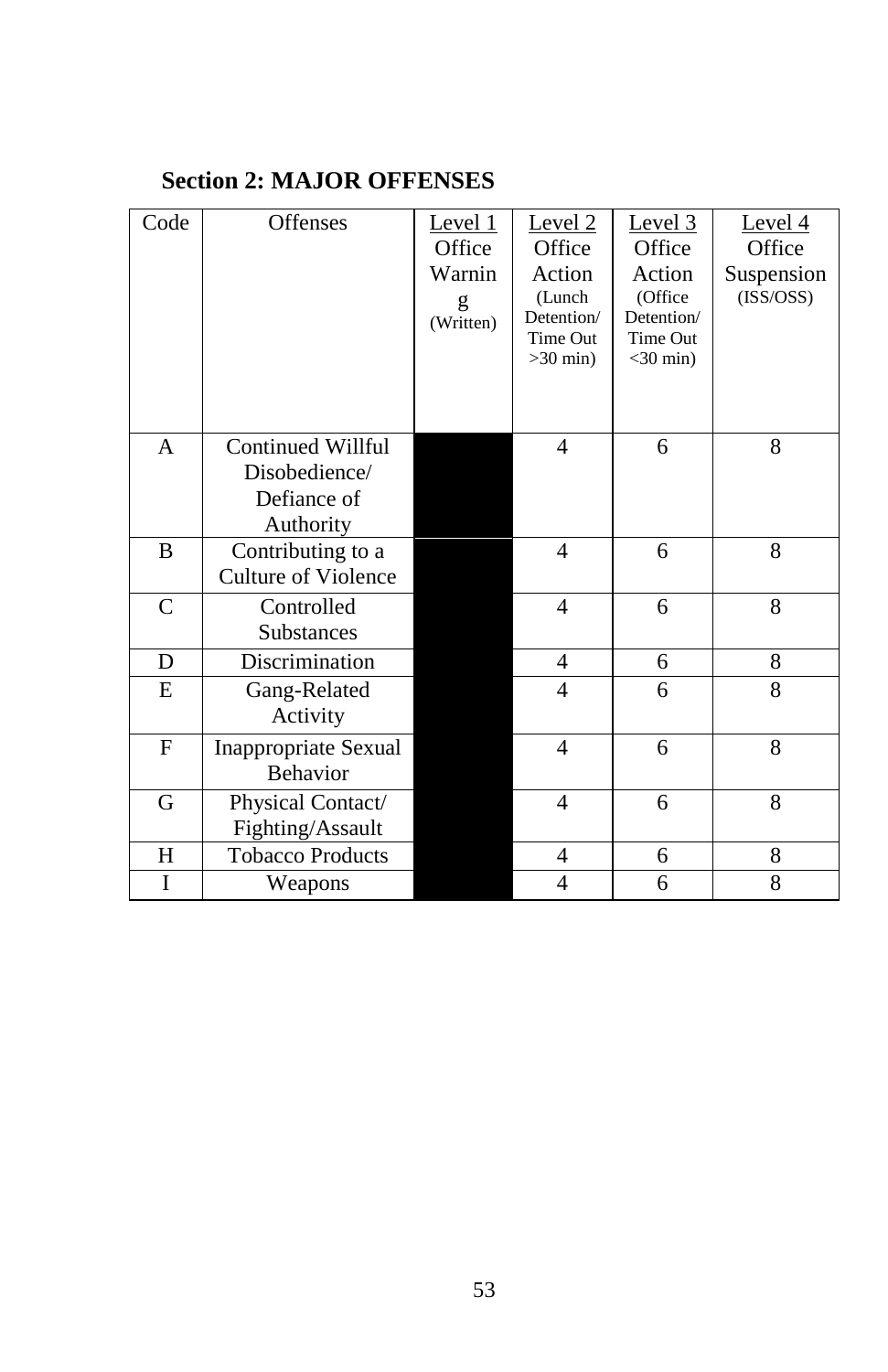#### **SCHOOL BUS EXPECTATIONS**

Riding the school bus is a privilege and all students are expected to follow safe riding practices. Each transported student has the right to a safe and enjoyable ride to and from school which is free from intimidation, threat or harassment. Good conduct of all transported students while waiting for the school bus and while traveling to and from school is essential for a safe and enjoyable ride for all students.

The school district has established student behavior guidelines which apply to all transported students while on the school bus and while in school bus loading or unloading areas. Each individual student, as well as his/her parents, or guardians, is responsible for the behavior of the student while on the school bus and in school bus loading or unloading areas.

Transportation service is a privilege that is granted to the student contingent upon proper behavior according to district behavioral guidelines. A student's eligibility to ride the school bus may be suspended or revoked for a violation of school bus safety or conduct policies, or for violation of any other law or policy governing student conduct on a school bus. Revocation of a student's bus riding privileges is not considered an exclusion, expulsion or suspension from school. Parents of transported students will be held responsible for their children until such times as the student boards the school bus in the morning and after the child leaves the bus at the end of the school day.

Parents also share responsibility with the child for his/her conduct while on the school bus and while in school bus loading or unloading areas. Being suspended from bus privileges means the student is off the route bus and the shuttle bus. Students who are involved in serious or repeated incidents of unacceptable student conduct on the school bus will have their riding privileges suspended or revoked. The parent/guardian of a student suspended from transportation is responsible for ensuring that the student travels safely to and from school. The district will not provide alternative transportation to a student whose transportation privileges have been suspended or revoked.

Students are under the authority of the school administration. The driver of the bus is responsible for the students' behavior. All infractions will be reported to school administration. These rules, in conjunction with all rules in the Code of Conduct, should be followed by all students on school buses.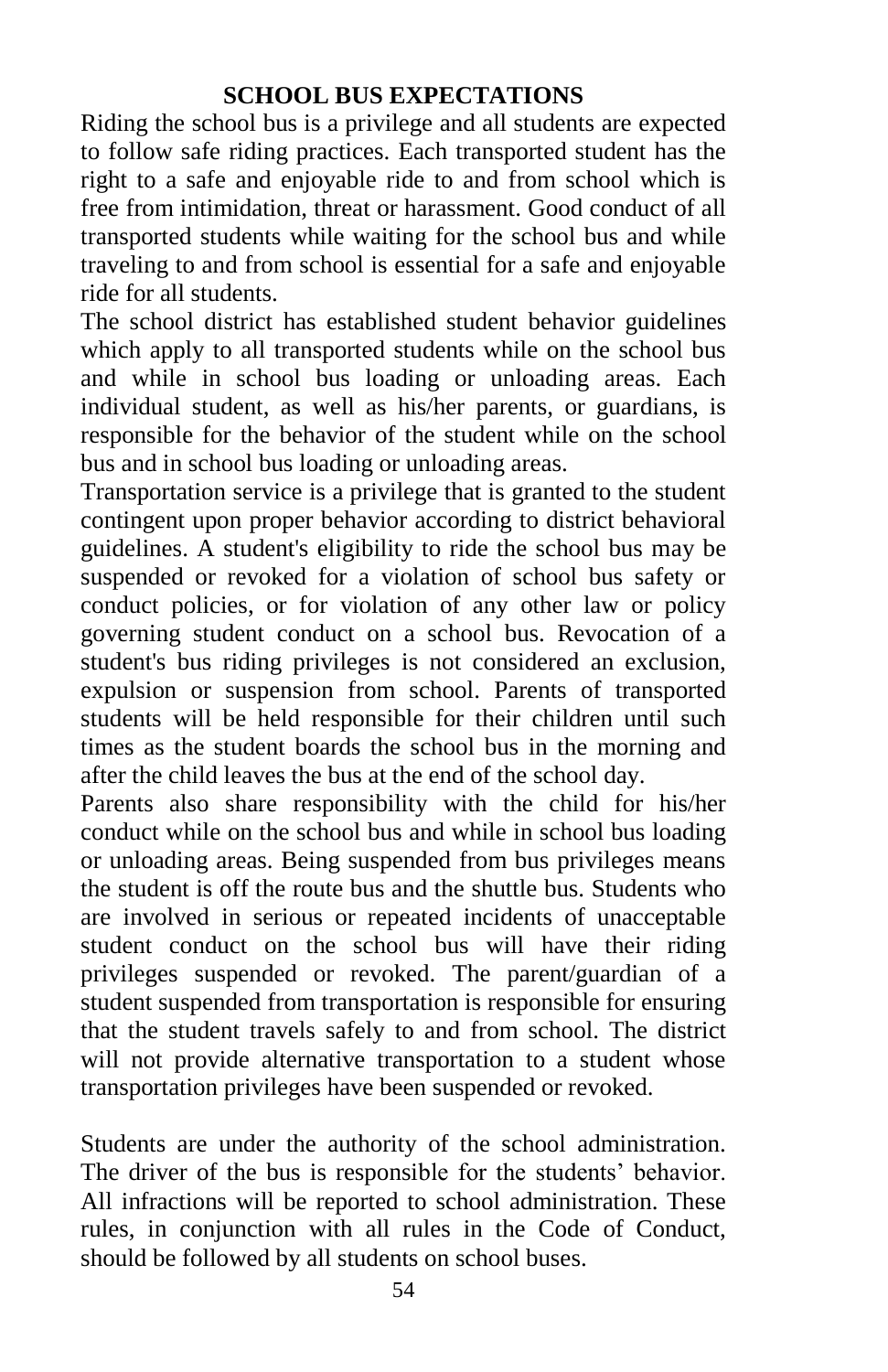a. Surveillance cameras will be used at all times on buses to ensure safety.

b. A student is never to get off the bus at any time unless given permission by the bus driver.

c. Obey all instructions given by driver. Show respect.

- d. Keep aisles of the bus unobstructed at all times.
- e. Put litter in the trash can/box.
- f. Remain in assigned seats while the bus is in motion.
- g. Keep all objects inside the bus.
- h. Keep all body parts inside the bus at all times.
- i. The dress code must be followed.

| Code          | Offenses                 | Level 1          | Level <sub>2</sub> | Level <sub>3</sub> | Level $4$    |
|---------------|--------------------------|------------------|--------------------|--------------------|--------------|
|               |                          | Office           | Office             | Office             | Office       |
|               |                          | Warning          | Action             | Action             | Suspension   |
|               |                          | (Written)        | (Lunch)            | (Office            | (ISS/OSS/Bus |
|               |                          |                  | Detention/         | Detention/         | Suspension)  |
|               |                          |                  | Time Out           | Time Out           |              |
|               |                          |                  | $>30$ min)         | $<$ 30 min)        |              |
| A             | Defiance/Disrespect      | $\theta$         | 2                  | $\overline{4}$     | 6            |
| B             | Disruptive               |                  | $\overline{2}$     | $\overline{4}$     | 6            |
|               | Behavior                 |                  |                    |                    |              |
| $\mathcal{C}$ | <b>False Accusations</b> | $\theta$         | $\overline{2}$     | $\overline{4}$     | 6            |
|               | Or Statements            |                  |                    |                    |              |
| D             | General                  | $\theta$         | $\overline{2}$     | $\overline{4}$     | 6            |
|               | Misconduct               |                  |                    |                    |              |
| E             | Horseplay                | $\overline{0}$   | $\overline{c}$     | 4                  | 6            |
| ${\bf F}$     | Inappropriate            | $\theta$         | $\overline{2}$     | $\overline{4}$     | 6            |
|               | Abusive Language,        |                  |                    |                    |              |
|               | Gestures, or             |                  |                    |                    |              |
|               | Drawings                 |                  |                    |                    |              |
| G             | Inappropriate            | $\theta$         | $\overline{2}$     | $\overline{4}$     | 6            |
|               | Displays of              |                  |                    |                    |              |
|               | Affection                |                  |                    |                    |              |
| H             | Stealing                 | $\overline{0}$   | $\overline{c}$     | 4                  | 6            |
| T             | <b>Unauthorized Use</b>  | $\theta$         | $\overline{2}$     | $\overline{4}$     | 6            |
|               | of Electronic            |                  |                    |                    |              |
|               | Devices                  |                  |                    |                    |              |
| J             | <b>Unsafe Behavior</b>   | $\theta$         | $\overline{2}$     | $\overline{4}$     | 6            |
|               | (Bus in Motion)          |                  |                    |                    |              |
| K             | Vandalism                | $\boldsymbol{0}$ | $\overline{c}$     | $\overline{4}$     | 6            |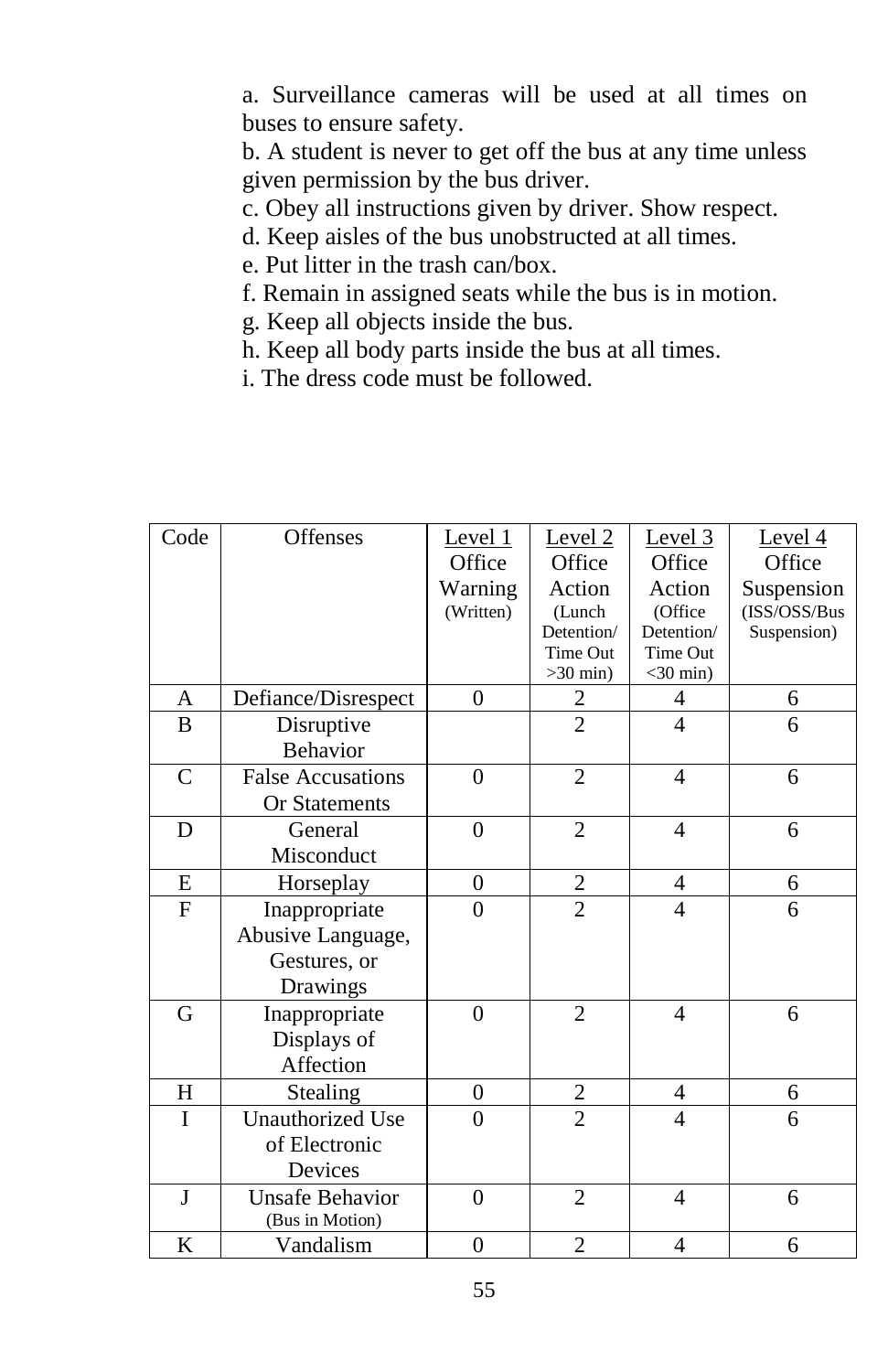#### **Section 3: BUS OFFENSES**

#### **BUS DISCIPLINE**

Bus offenses will be reported by administration to the responsible teacher to be recorded. Multiple offenses in this area will be referred to the office for time out and evaluation of the situation. Based on the type and frequency of the incident, the student may face additional discipline (Section 1: Minor Offense). Students that commit a major offense (Section 2: Major Offense) will be referred for office discipline immediately.

#### **MINOR/BUS DISCIPLINE DEFINITIONS**

**Cheating:** Using someone else's words, work, or ideas and claiming them as your own; putting your name on them.

**Classroom Behavior:** Behavior that is detrimental to the normal function of the classroom.

**Computer Misuse:** Manipulating computer hardware, software, or data to include the improper use of technology or posting of inappropriate information or photos on the internet or other social media during OR after school hours that may interfere with the educational process or may cause distress to another person.

**Disruptive Behavior:** Participating in or engaging any activity that sustainably disrupts the scheduled activity.

**Defiance/Disrespect:** Refusing to follow a request or direction from any school staff member.

**Dress Code Violations:** Wearing inappropriate school clothing that is unsafe, distracting, vulgar, insufficiently concealing.

**False Accusations / Statements**: Making false statements. Giving misleading communications, forging paperwork to mislead a staff member or to cause injury to another.

**General Misconduct:** Behavior or repeated actions that do not conform to prevailing standards or rules.

**Horseplay:** Boisterous fooling around or rough play.

**Inappropriate / Abusive Language, Gestures, or Drawings:**  Directing unkind, inappropriate words or actions to another person.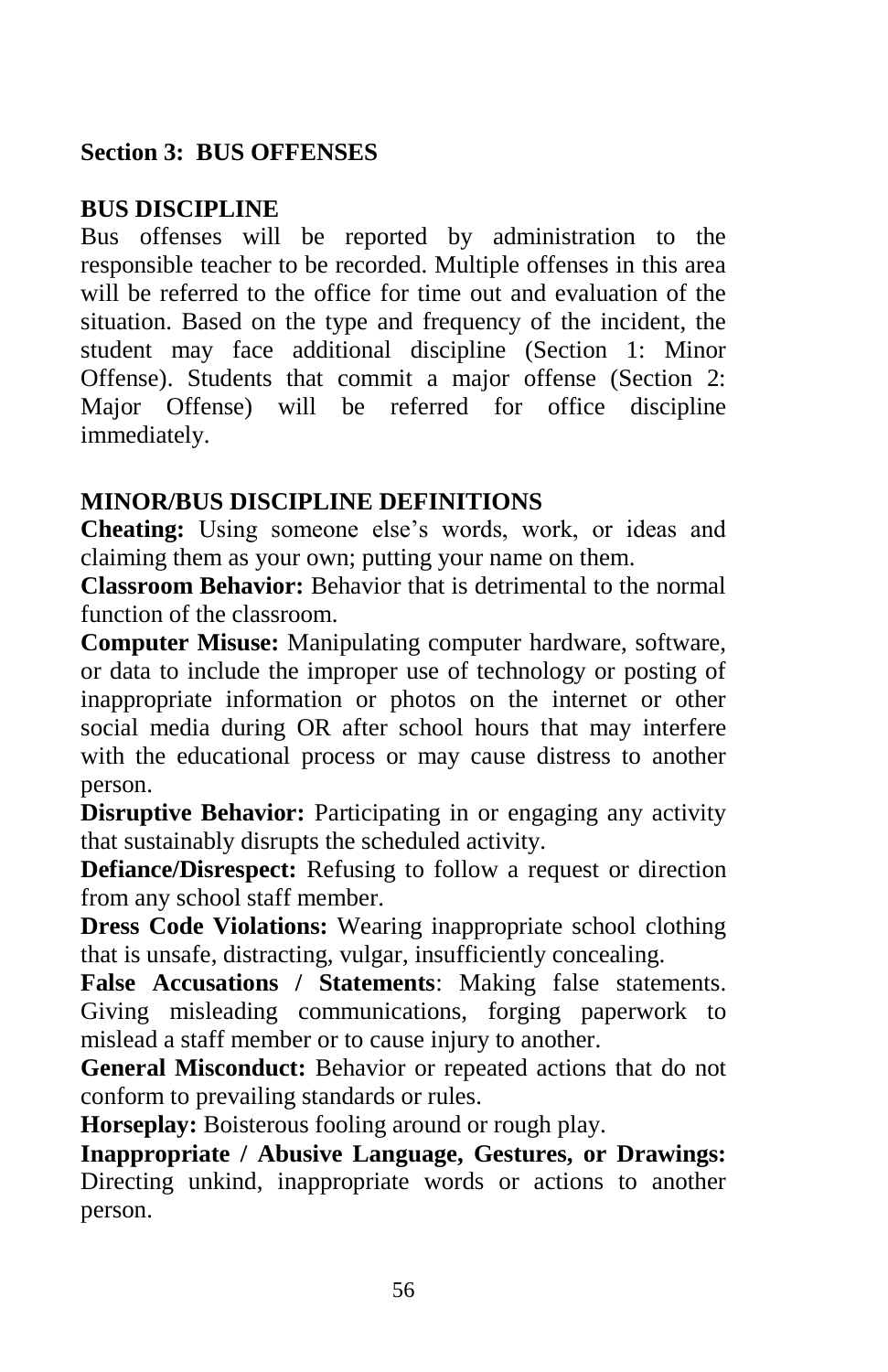**Inappropriate Displays of Affections**: Physical contact that may make others nearby uncomfortable or serves as a distraction for themselves as well as innocent onlookers.

**Stealing:** Unauthorized taking or concealing items that belong to another person or the school.

**Trespassing in Unauthorized Area:** Going to areas of the school that is designated as "off limits" for safety or privacy values.

**Unauthorized Absence from Class:** Going to areas of the school or school grounds unsupervised or without knowledge and permission of staff member.

**Unauthorized Use of Electronic Devices:** Using or possessing of any electronic device that is not authorized by the school or staff member.

**Unsafe Behavior:** Behavior that is disruptive and potentially places the student and others at risk. Examples include, but are not limited to: excessive noise; touching others; profane language; eating or drinking on the bus; changing seats, putting head, hands or feet out the window; being uncooperative; tossing things; not staying seated.

**Vandalism:** Damaging or destroying school property or property of others, resulting in the loss of various monetary values.

#### **MAJOR DISCIPLINE DEFINITIONS**

**Assault:** Attempts to cause or purposely, knowingly or recklessly causing bodily injury to another with or without a weapon.

**Bullying/Harassment/Threats/Intimidation:** Unwanted and/or repeated verbal, written, or physical behavior, including threatening, insulting, dehumanizing behavior that can cause discomfort or humiliation or that interferes with a student's performance or participation.

**Contributing to a Culture of Violence:** Gathering to view a fight or altercation, posting comments, photos, and videos

**Controlled Substances:** Possession, use, sale, or distribution of drugs or other controlled substances. Student being under the influence of alcohol, drugs, or unauthorized prescription medication or over the counter medication on school grounds or events.

**Discrimination:** Unkind, inappropriate words or actions directed to another as a result of their race, creed, color, gender, national origin, or disability.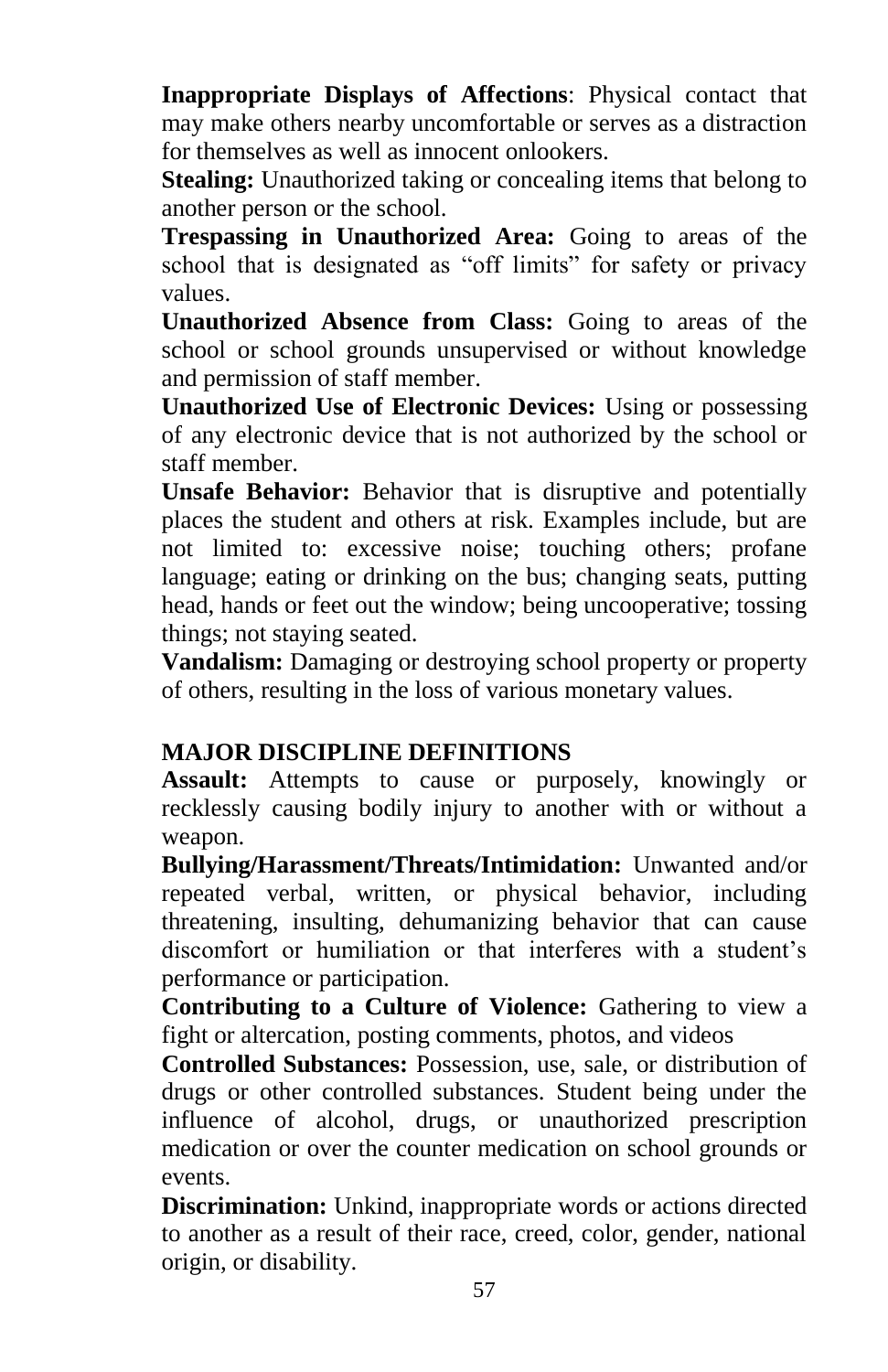**Fighting:** A physical altercation occurring between two or more students.

**Gang-Related Activity**: The engagement in verbal, written, or physical acts that are associated with gang ritual, behaviors, or participation.

**Inappropriate Sexual Behavior:** Obscene behavior that is sexual in nature or sexual misconduct directed toward another person.

**Physical Contact:** Use of force or physical violence, unwanted physical contact, with or without an object against another person.

**Tobacco Products:** The possession, use, sale, or distribution of tobacco products on school grounds or at school events.

**Weapons**: The possession of any instrument or object that can inflict serious physical harm on another person, or an object that can instill reasonable fear of serious injury.

#### **TIME OUT**

A behavior management technique that involves the monitored separation of a student in a non-locked setting, and is implemented for the purpose of calming and redirection.

#### **DETENTION**

All detentions, whether administrative or teacher, will be conducted before school, after school, lunchtime or recess at the discretion of the School Administration. Parents will be fully responsible for providing transportation when necessary.

#### **SUSPENSION**

School Administration of the Downe Township School will suspend students when behavior problems cannot be rectified by other disciplinary action. In all cases of suspension, in-school (ISS) or out of school (OOS), parents will be notified by phone and/or in writing as to the cause for the suspension.

When an out of school (OOS) suspension is assigned, a parent conference will be required before the student may return to school along with a completed written assignment signed by the parent/guardian. The parent must accompany the student to school.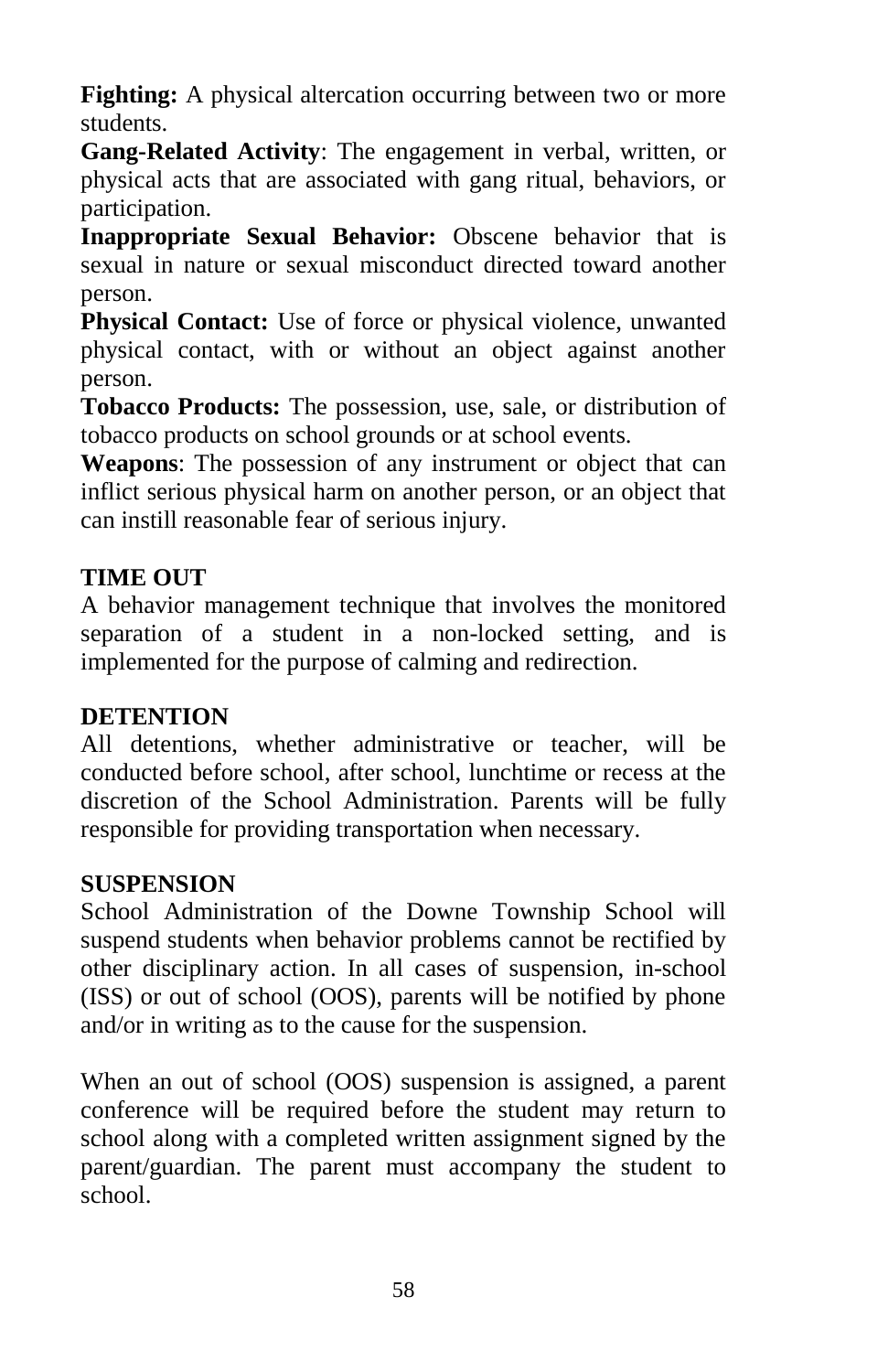A student suspended from school more than 9 days during the school year must appear in front of the Superintendent for a hearing. A student suspended from school for more than 10 days during the school year must appear in front of the Board of Education for review.

#### **CAUSES FOR SUSPENSION AND/OR EXPULSION**

The administration has the authority to suspend and/or recommend expulsion for students based on NJSA 18A: 37-2. That law states the following: Conduct, which shall constitute good cause for suspension or expulsion of a pupil guilty of such conduct, shall include, but not be limited to, any of the following:

- 1. Continued and willful disobedience;
- 2. Open defiance of the authority of any teacher or person having authority over them:
- 3. Continued disruptive and disrespectful behavior;
- 4. Conduct of such character as to constitute a continuing danger to the physical well-being of other pupils;
- 5. Physical assault upon another pupil (in addition to any penalties that the school might impose, students run the risk of criminal charges being brought against them. Furthermore, they and/or their parents/guardians could be sued in a court of law by the victim of the assault, or for any other wrongful act that could give rise to civil liabilities under the law);
- 6. Taking or attempting to take, personal property or money from another pupil, by means of force or fear;
- 7. Willfully causing, or attempting to cause, substantial damage to school property. (The parents or guardians of any minor who shall injure any public or nonpublic school property shall be liable for damages for the amount of the injury to be collected by the board of education of the district or the owner of the premises in any court of competent jurisdiction together with the costs of the suit (NJSA 18A: 37-3 and NJSA 2A:53A-15);
- 8. Participation in an unauthorized occupancy by any group of pupils or others of any part of any school district, and failure to leave such school or other facility promptly after having been directed to do so;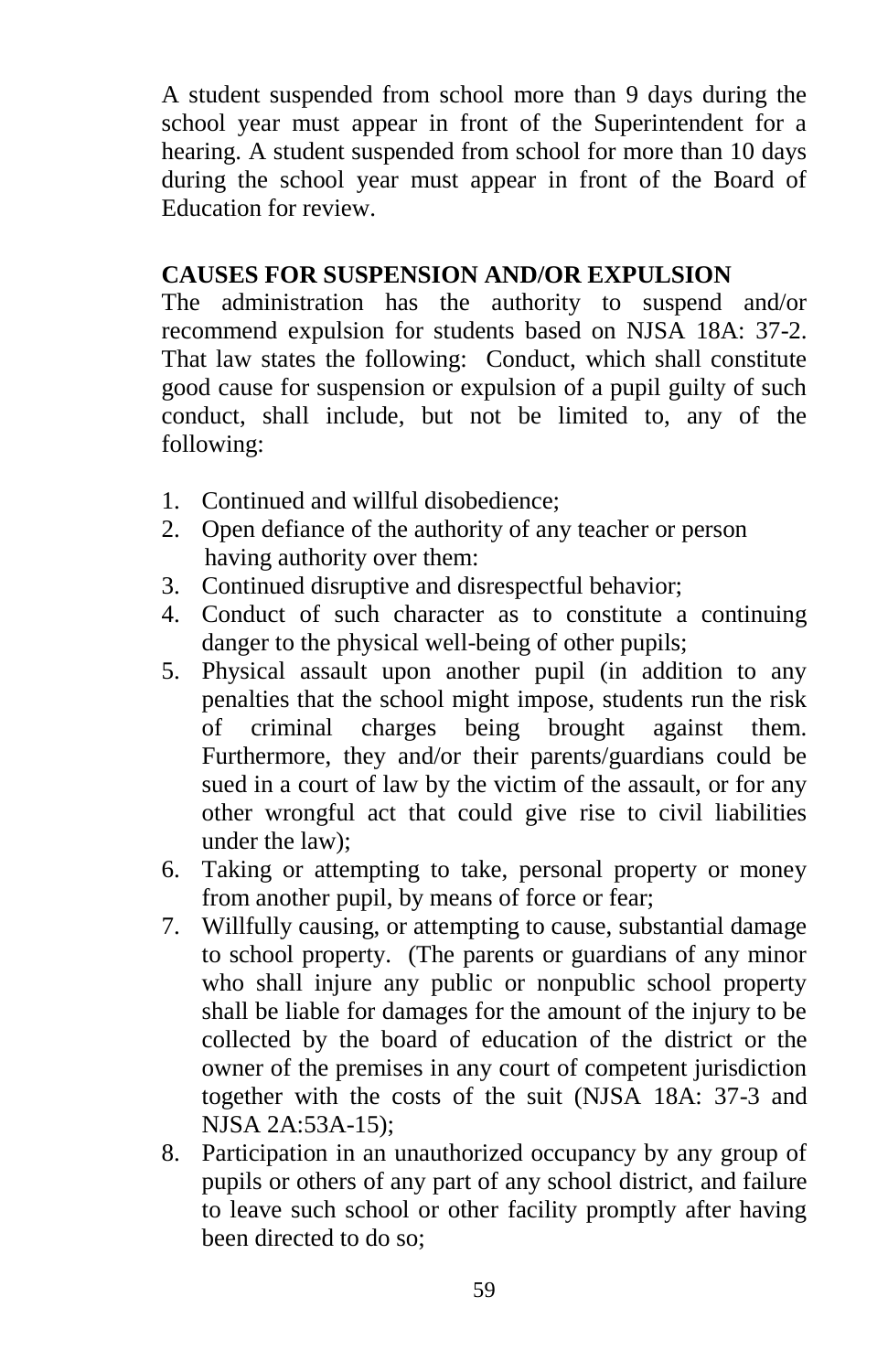- 9. Incitement which is intended or does result in unauthorized occupation by any group of pupils or others of any part of a school or other facility owned by any school district.
- 10. Incitement which is intended to and does result in truancy by other pupils;
- 11. Knowing possession or knowing consumption without legal authority of alcoholic beverages or controlled dangerous substances on school premises, or being under the influence of intoxicating liquor or controlled dangerous substances while on school premises;
- 12. Assault (as defined pursuant to NJSA 2C: 12-1) upon a teacher, administrator, or board member, or other employee of a board of education, acting in the performance of his duties and in a situation where his authority to act is apparent (NJSA 18A:37-2.1). (In addition to any penalties that the school might impose, students run the risk of criminal charges being brought against them. Furthermore, they and/or their parents/guardians could be sued in a court of law by the victim of the assault, or for any other wrongful act that could give rise to civil liability under the law.)

A school may suspend a student for conduct not included above which the student was or should have been aware was in violation of school policy, (Babbit v. Maran, 1974 SLD 1145).

In New Jersey, when a student is suspended from a public school, the suspension must be reported to the board of education at the next regular meeting (NJSA 18A: 37-4). No suspension may be continued longer than the board's second regular meeting unless the board itself determines to continue it. At the second meeting, the board has the power to end or continue the suspension or to expel the student (NJSA 18A: 37- 5). A hearing on a student's suspension may be delegated by the board to a board committee or to school administrators for the purpose of determining fact and making recommendations. If this is done, however, the board as a whole must receive and consider either the transcript or a detailed written report of the hearing prior to taking final action (E.H. v. Board of Ed of Trenton, SLD 475, 478). An expulsion may have serious effects on a student's opportunities for higher education and employment. Therefore, New Jersey state administrative regulations require that as a prerequisite to any board action to